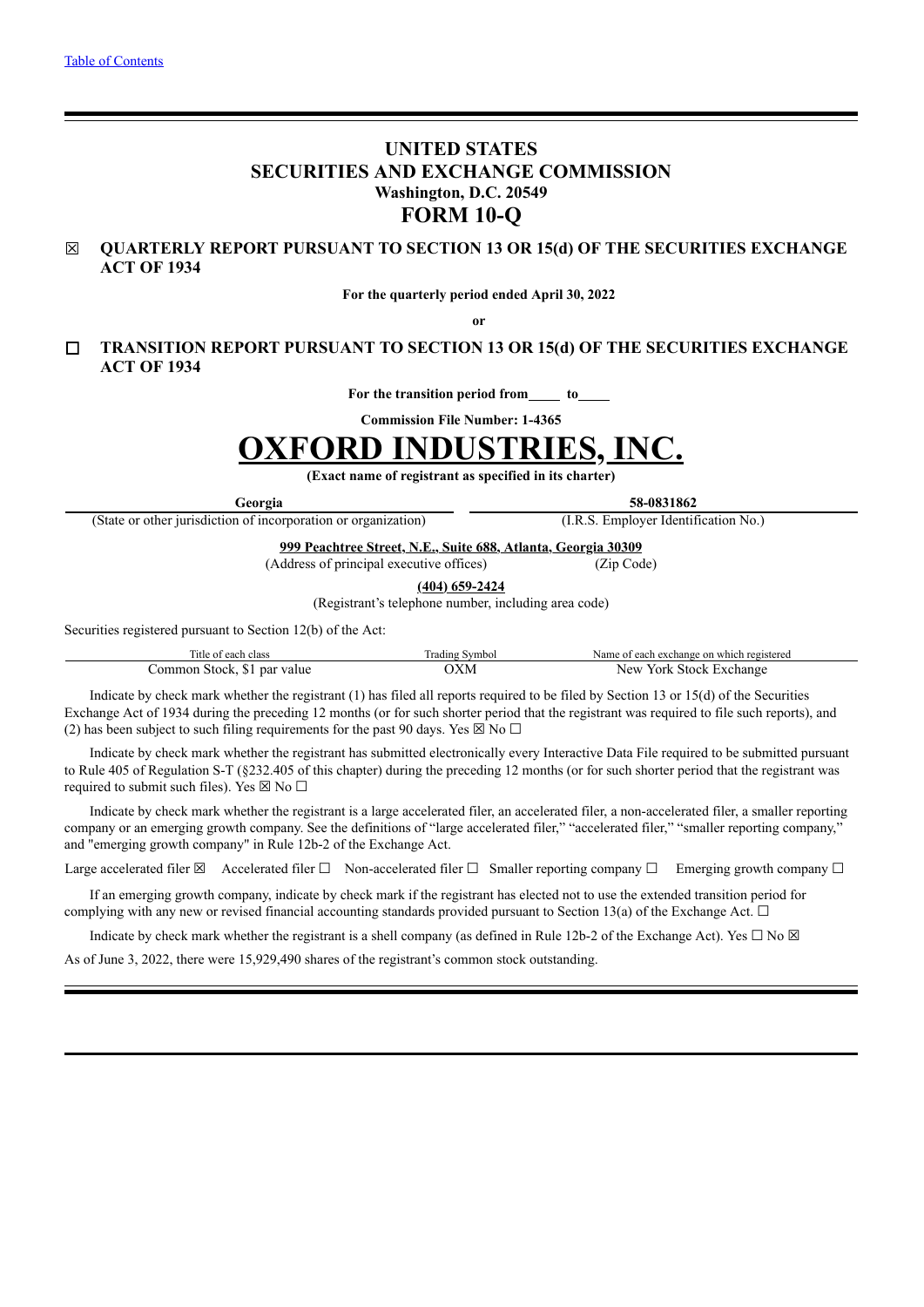# OXFORD INDUSTRIES, INC. INDEX TO FORM 10-Q For the First Quarter of Fiscal 2022

**Page**

# <span id="page-1-0"></span>PART I. FINANCIAL [INFORMATION](#page-4-0)

| Item 1. Financial Statements                                                                         |        |
|------------------------------------------------------------------------------------------------------|--------|
| <b>Condensed Consolidated Balance Sheets (Unaudited)</b>                                             | 5      |
| Condensed Consolidated Statements of Operations (Unaudited)                                          | 6      |
| Condensed Consolidated Statements of Comprehensive Income (Unaudited)                                | $\tau$ |
| <b>Condensed Consolidated Statements of Cash Flows (Unaudited)</b>                                   | 8      |
| <b>Notes to Condensed Consolidated Financial Statements (Unaudited)</b>                              | 9      |
| <u>Item 2. Management's Discussion and Analysis of Financial Condition and Results of Operations</u> | 16     |
| <b>Item 3. Quantitative and Qualitative Disclosures About Market Risk</b>                            | 32     |
| Item 4. Controls and Procedures                                                                      | 32     |
| PART II. OTHER INFORMATION                                                                           |        |
| <u>Item 1. Legal Proceedings</u>                                                                     | 32     |
| Item 1A. Risk Factors                                                                                | 32     |
| Item 2. Unregistered Sales of Equity Securities and Use of Proceeds                                  | 32     |
| <b>Item 3. Defaults Upon Senior Securities</b>                                                       | 33     |
| Item 4. Mine Safety Disclosures                                                                      | 33     |
| Item 5. Other Information                                                                            | 33     |
| Item 6. Exhibits                                                                                     | 34     |
|                                                                                                      |        |
| <b>SIGNATURES</b>                                                                                    | 34     |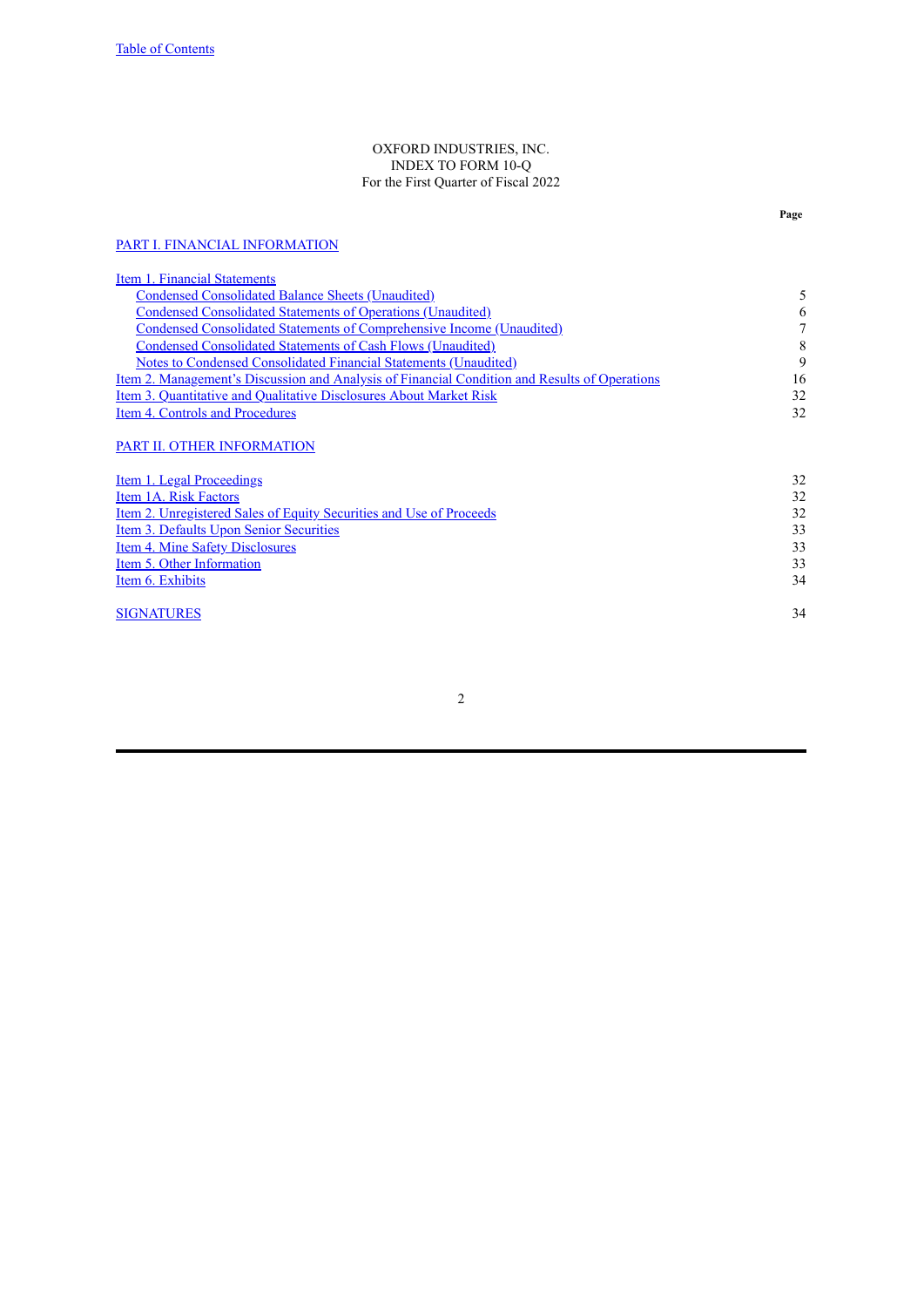# **CAUTIONARY STATEMENTS REGARDING FORWARD-LOOKING STATEMENTS**

Our SEC filings and public announcements may include forward-looking statements about future events. Generally, the words "believe," "expect," "intend," "estimate," "anticipate," "project," "will" and similar expressions identify forwardlooking statements, which typically are not historical in nature. We intend for all forward-looking statements contained herein, in our press releases or on our website, and all subsequent written and oral forward-looking statements attributable to us or persons acting on our behalf, to be covered by the safe harbor provisions for forward-looking statements within the meaning of the Private Securities Litigation Reform Act of 1995 and the provisions of Section 27A of the Securities Act of 1933 and Section 21E of the Securities Exchange Act of 1934 (which Sections were adopted as part of the Private Securities Litigation Reform Act of 1995). Such statements are subject to a number of risks, uncertainties and assumptions including, without limitation, the impact of the coronavirus (COVID-19) pandemic on our business, operations and financial results, including due to uncertainties about scope and duration, supply chain disruptions, future store closures or other operating restrictions or the impact on consumer traffic, any or all of which may also affect many of the following risks; demand for our products, which may be impacted by competitive conditions and/or evolving consumer shopping patterns; macroeconomic factors that may impact consumer discretionary spending and pricing levels for apparel and related products, many of which may be impacted by current inflationary pressures; supply chain disruptions, including the potential lack of inventory to support demand for our products, which may be impacted by capacity constraints, closed factories, and cost and availability of freight deliveries; costs and availability of labor; costs of products as well as the raw materials used in those products; energy costs; our ability to be more hyper-digital and respond to rapidly changing consumer expectations; the ability of business partners, including suppliers, vendors, licensees and landlords, to meet their obligations to us and/or continue our business relationship to the same degree in light of current or future staffing shortages, liquidity challenges and/or bankruptcy filings; retention of and disciplined execution by key management and other critical personnel; cybersecurity breaches and ransomware attacks, as well as our and our third party vendors' ability to properly collect, use, manage and secure business, consumer and employee data; changes in international, federal or state tax, trade and other laws and regulations, including the potential imposition of additional duties; the timing of shipments requested by our wholesale customers; weather; fluctuations and volatility in global financial markets; the timing and cost of store and restaurant openings and remodels, technology implementations and other capital expenditures; acquisition activities, including our ability to timely recognize expected synergies from acquisitions; expected outcomes of pending or potential litigation and regulatory actions; the increased consumer, employee and regulatory focus on climate change and environmental, social and governance issues; access to capital and/or credit markets; factors that could affect our consolidated effective tax rate; and geopolitical risks, including those related to the ongoing conflict in Ukraine. Forward-looking statements reflect our expectations at the time such forward-looking statements are made, based on information available at such time, and are not guarantees of performance. Although we believe that the expectations reflected in such forward-looking statements are reasonable, these expectations could prove inaccurate as such statements involve risks and uncertainties, many of which are beyond our ability to control or predict. Should one or more of these risks or uncertainties, or other risks or uncertainties not currently known to us or that we currently deem to be immaterial, materialize, or should underlying assumptions prove incorrect, actual results may vary materially from those anticipated, estimated or projected. Important factors relating to these risks and uncertainties include, but are not limited to, those described in Part I. Item 1A. Risk Factors contained in our Fiscal 2021 Form 10-K, and those described from time to time in our future reports filed with the SEC. We caution that one should not place undue reliance on forward-looking statements, which speak only as of the date on which they are made. We disclaim any intention, obligation or duty to update or revise any forward-looking statements, whether as a result of new information, future events or otherwise, except as required by law.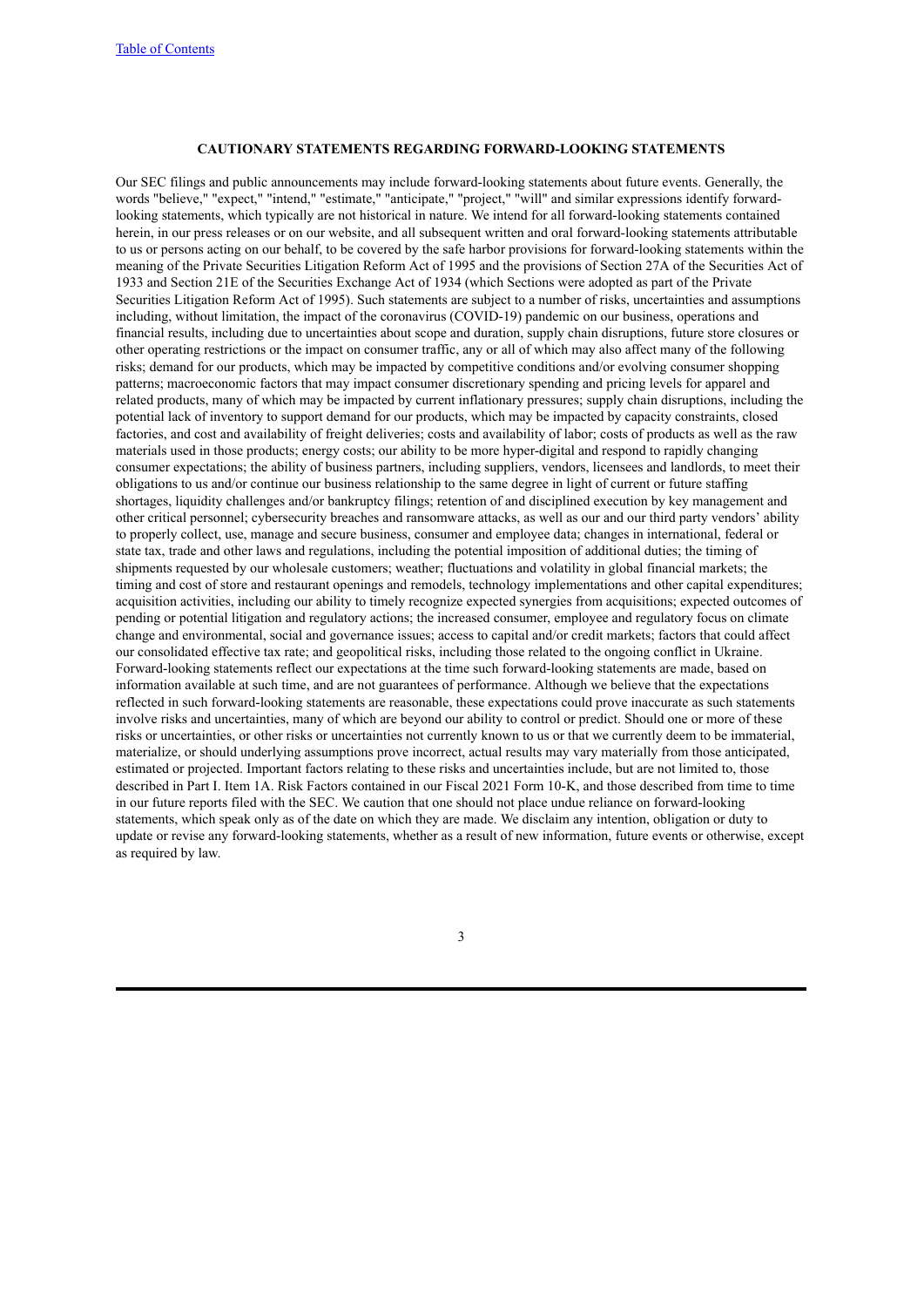# **DEFINITIONS**

As used in this report, unless the context requires otherwise, "our," "us" or "we" means Oxford Industries, Inc. and its consolidated subsidiaries; "SG&A" means selling, general and administrative expenses; "SEC" means the United States Securities and Exchange Commission; "FASB" means the Financial Accounting Standards Board; "ASC" means the FASB Accounting Standards Codification; "GAAP" means generally accepted accounting principles in the United States; "TBBC" means The Beaufort Bonnet Company; and "Fiscal 2021 Form 10-K" means our Annual Report on Form 10-K for Fiscal 2021. Additionally, the terms listed below reflect the respective period noted:

| Fiscal 2023                | 53 weeks ending February 3, 2024 |
|----------------------------|----------------------------------|
| Fiscal 2022                | 52 weeks ending January 28, 2023 |
| Fiscal 2021                | 52 weeks ended January 29, 2022  |
| Fiscal 2020                | 52 weeks ended January 30, 2021  |
| Fourth Ouarter Fiscal 2022 | 13 weeks ending January 28, 2023 |
| Third Ouarter Fiscal 2022  | 13 weeks ending October 29, 2022 |
| Second Ouarter Fiscal 2022 | 13 weeks ending July 30, 2022    |
| First Ouarter Fiscal 2022  | 13 weeks ended April 30, 2022    |
| Fourth Quarter Fiscal 2021 | 13 weeks ended January 29, 2022  |
| Third Ouarter Fiscal 2021  | 13 weeks ended October 30, 2021  |
| Second Quarter Fiscal 2021 | 13 weeks ended July 31, 2021     |
| First Ouarter Fiscal 2021  | 13 weeks ended May 1, 2021       |
|                            |                                  |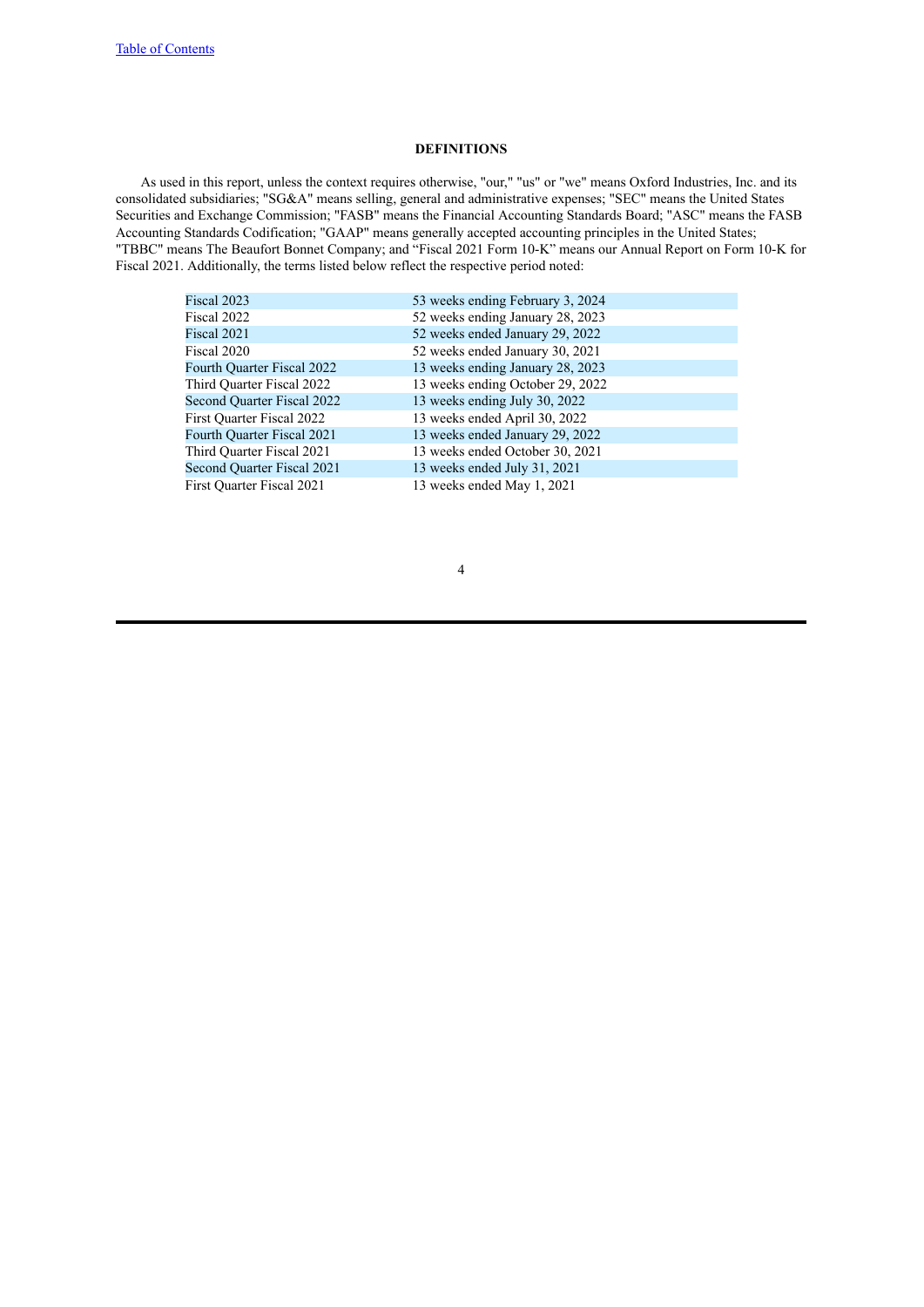# **PART I. FINANCIAL INFORMATION**

# <span id="page-4-2"></span><span id="page-4-1"></span><span id="page-4-0"></span>**ITEM 1. FINANCIAL STATEMENTS**

# **OXFORD INDUSTRIES, INC. CONDENSED CONSOLIDATED BALANCE SHEETS (in thousands, except par amounts) (unaudited)**

|                                                    | April 30,<br>2022     | January 29,<br>2022     | May 1,<br>2021         |
|----------------------------------------------------|-----------------------|-------------------------|------------------------|
| <b>ASSETS</b>                                      |                       |                         |                        |
| <b>Current Assets</b>                              |                       |                         |                        |
| Cash and cash equivalents                          | $\mathbf S$<br>31,799 | $\mathbf S$<br>44,859   | $\mathbf{s}$<br>92,086 |
| Short-term investments                             | 134,327               | 164,890                 |                        |
| Receivables, net                                   | 74,374                | 34,550                  | 67,658                 |
| Inventories, net                                   | 122,760               | 117,709                 | 108,810                |
| Income tax receivable                              | 19,741                | 19,728                  | 17,830                 |
| Prepaid expenses and other current assets          | 24,911                | 18,599                  | 22,355                 |
| <b>Total Current Assets</b>                        | \$407,912             | \$400,335               | \$308,739              |
| Property and equipment, net                        | 150,393               | 152,447                 | 157,553                |
| Intangible assets, net                             | 155,080               | 155,307                 | 155,967                |
| Goodwill                                           | 23,870                | 23,869                  | 23,930                 |
| Operating lease assets                             | 182,345               | 195,100                 | 221,647                |
| Other assets, net                                  | 27,417                | 30,584                  | 33,146                 |
| <b>Total Assets</b>                                | \$947,017             | \$957,642               | 900,982<br>\$          |
| <b>LIABILITIES AND SHAREHOLDERS' EQUITY</b>        |                       |                         |                        |
| <b>Current Liabilities</b>                         |                       |                         |                        |
| Accounts payable                                   | \$<br>68,641          | <sup>\$</sup><br>80,753 | \$<br>72,323           |
| Accrued compensation                               | 26,477                | 30,345                  | 31,578                 |
| Current portion of operating lease liabilities     | 54,642                | 61,272                  | 60,226                 |
| Accrued expenses and other liabilities             | 76,657                | 53,796                  | 60,963                 |
| <b>Total Current Liabilities</b>                   | \$226,417             | \$226,166               | \$225,090              |
| Long-term debt                                     |                       |                         |                        |
| Non-current portion of operating lease liabilities | 185,365               | 199,488                 | 226,358                |
| Other non-current liabilities                      | 19,600                | 21,413                  | 21,270                 |
| Deferred income taxes                              | 2,215                 | 2,911                   | 363                    |
| <b>Shareholders' Equity</b>                        |                       |                         |                        |
| Common stock, \$1.00 par value per share           | 16,284                | 16,805                  | 16,894                 |
| Additional paid-in capital                         | 163,137               | 163,156                 | 156,069                |
| Retained earnings                                  | 336,994               | 331,175                 | 258,211                |
| Accumulated other comprehensive loss               | (2,995)               | (3, 472)                | (3,273)                |
| <b>Total Shareholders' Equity</b>                  | \$513,420             | \$507,664               | \$427,901              |
| <b>Total Liabilities and Shareholders' Equity</b>  | $\overline{947,017}$  | \$<br>957,642           | \$<br>900,982          |

See accompanying notes.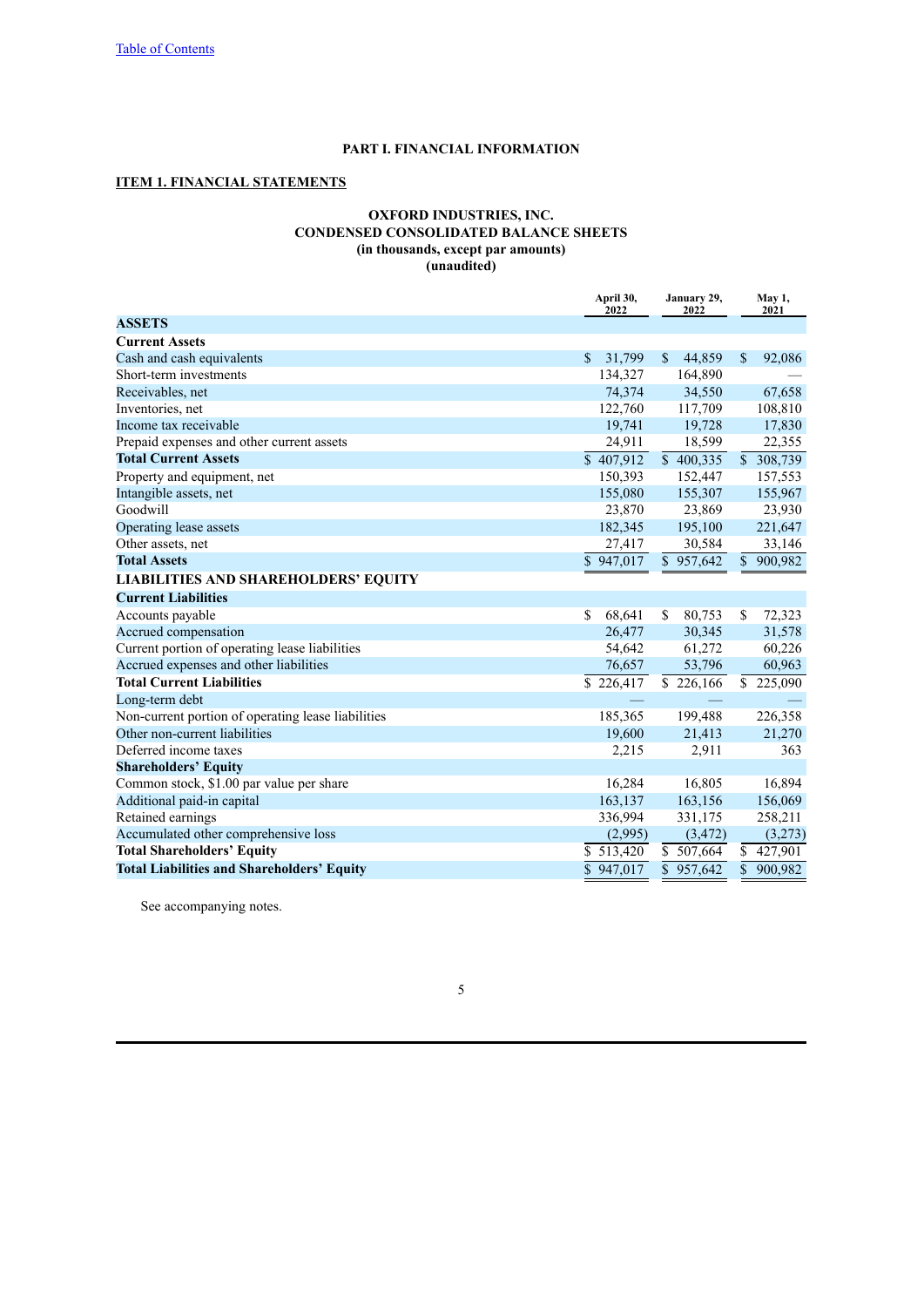# **OXFORD INDUSTRIES, INC. CONDENSED CONSOLIDATED STATEMENTS OF OPERATIONS (in thousands, except per share amounts) (unaudited)**

<span id="page-5-0"></span>

|                                      |             | <b>First Quarter</b> |              |             |  |
|--------------------------------------|-------------|----------------------|--------------|-------------|--|
|                                      |             | Fiscal 2022          |              | Fiscal 2021 |  |
| <b>Net sales</b>                     | \$          | 352,581              | $\mathbb{S}$ | 265,762     |  |
| Cost of goods sold                   |             | 126,204              |              | 99,177      |  |
| <b>Gross profit</b>                  | $\mathbf S$ | 226,377              | $\mathbb{S}$ | 166,585     |  |
| SG&A                                 |             | 157,412              |              | 137,125     |  |
| Royalties and other operating income |             | 7,013                |              | 5,433       |  |
| <b>Operating income</b>              | \$          | 75,978               | S.           | 34,893      |  |
| Interest expense, net                |             | 242                  |              | 252         |  |
| <b>Earnings before income taxes</b>  | \$          | 75,736               | S.           | 34,641      |  |
| Income tax expense                   |             | 18,328               |              | 6,173       |  |
| Net earnings                         | \$          | 57,408               | \$           | 28,468      |  |
|                                      |             |                      |              |             |  |
| Net earnings per share:              |             |                      |              |             |  |
| <b>Basic</b>                         | \$          | 3.52                 | $\mathbf{s}$ | 1.72        |  |
| Diluted                              | \$          | 3.45                 | \$           | 1.70        |  |
| Weighted average shares outstanding: |             |                      |              |             |  |
| Basic                                |             | 16,316               |              | 16,594      |  |
| <b>Diluted</b>                       |             | 16,622               |              | 16,792      |  |
| Dividends declared per share         | \$          | 0.55                 | S            | 0.37        |  |

See accompanying notes.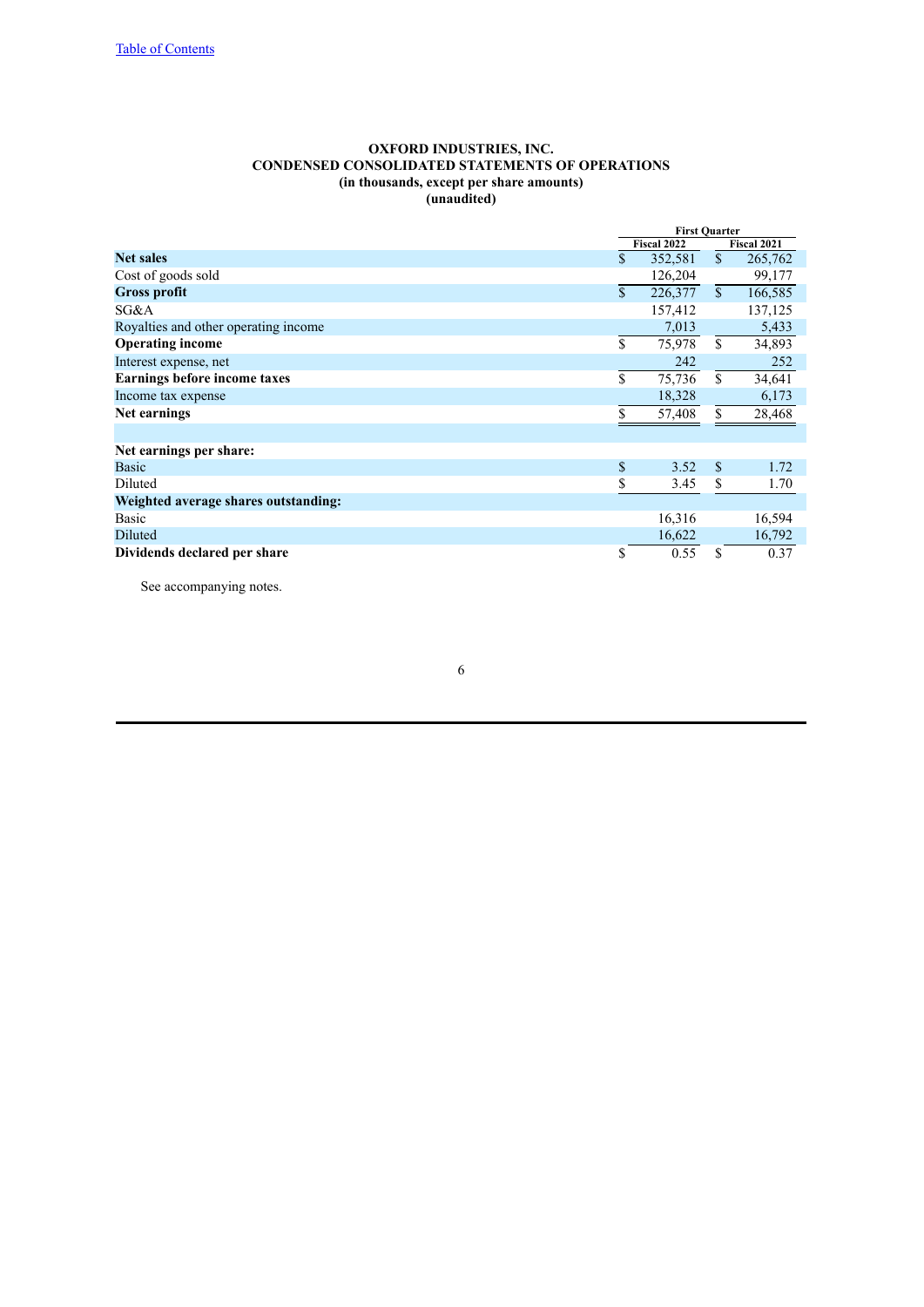# **OXFORD INDUSTRIES, INC. CONDENSED CONSOLIDATED STATEMENTS OF COMPREHENSIVE INCOME (in thousands) (unaudited)**

<span id="page-6-0"></span>

|                                                  | <b>First Quarter</b> |  |             |  |
|--------------------------------------------------|----------------------|--|-------------|--|
|                                                  | <b>Fiscal 2022</b>   |  | Fiscal 2021 |  |
| Net earnings                                     | 57.408               |  | 28,468      |  |
| Other comprehensive income (loss), net of taxes: |                      |  |             |  |
| Net foreign currency translation adjustment      | 477                  |  | 391         |  |
| Comprehensive income                             | 57.885               |  | 28,859      |  |
|                                                  |                      |  |             |  |

See accompanying notes.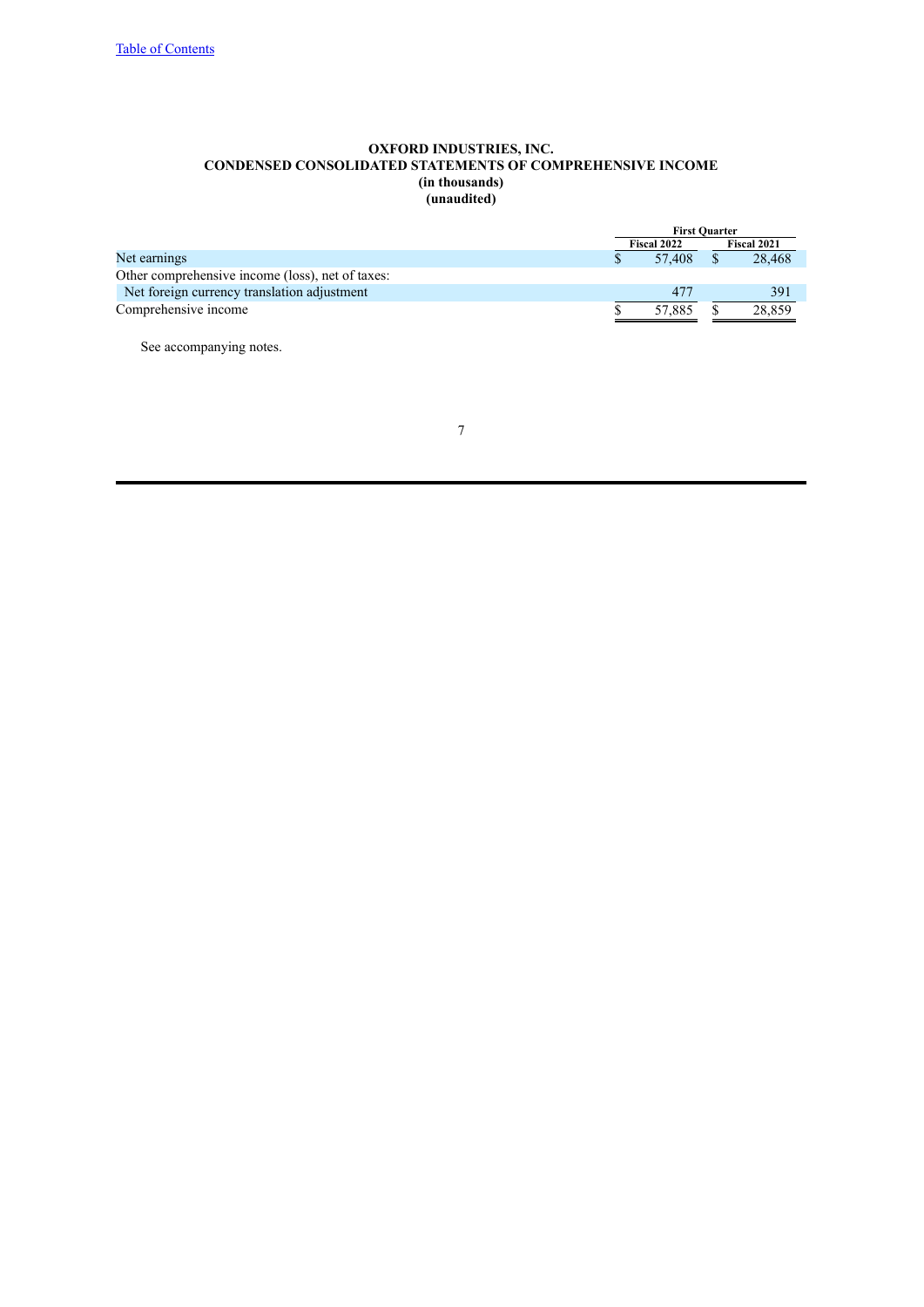# **OXFORD INDUSTRIES, INC. CONDENSED CONSOLIDATED STATEMENTS OF CASH FLOWS (in thousands) (unaudited)**

<span id="page-7-0"></span>

| Fiscal 2022<br>Fiscal 2021<br><b>Cash Flows From Operating Activities:</b><br>Net earnings<br>\$<br>57,408<br>\$<br>28,468<br>Adjustments to reconcile net earnings to cash flows from operating activities:<br>Depreciation<br>9,963<br>9,463<br>Amortization of intangible assets<br>220<br>227<br>Equity compensation expense<br>2,725<br>2,227<br>Amortization of deferred financing costs<br>86<br>86<br>Deferred income taxes<br>1,584<br>(727)<br>Changes in operating assets and liabilities, net of acquisitions and dispositions:<br>(39, 834)<br>(37,219)<br>Receivables, net<br>(5,054)<br>Inventories, net<br>14,902<br>Income tax receivable<br>(13)<br>145<br>(6,314)<br>(1,980)<br>Prepaid expenses and other current assets<br>Current liabilities<br>3,498<br>27,211<br>Other balance sheet changes<br>515<br>(4,102)<br>\$<br>\$<br>22,480<br>41,005<br>(9,280)<br>(4,925)<br>(15,000)<br>45,000<br>(500)<br>\$<br>$\overline{\mathbb{S}}$<br>20,720<br>(5, 425)<br>(42, 867)<br>322<br>392<br>Repurchase of equity awards for employee tax withholding liabilities<br>(2,983)<br>(3,166)<br>(9,020)<br>(6,252)<br>(2,010)<br>(749)<br>Cash used in financing activities<br>$\overline{\$}$<br>\$<br>(9,662)<br>(56, 671)<br>Net change in cash and cash equivalents<br>\$<br>$\overline{\mathbb{S}}$<br>(13, 471)<br>25,918<br>Effect of foreign currency translation on cash and cash equivalents<br>155<br>411<br>Cash and cash equivalents at the beginning of year<br>44,859<br>66,013 |                                                 | <b>First Quarter</b> |                     |                         |        |
|----------------------------------------------------------------------------------------------------------------------------------------------------------------------------------------------------------------------------------------------------------------------------------------------------------------------------------------------------------------------------------------------------------------------------------------------------------------------------------------------------------------------------------------------------------------------------------------------------------------------------------------------------------------------------------------------------------------------------------------------------------------------------------------------------------------------------------------------------------------------------------------------------------------------------------------------------------------------------------------------------------------------------------------------------------------------------------------------------------------------------------------------------------------------------------------------------------------------------------------------------------------------------------------------------------------------------------------------------------------------------------------------------------------------------------------------------------------------------------------------------------------|-------------------------------------------------|----------------------|---------------------|-------------------------|--------|
|                                                                                                                                                                                                                                                                                                                                                                                                                                                                                                                                                                                                                                                                                                                                                                                                                                                                                                                                                                                                                                                                                                                                                                                                                                                                                                                                                                                                                                                                                                                |                                                 |                      |                     |                         |        |
|                                                                                                                                                                                                                                                                                                                                                                                                                                                                                                                                                                                                                                                                                                                                                                                                                                                                                                                                                                                                                                                                                                                                                                                                                                                                                                                                                                                                                                                                                                                |                                                 |                      |                     |                         |        |
|                                                                                                                                                                                                                                                                                                                                                                                                                                                                                                                                                                                                                                                                                                                                                                                                                                                                                                                                                                                                                                                                                                                                                                                                                                                                                                                                                                                                                                                                                                                |                                                 |                      |                     |                         |        |
|                                                                                                                                                                                                                                                                                                                                                                                                                                                                                                                                                                                                                                                                                                                                                                                                                                                                                                                                                                                                                                                                                                                                                                                                                                                                                                                                                                                                                                                                                                                |                                                 |                      |                     |                         |        |
|                                                                                                                                                                                                                                                                                                                                                                                                                                                                                                                                                                                                                                                                                                                                                                                                                                                                                                                                                                                                                                                                                                                                                                                                                                                                                                                                                                                                                                                                                                                |                                                 |                      |                     |                         |        |
|                                                                                                                                                                                                                                                                                                                                                                                                                                                                                                                                                                                                                                                                                                                                                                                                                                                                                                                                                                                                                                                                                                                                                                                                                                                                                                                                                                                                                                                                                                                |                                                 |                      |                     |                         |        |
|                                                                                                                                                                                                                                                                                                                                                                                                                                                                                                                                                                                                                                                                                                                                                                                                                                                                                                                                                                                                                                                                                                                                                                                                                                                                                                                                                                                                                                                                                                                |                                                 |                      |                     |                         |        |
|                                                                                                                                                                                                                                                                                                                                                                                                                                                                                                                                                                                                                                                                                                                                                                                                                                                                                                                                                                                                                                                                                                                                                                                                                                                                                                                                                                                                                                                                                                                |                                                 |                      |                     |                         |        |
|                                                                                                                                                                                                                                                                                                                                                                                                                                                                                                                                                                                                                                                                                                                                                                                                                                                                                                                                                                                                                                                                                                                                                                                                                                                                                                                                                                                                                                                                                                                |                                                 |                      |                     |                         |        |
|                                                                                                                                                                                                                                                                                                                                                                                                                                                                                                                                                                                                                                                                                                                                                                                                                                                                                                                                                                                                                                                                                                                                                                                                                                                                                                                                                                                                                                                                                                                |                                                 |                      |                     |                         |        |
|                                                                                                                                                                                                                                                                                                                                                                                                                                                                                                                                                                                                                                                                                                                                                                                                                                                                                                                                                                                                                                                                                                                                                                                                                                                                                                                                                                                                                                                                                                                |                                                 |                      |                     |                         |        |
|                                                                                                                                                                                                                                                                                                                                                                                                                                                                                                                                                                                                                                                                                                                                                                                                                                                                                                                                                                                                                                                                                                                                                                                                                                                                                                                                                                                                                                                                                                                |                                                 |                      |                     |                         |        |
|                                                                                                                                                                                                                                                                                                                                                                                                                                                                                                                                                                                                                                                                                                                                                                                                                                                                                                                                                                                                                                                                                                                                                                                                                                                                                                                                                                                                                                                                                                                |                                                 |                      |                     |                         |        |
|                                                                                                                                                                                                                                                                                                                                                                                                                                                                                                                                                                                                                                                                                                                                                                                                                                                                                                                                                                                                                                                                                                                                                                                                                                                                                                                                                                                                                                                                                                                |                                                 |                      |                     |                         |        |
|                                                                                                                                                                                                                                                                                                                                                                                                                                                                                                                                                                                                                                                                                                                                                                                                                                                                                                                                                                                                                                                                                                                                                                                                                                                                                                                                                                                                                                                                                                                |                                                 |                      |                     |                         |        |
|                                                                                                                                                                                                                                                                                                                                                                                                                                                                                                                                                                                                                                                                                                                                                                                                                                                                                                                                                                                                                                                                                                                                                                                                                                                                                                                                                                                                                                                                                                                |                                                 |                      |                     |                         |        |
|                                                                                                                                                                                                                                                                                                                                                                                                                                                                                                                                                                                                                                                                                                                                                                                                                                                                                                                                                                                                                                                                                                                                                                                                                                                                                                                                                                                                                                                                                                                | Cash provided by operating activities           |                      |                     |                         |        |
|                                                                                                                                                                                                                                                                                                                                                                                                                                                                                                                                                                                                                                                                                                                                                                                                                                                                                                                                                                                                                                                                                                                                                                                                                                                                                                                                                                                                                                                                                                                | <b>Cash Flows From Investing Activities:</b>    |                      |                     |                         |        |
|                                                                                                                                                                                                                                                                                                                                                                                                                                                                                                                                                                                                                                                                                                                                                                                                                                                                                                                                                                                                                                                                                                                                                                                                                                                                                                                                                                                                                                                                                                                | Purchases of property and equipment             |                      |                     |                         |        |
|                                                                                                                                                                                                                                                                                                                                                                                                                                                                                                                                                                                                                                                                                                                                                                                                                                                                                                                                                                                                                                                                                                                                                                                                                                                                                                                                                                                                                                                                                                                | Purchases of short-term investments             |                      |                     |                         |        |
|                                                                                                                                                                                                                                                                                                                                                                                                                                                                                                                                                                                                                                                                                                                                                                                                                                                                                                                                                                                                                                                                                                                                                                                                                                                                                                                                                                                                                                                                                                                | Proceeds from short-term investments            |                      |                     |                         |        |
|                                                                                                                                                                                                                                                                                                                                                                                                                                                                                                                                                                                                                                                                                                                                                                                                                                                                                                                                                                                                                                                                                                                                                                                                                                                                                                                                                                                                                                                                                                                | Other investing activities                      |                      |                     |                         |        |
|                                                                                                                                                                                                                                                                                                                                                                                                                                                                                                                                                                                                                                                                                                                                                                                                                                                                                                                                                                                                                                                                                                                                                                                                                                                                                                                                                                                                                                                                                                                | Cash provided by (used in) investing activities |                      |                     |                         |        |
|                                                                                                                                                                                                                                                                                                                                                                                                                                                                                                                                                                                                                                                                                                                                                                                                                                                                                                                                                                                                                                                                                                                                                                                                                                                                                                                                                                                                                                                                                                                | <b>Cash Flows From Financing Activities:</b>    |                      |                     |                         |        |
|                                                                                                                                                                                                                                                                                                                                                                                                                                                                                                                                                                                                                                                                                                                                                                                                                                                                                                                                                                                                                                                                                                                                                                                                                                                                                                                                                                                                                                                                                                                | Repurchase of common stock                      |                      |                     |                         |        |
|                                                                                                                                                                                                                                                                                                                                                                                                                                                                                                                                                                                                                                                                                                                                                                                                                                                                                                                                                                                                                                                                                                                                                                                                                                                                                                                                                                                                                                                                                                                | Proceeds from issuance of common stock          |                      |                     |                         |        |
|                                                                                                                                                                                                                                                                                                                                                                                                                                                                                                                                                                                                                                                                                                                                                                                                                                                                                                                                                                                                                                                                                                                                                                                                                                                                                                                                                                                                                                                                                                                |                                                 |                      |                     |                         |        |
|                                                                                                                                                                                                                                                                                                                                                                                                                                                                                                                                                                                                                                                                                                                                                                                                                                                                                                                                                                                                                                                                                                                                                                                                                                                                                                                                                                                                                                                                                                                | Cash dividends paid                             |                      |                     |                         |        |
|                                                                                                                                                                                                                                                                                                                                                                                                                                                                                                                                                                                                                                                                                                                                                                                                                                                                                                                                                                                                                                                                                                                                                                                                                                                                                                                                                                                                                                                                                                                | Other financing activities                      |                      |                     |                         |        |
|                                                                                                                                                                                                                                                                                                                                                                                                                                                                                                                                                                                                                                                                                                                                                                                                                                                                                                                                                                                                                                                                                                                                                                                                                                                                                                                                                                                                                                                                                                                |                                                 |                      |                     |                         |        |
|                                                                                                                                                                                                                                                                                                                                                                                                                                                                                                                                                                                                                                                                                                                                                                                                                                                                                                                                                                                                                                                                                                                                                                                                                                                                                                                                                                                                                                                                                                                |                                                 |                      |                     |                         |        |
|                                                                                                                                                                                                                                                                                                                                                                                                                                                                                                                                                                                                                                                                                                                                                                                                                                                                                                                                                                                                                                                                                                                                                                                                                                                                                                                                                                                                                                                                                                                |                                                 |                      |                     |                         |        |
|                                                                                                                                                                                                                                                                                                                                                                                                                                                                                                                                                                                                                                                                                                                                                                                                                                                                                                                                                                                                                                                                                                                                                                                                                                                                                                                                                                                                                                                                                                                |                                                 |                      |                     |                         |        |
|                                                                                                                                                                                                                                                                                                                                                                                                                                                                                                                                                                                                                                                                                                                                                                                                                                                                                                                                                                                                                                                                                                                                                                                                                                                                                                                                                                                                                                                                                                                | Cash and cash equivalents at the end of period  | \$                   | $\overline{31,799}$ | $\overline{\mathbb{S}}$ | 92,086 |

See accompanying notes.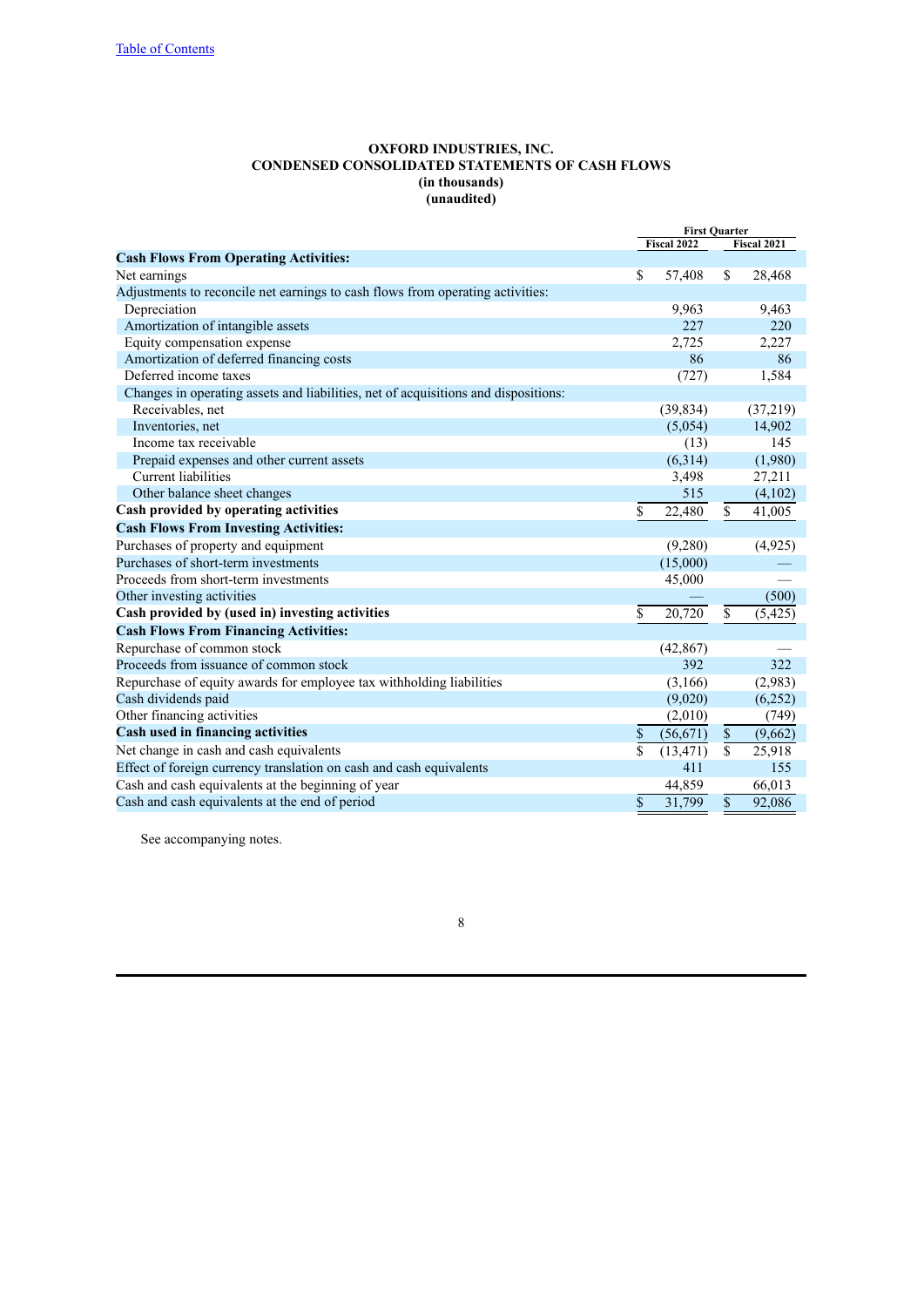# **OXFORD INDUSTRIES, INC. NOTES TO CONDENSED CONSOLIDATED FINANCIAL STATEMENTS (unaudited) FIRST QUARTER OF FISCAL 2022**

<span id="page-8-0"></span>**1. Basis of Presentation:** The accompanying unaudited condensed consolidated financial statements have been prepared in accordance with GAAP for interim financial reporting and the instructions of Form 10-Q and Article 10 of Regulation S-X. Accordingly, they do not include all of the information and footnotes required by GAAP for complete financial statements. We believe the accompanying unaudited condensed consolidated financial statements reflect all normal, recurring adjustments that are necessary for a fair presentation of our financial position and results of operations as of the dates and for the periods presented. Results of operations for interim periods are not necessarily indicative of results to be expected for a full fiscal year due to the seasonality of our business.

The preparation of our unaudited condensed consolidated financial statements in conformity with GAAP requires us to make certain estimates and assumptions that affect the amounts reported as assets, liabilities, revenues and expenses in the consolidated financial statements and accompanying notes. Actual results could differ from those estimates.

The significant accounting policies applied during the interim periods presented are consistent with the significant accounting policies described in our Fiscal 2021 Form 10-K. No recently issued guidance adopted in Fiscal 2022 had a material impact on our consolidated financial statements upon adoption or is expected to have a material impact in future periods.

In Fiscal 2021, we exited our Lanier Apparel business, a business which had been focused on moderately priced tailored clothing and related products. This decision aligns with our stated business strategy of developing and marketing compelling lifestyle brands. The operating results of the Lanier Apparel business in Fiscal 2021 largely reflect activities associated with the ongoing wind down of operations following the 2020 announcement that we would be exiting the business.

## *Recently Issued Accounting Standards Applicable to Future Periods*

Recent accounting pronouncements pending adoption are either not applicable or not expected to have a material impact on our consolidated financial statements.

## *COVID-19 Pandemic*

The COVID-19 pandemic has had a significant effect on overall economic conditions and our operations in recent years. In Fiscal 2021, the economic environment improved significantly with a significant rebound in retail traffic starting in March 2021 and other improvements as the year progressed, although certain stores were closed for portions of the First Quarter of Fiscal 2021. This improved environment and exceptionally strong consumer demand drove record earnings during Fiscal 2021 and have continued in the First Quarter of Fiscal 2022. There can be no assurance that these trends will continue for our business or the broader retail apparel market. There remains significant uncertainty as to the duration and severity of the pandemic as well as the associated impact of changes in consumer discretionary spending habits, supply chain and other business disruptions, operating cost increases and inflationary pressures, general economic conditions and restrictions on our ongoing operations that result from the COVID-19 pandemic. Thus, the ultimate impact of the pandemic on our business remains uncertain at this time.

**2. Operating Group Information:** We identify our operating groups based on the way our management organizes the components of our business for purposes of allocating resources and assessing performance. Our operating group structure reflects a brand-focused management approach, emphasizing operational coordination and resource allocation across each brand's direct to consumer, wholesale and licensing operations, as applicable. Our business is organized as our Tommy Bahama, Lilly Pulitzer, Emerging Brands and Lanier Apparel operating groups.

Tommy Bahama and Lilly Pulitzer each design, source, market and distribute apparel and related products bearing their respective trademarks and license their trademarks for other product categories. The Emerging Brands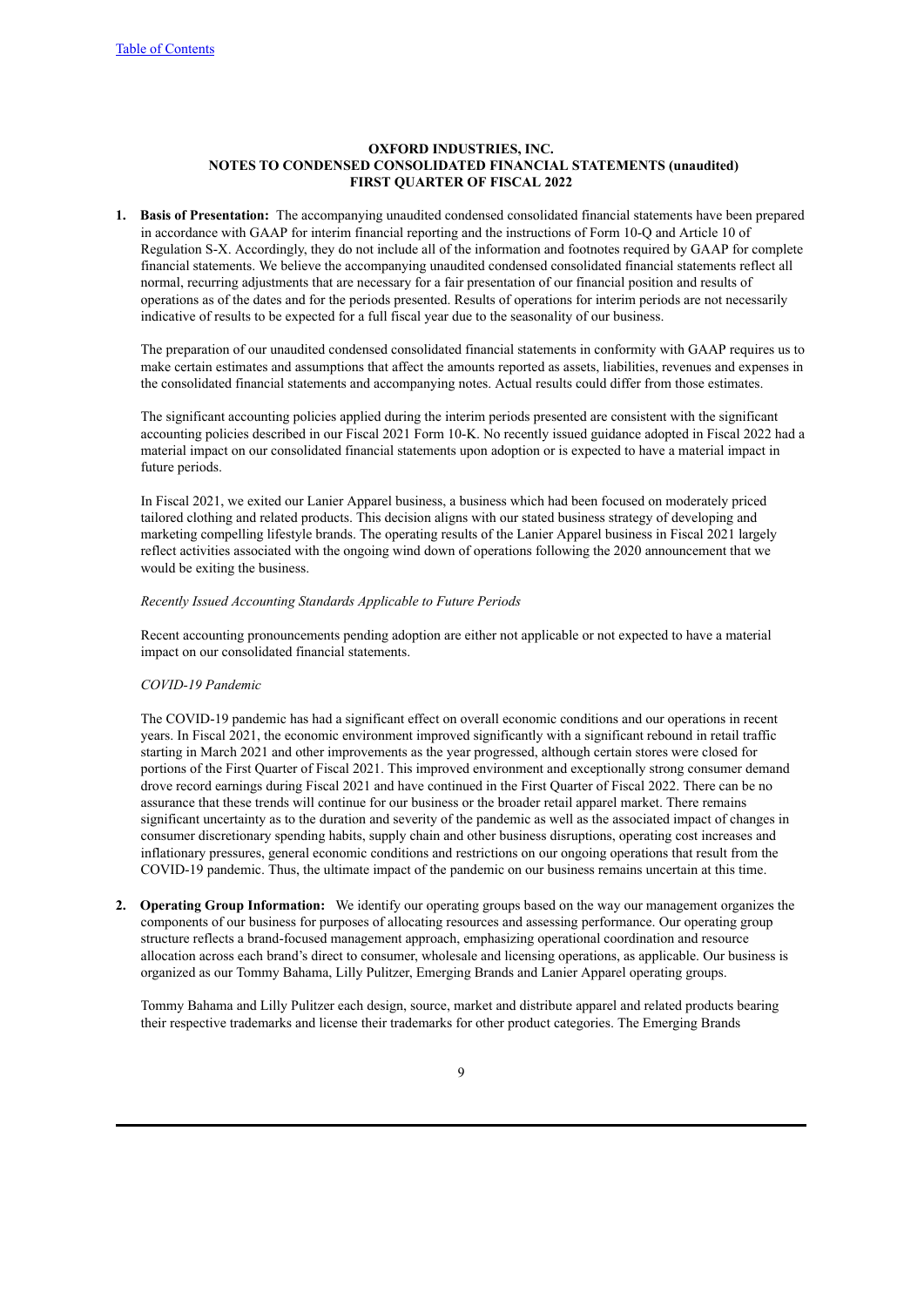operating group consists of the operations of our smaller, earlier stage Southern Tide, TBBC and Duck Head brands. In prior years, Southern Tide was reported as a separate operating group, while both TBBC and Duck Head were included in Corporate and Other. All prior year amounts have been restated to conform to the current year presentation.

In the First Quarter of Fiscal 2022, we organized our smaller brands into the Emerging Brands operating group. Each of these smaller brands are supported by Oxford's emerging brands team that provides certain support functions to our three smaller brands, including marketing and advertising execution, customer relationship management and analysis and other functions. The shared resources provide for operating efficiencies and enhanced knowledge sharing across the three brands.

Corporate and Other is a reconciling category for reporting purposes and includes our corporate offices, substantially all financing activities, the elimination of inter-segment sales, any other items that are not allocated to the operating groups, including LIFO inventory accounting adjustments, and the operations of our Lyons, Georgia distribution center and our Oxford America business, which we are in process of exiting in Fiscal 2022. For a more extensive description of our Tommy Bahama and Lilly Pulitzer operating groups, see Part I, Item 1. Business included in our Fiscal 2021 Form 10-K.

The table below presents certain financial information (in thousands) about our operating groups, as well as Corporate and Other.

|                                                   | <b>First Quarter</b> |                    |                    |  |
|---------------------------------------------------|----------------------|--------------------|--------------------|--|
|                                                   | Fiscal 2022          |                    | <b>Fiscal 2021</b> |  |
| <b>Net sales</b>                                  |                      |                    |                    |  |
| Tommy Bahama                                      | \$<br>228,067        | \$                 | 156,698            |  |
| <b>Lilly Pulitzer</b>                             | 92,045               |                    | 73,576             |  |
| <b>Emerging Brands</b>                            | 31,763               |                    | 22,432             |  |
| Lanier Apparel                                    |                      |                    | 12,019             |  |
| Corporate and Other                               | 706                  |                    | 1,037              |  |
| <b>Consolidated net sales</b>                     | \$<br>352,581        | $\overline{\$}$    | 265,762            |  |
| <b>Depreciation and amortization</b>              |                      |                    |                    |  |
| Tommy Bahama                                      | \$<br>6,618          | \$                 | 7,040              |  |
| <b>Lilly Pulitzer</b>                             | 2,975                |                    | 2,099              |  |
| <b>Emerging Brands</b>                            | 359                  |                    | 310                |  |
| Lanier Apparel                                    |                      |                    | 36                 |  |
| Corporate and Other                               | 238                  |                    | 198                |  |
| <b>Consolidated depreciation and amortization</b> | \$<br>10,190         | \$                 | 9,683              |  |
| <b>Operating income (loss)</b>                    |                      |                    |                    |  |
| Tommy Bahama                                      | \$<br>52,606         | \$                 | 20,660             |  |
| <b>Lilly Pulitzer</b>                             | 26,178               |                    | 19,945             |  |
| <b>Emerging Brands</b>                            | 7,736                |                    | 4,961              |  |
| Lanier Apparel                                    |                      |                    | 855                |  |
| Corporate and Other                               | (10, 542)            |                    | (11, 528)          |  |
| <b>Consolidated operating income</b>              | \$<br>75,978         | $\mathbf{\hat{S}}$ | 34,893             |  |
| Interest expense, net                             | 242                  |                    | 252                |  |
| <b>Earnings before income taxes</b>               | \$<br>75,736         | \$                 | 34,641             |  |

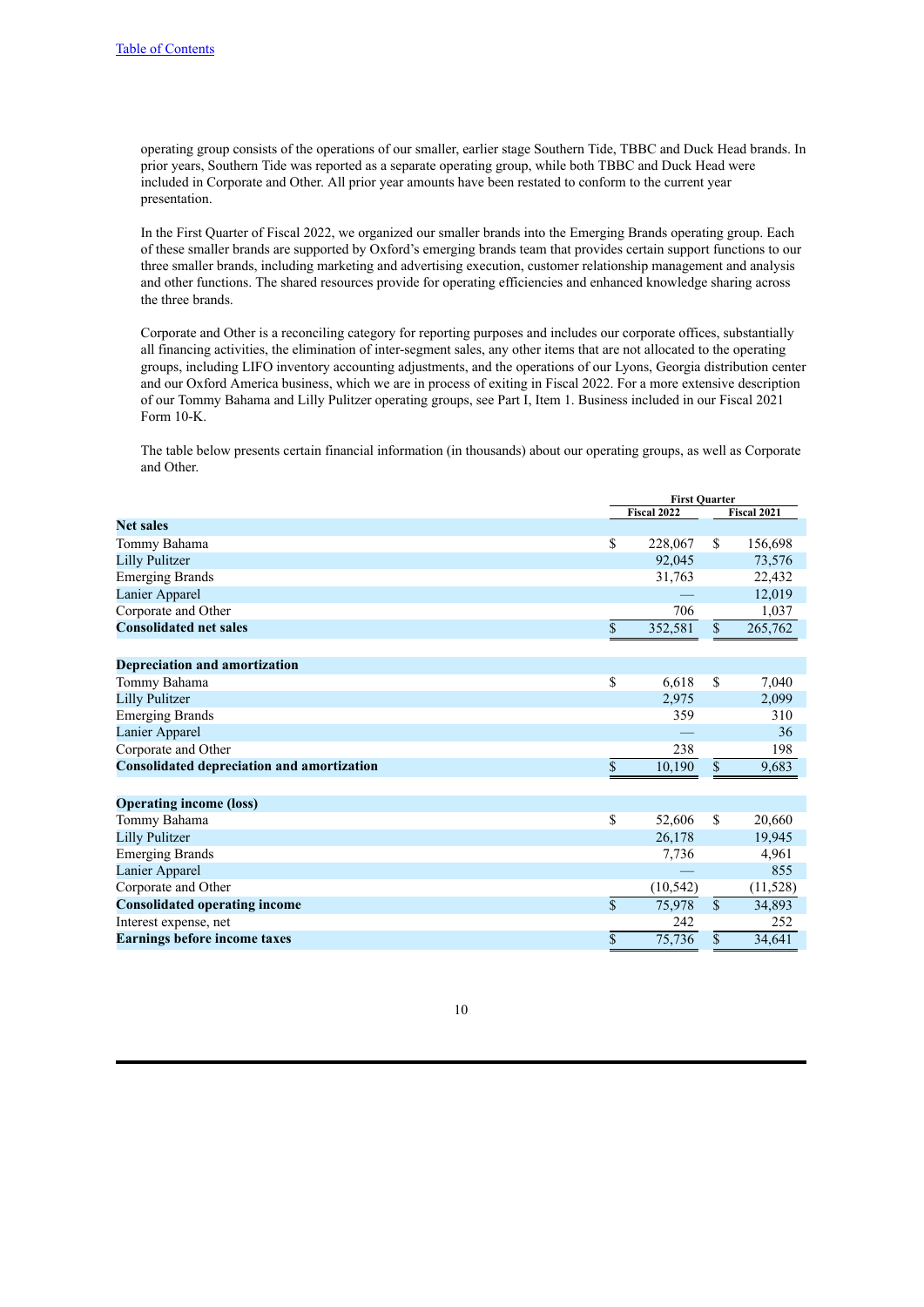|                                                 |            | April 30, 2022 January 29, 2022 |   | <b>May 1, 2021</b> |
|-------------------------------------------------|------------|---------------------------------|---|--------------------|
| <b>Assets</b>                                   |            |                                 |   |                    |
| Tommy Bahama <sup>(1)</sup>                     | 542.734 \$ | 531.678                         | S | 569.391            |
| Lilly Pulitzer <sup>(2)</sup>                   | 194.091    | 176,757                         |   | 188,886            |
| Emerging Brands $(3)$                           | 72,728     | 66,825                          |   | 49,802             |
| Lanier Apparel <sup>(4)</sup>                   |            | 207                             |   | 9.620              |
| Corporate and Other <sup><math>(5)</math></sup> | 137.464    | 182.175                         |   | 83,283             |
| <b>Consolidated Total Assets</b>                | 947.017 \$ | 957.642                         | S | 900.982            |

(1) Decrease in Tommy Bahama total assets from May 1, 2021 includes reductions in operating lease assets and property and equipment partially offset by higher inventories and receivables.

- (2) Increase in Lilly Pulitzer total assets from May 1, 2021 includes increased property and equipment and inventories partially offset by reductions in operating lease assets and receivables.
- (3) Increase in Emerging Brands total assets from May 1, 2021 includes increased inventories, receivables and property and equipment.
- (4) Decrease in Lanier Apparel total assets from May 1, 2021 is due to the exit of the Lanier Apparel business during Fiscal 2021.
- (5) Increase in Corporate and Other total assets from May 1, 2021 includes increased short-term investments partially offset by decreases in cash and cash equivalents, inventories and other non-current assets.

The tables below quantify net sales, for each operating group and in total (in thousands), and the percentage of net sales by distribution channel for each operating group and in total, for each period presented. We have calculated all percentages below based on actual data, and percentages may not add to 100 due to rounding.

|                        |                  | <b>First Quarter Fiscal 2022</b> |                |                 |           |                 |  |  |
|------------------------|------------------|----------------------------------|----------------|-----------------|-----------|-----------------|--|--|
|                        | <b>Net Sales</b> | Retail                           | E-commerce     | Restaurant      | Wholesale | Other           |  |  |
| Tommy Bahama           | \$228,067        | 45 $\%$                          | $20\%$         | $14\%$          | $21\%$    | $- \frac{9}{6}$ |  |  |
| Lilly Pulitzer         | 92,045           | $34\%$                           | 44 %           | $- \frac{9}{6}$ | $22\%$    | $-$ %           |  |  |
| <b>Emerging Brands</b> | 31,763           | $5\%$                            | $30\%$         | $-$ %           | $65\%$    | $- \frac{9}{6}$ |  |  |
| Lanier Apparel         |                  | $-$ %                            | $-$ %          | $-$ %           | $-$ %     | $- \frac{9}{6}$ |  |  |
| Corporate and Other    | 706              | $-$ %                            | $-\frac{9}{6}$ | $- \frac{9}{6}$ | 43 $\%$   | $57 \%$         |  |  |
| <b>Total</b>           | \$352,581        | 39 $%$                           | $27\%$         | $9\%$           | $25\%$    | $- \frac{9}{6}$ |  |  |

|                        |                  | <b>First Quarter Fiscal 2021</b> |                |                 |           |                 |  |  |
|------------------------|------------------|----------------------------------|----------------|-----------------|-----------|-----------------|--|--|
|                        | <b>Net Sales</b> | Retail                           | E-commerce     | Restaurant      | Wholesale | <b>Other</b>    |  |  |
| Tommy Bahama           | \$156,698        | 42 $\%$                          | $23\%$         | $16\%$          | $19\%$    | $- \frac{9}{6}$ |  |  |
| Lilly Pulitzer         | 73.576           | $35\%$                           | 42 $%$         | $-$ %           | 23 %      | $-$ %           |  |  |
| <b>Emerging Brands</b> | 22,432           | $3\%$                            | $34\%$         | $-$ %           | $63\%$    | $- \frac{9}{6}$ |  |  |
| Lanier Apparel         | 12.019           | $-$ %                            | $-$ %          | $-$ %           | $100\%$   | $- \frac{9}{6}$ |  |  |
| Corporate and Other    | 1,037            | $-$ %                            | $-\frac{9}{6}$ | $- \frac{9}{6}$ | 53 %      | $47 \%$         |  |  |
| <b>Total</b>           | \$265,762        | $34\%$                           | $28 \%$        | $9\%$           | 28 %      | $- \frac{9}{6}$ |  |  |

**3. Revenue Recognition and Receivables:** Our revenue consists of direct to consumer sales, including our retail store, ecommerce and restaurant operations, and wholesale sales, as well as royalty income, which is included in royalties and other operating income in our consolidated statements of operations. We recognize revenue when performance obligations under the terms of the contracts with our customers are satisfied. Our accounting policies related to revenue recognition for each type of contract with customers is described in the significant accounting policies described in our Fiscal 2021 Form 10-K.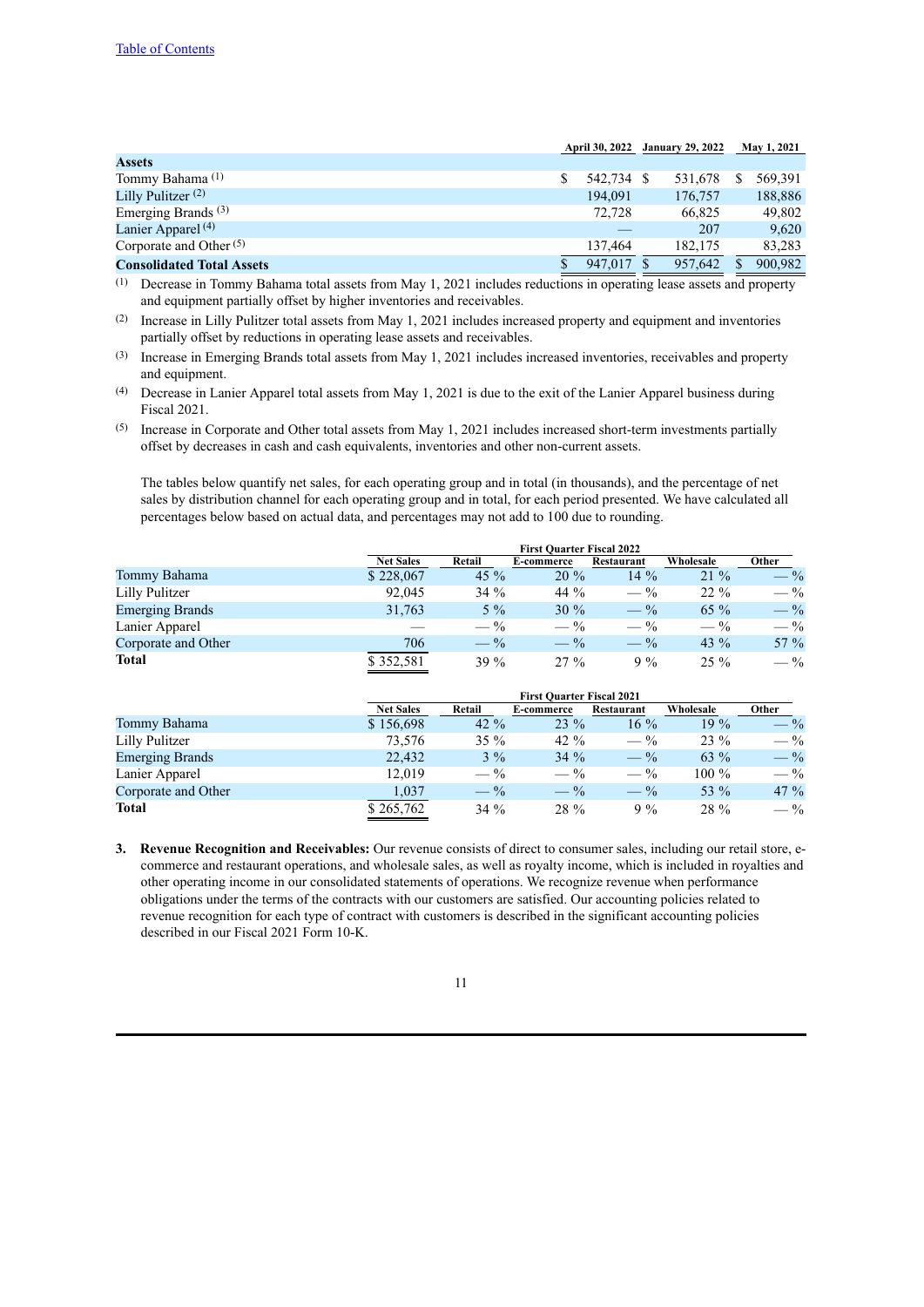|            |   | <b>First Quarter</b> |   |             |  |
|------------|---|----------------------|---|-------------|--|
|            |   | <b>Fiscal 2022</b>   |   | Fiscal 2021 |  |
| Retail     | Φ | 136,080              | S | 91,280      |  |
| E-commerce |   | 96,473               |   | 74,238      |  |
| Restaurant |   | 30,885               |   | 25,208      |  |
| Wholesale  |   | 88,616               |   | 74,453      |  |
| Other      |   | 527                  |   | 583         |  |
| Net sales  |   | 352.581              |   | 265,762     |  |

The table below quantifies net sales by distribution channel (in thousands) for each period presented.

As of April 30, 2022, January 29, 2022 and May 1, 2021, prepaid expenses and other current assets included \$5 million, \$4 million and \$4 million, respectively, representing the estimated value of inventory for expected direct to consumer and wholesale sales returns. An estimated sales return liability of \$14 million, \$11 million and \$12 million for expected direct to consumer returns is classified in accrued expenses and other liabilities in our consolidated balance sheet as of April 30, 2022, January 29, 2022 and May 1, 2021, respectively.

Substantially all amounts recognized in receivables, net represent trade receivables related to contracts with customers. In the ordinary course of our wholesale operations, we offer discounts, allowances and cooperative advertising support to and accept returns from certain of our wholesale customers for certain products. As of April 30, 2022, January 29, 2022 and May 1, 2021, reserve balances recorded as a reduction to receivables related to these items were \$5 million, \$3 million and \$6 million, respectively. As of April 30, 2022, January 29, 2022 and May 1, 2021, our provision for credit losses related to receivables included in our consolidated balance sheets was \$1 million, \$1 million and \$2 million, respectively. In both the First Quarter of Fiscal 2022 and the First Quarter of Fiscal 2021, provisions for credit losses expense included in our consolidated statement of operations and the write-offs of credit losses was less than \$1 million.

Contract liabilities for gift cards purchased by consumers and merchandise credits received by customers but not yet redeemed, less any breakage income recognized to date, is included in accrued expenses and other liabilities in our consolidated balance sheet and totaled \$15 million, \$16 million and \$13 million as of April 30, 2022, January 29, 2022, and May 1, 2021, respectively.

**4. Leases:** In the ordinary course of business, we enter into real estate lease agreements for our direct to consumer locations, which include retail and food and beverage locations, and office and warehouse/distribution space, as well as leases for certain equipment. Our real estate leases have varying terms and expirations and may have provisions to extend, renew or terminate the lease agreement at our discretion, among other provisions. Our real estate lease terms are typically for a period of ten years or less and typically require monthly rent payments with specified rent escalations during the lease term. Our real estate leases usually provide for payments of our pro rata share of real estate taxes, insurance and other operating expenses applicable to the property, and certain of our leases require payment of sales taxes on rental payments. Also, our direct to consumer location leases often provide for contingent rent payments based on sales if certain sales thresholds are achieved.

For the First Quarter of Fiscal 2022 operating lease expense, which includes amounts used in determining the operating lease liability and operating lease asset, was \$14 million and variable lease expense was \$10 million, resulting in total lease expense of \$24 million compared to \$26 million of total lease expense in the First Quarter of Fiscal 2021. Cash paid for lease amounts included in the measurement of operating lease liabilities in the First Quarter of Fiscal 2022 was \$18 million, while cash paid for lease amounts included in the measurement of operating lease liabilities in the First Quarter of Fiscal 2021 was \$18 million.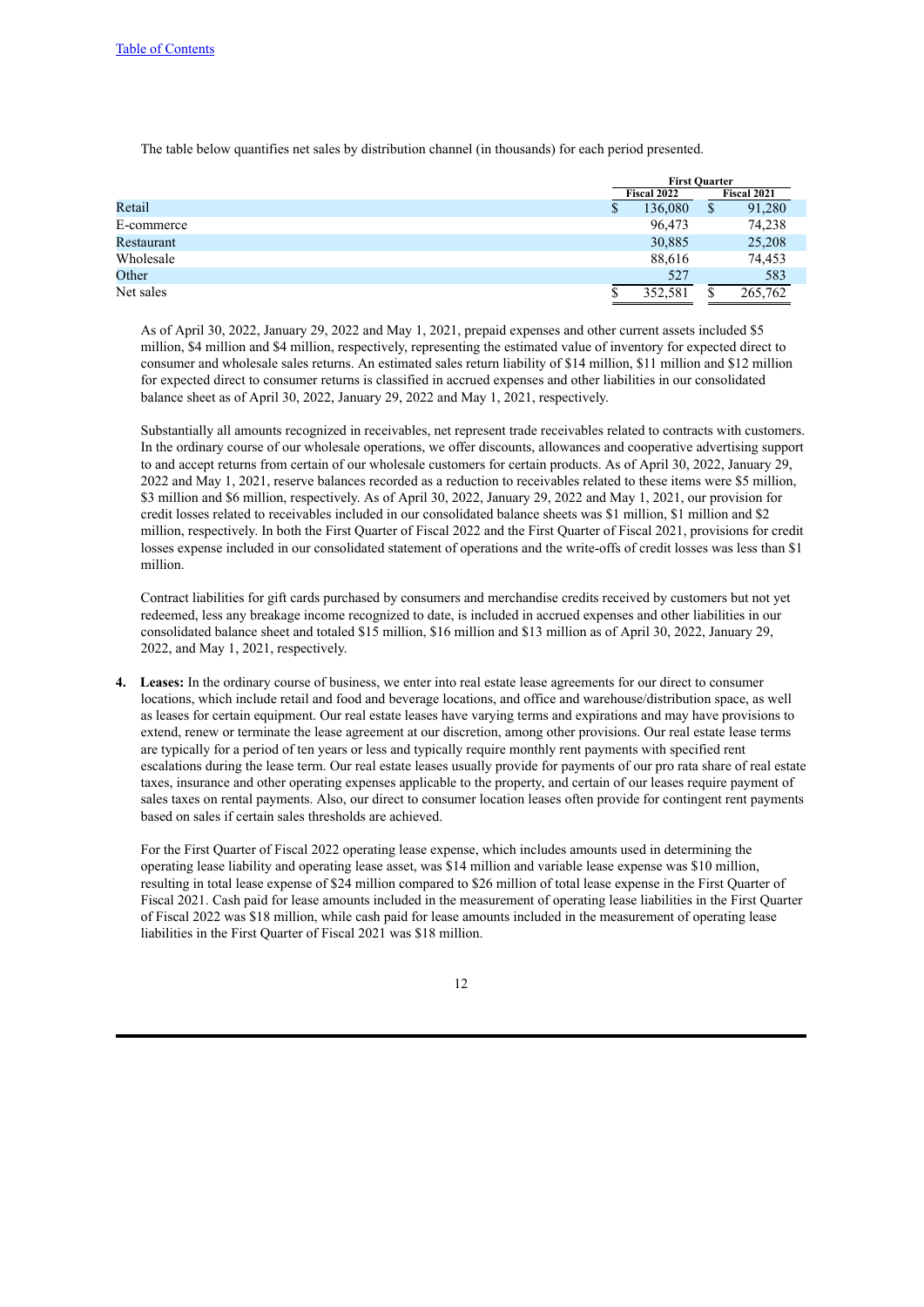As of April 30, 2022, the stated lease liability payments for the fiscal years specified below were as follows (in thousands):

|                                                                     |   | <b>Operating lease</b> |
|---------------------------------------------------------------------|---|------------------------|
| Remainder of 2022                                                   | S | 46,126                 |
| 2023                                                                |   | 61,905                 |
| 2024                                                                |   | 49,287                 |
| 2025                                                                |   | 35,891                 |
| 2026                                                                |   | 27,944                 |
| 2027                                                                |   | 16,072                 |
| <b>After 2027</b>                                                   |   | 29,212                 |
| Total lease payments                                                |   | 266,437                |
| Less: Difference between discounted and undiscounted lease payments |   | 26,430                 |
| Present value of lease liabilities                                  |   | 240.007                |

**5. Income Taxes:** Our effective income tax rate for the First Quarter of Fiscal 2022 was an expense of 24.2% while our effective income tax rate for the First Quarter of Fiscal 2021 was an expense of 17.8%. Both periods benefitted from certain favorable items that resulted in a lower tax rate than a more typical annual effective tax rate of approximately 25%.

The income tax expense in both the First Quarter of Fiscal 2022 and the First Quarter of Fiscal 2021 included the benefit of the utilization of certain net operating loss carryforward amounts in certain state and foreign jurisdictions, the recognition of certain tax credit amounts and the vesting of restricted stock awards at a price higher than the grant date fair value. These favorable items were partially offset by certain unfavorable permanent items which are not deductible for income tax purposes. Additionally, and more significantly, the income tax expense in the First Quarter of Fiscal 2021 included the benefit of a \$2 million net reduction in uncertain tax positions resulting from the settlement of those uncertain tax position amounts in the First Quarter of Fiscal 2021.

**6. Shareholders' Equity:** In the First Quarter of Fiscal 2022, we repurchased 491,000 shares of our common stock for \$43 million under our \$100 million open market stock repurchase program after repurchasing 91,000 shares for \$8 million in the Fourth Quarter of Fiscal 2021. These repurchases resulted in \$49 million remaining under the existing open market repurchase program and \$99 million remaining under our existing Board of Directors' authorization as of April 30, 2022. During both the First Quarter of Fiscal 2022 and the First Quarter of Fiscal 2021, we repurchased \$3 million of shares from our employees to cover employee tax liabilities related to the vesting of shares of our common stock.

Additionally, subsequent to April 30, 2022 through June 8, 2022, we repurchased an additional 220,000 shares of our common stock for \$19 million under the open market repurchase program resulting in \$30 million remaining under the open market repurchase program as of June 8, 2022.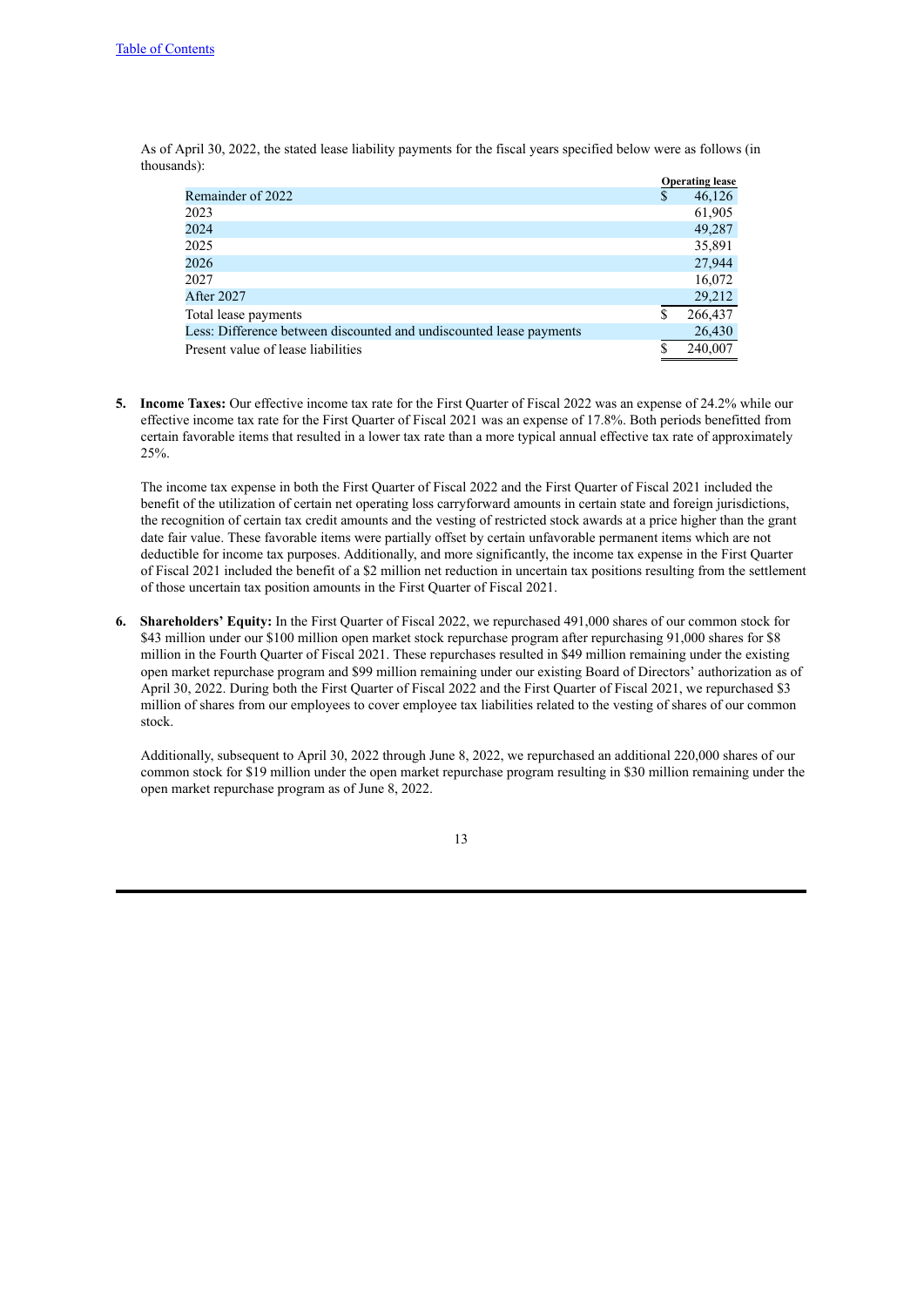The following tables detail the changes (in thousands) in our common stock, additional paid-in capital ("APIC"), retained earnings and accumulated other comprehensive (loss) income ("AOCI"), for each period presented.

|                                        | Fiscal 2021 |                     |             |              |                          |               |             |              |              |
|----------------------------------------|-------------|---------------------|-------------|--------------|--------------------------|---------------|-------------|--------------|--------------|
|                                        |             | <b>Common Stock</b> | <b>APIC</b> |              | <b>Retained Earnings</b> |               | <b>AOCI</b> |              | <b>Total</b> |
| <b>January 30, 2021</b>                | \$          | 16,889              | \$156,508   | $\mathbb{S}$ | 235,995                  | $\mathbb{S}$  | (3,664)     |              | \$405,728    |
| Comprehensive income                   |             |                     |             |              | 28,468                   |               | 391         |              | 28,859       |
| Shares issued under equity plans       |             | 39                  | 283         |              |                          |               |             |              | 322          |
| Compensation expense for equity awards |             |                     | 2,227       |              |                          |               |             |              | 2,227        |
| Repurchase of shares                   |             | (34)                | (2,949)     |              |                          |               |             |              | (2,983)      |
| Dividends declared                     |             |                     |             |              | (6,252)                  |               |             |              | (6,252)      |
| May 1, 2021                            | \$          | 16,894              | \$156,069   | \$           | 258,211                  | \$            | (3,273)     |              | \$427,901    |
| Comprehensive income                   |             |                     |             |              | 51,460                   |               | (462)       |              | 50,998       |
| Shares issued under equity plans       |             | $\mathbf{1}$        | 341         |              |                          |               |             |              | 342          |
| Compensation expense for equity awards |             |                     | 1,673       |              |                          |               |             |              | 1,673        |
| Repurchase of shares                   |             |                     |             |              |                          |               |             |              |              |
| Dividends declared                     |             |                     |             |              | (7,215)                  |               |             |              | (7,215)      |
| <b>July 31, 2021</b>                   | \$          | 16,895              | \$158,083   | \$           | 302,456                  | $\mathbf S$   | (3,735)     |              | \$473,699    |
| Comprehensive income                   |             |                     |             |              | 25,985                   |               | 654         |              | 26,639       |
| Shares issued under equity plans       |             | (4)                 | 386         |              |                          |               |             |              | 382          |
| Compensation expense for equity awards |             |                     | 1,952       |              |                          |               |             |              | 1,952        |
| Repurchase of shares                   |             |                     |             |              |                          |               |             |              |              |
| Dividends declared                     |             |                     |             |              | (7,203)                  |               |             |              | (7,203)      |
| <b>October 30, 2021</b>                | \$          | 16,891              | \$160,421   | \$           | 321,238                  | <sup>\$</sup> | (3,081)     | $\mathbb{S}$ | 495,469      |
| Comprehensive income                   |             |                     |             |              | 25,408                   |               | (391)       |              | 25,017       |
| Shares issued under equity plans       |             | 5                   | 401         |              |                          |               |             |              | 406          |
| Compensation expense for equity awards |             |                     | 2,334       |              |                          |               |             |              | 2,334        |
| Repurchase of shares                   |             | (91)                |             |              | (8, 268)                 |               |             |              | (8,359)      |
| Dividends declared                     |             |                     |             |              | (7,203)                  |               |             |              | (7,203)      |
| <b>January 29, 2022</b>                | \$          | 16,805              | \$163,156   | \$           | 331,175                  | \$            | (3, 472)    |              | \$507,664    |

|                                        | <b>First Ouarter Fiscal 2022</b> |              |             |  |                          |  |             |           |
|----------------------------------------|----------------------------------|--------------|-------------|--|--------------------------|--|-------------|-----------|
|                                        |                                  | Common Stock | <b>APIC</b> |  | <b>Retained Earnings</b> |  | <b>AOCI</b> | Total     |
| <b>January 29, 2022</b>                |                                  | 16,805       | \$163,156   |  | 331,175                  |  | (3, 472)    | \$507,664 |
| Comprehensive income                   |                                  |              |             |  | 57,408                   |  | 477         | 57,885    |
| Shares issued under equity plans       |                                  |              | 387         |  |                          |  |             | 392       |
| Compensation expense for equity awards |                                  |              | 2,725       |  |                          |  |             | 2,725     |
| Repurchase of shares                   |                                  | (526)        | (3, 131)    |  | (42,375)                 |  |             | (46, 032) |
| Dividends declared                     |                                  |              |             |  | (9,214)                  |  |             | (9,214)   |
| <b>April 30, 2022</b>                  |                                  | 16.284       | \$163,137   |  | 336,994                  |  | (2.995)     | \$513.420 |

During the First Quarter of Fiscal 2022, we granted 0.1 million service-based restricted share units, subject to the recipient remaining an employee through the May 2025 vesting date. Additionally, during the First Quarter of Fiscal 2022, we granted 0.1 million total shareholder return-based ("TSR-based") restricted share units at target subject to (1) our achievement of a specified TSR-based ranking by Oxford relative to a comparator group during a period of approximately three years from the date of grant and (2) the recipient remaining an employee through the May 2025 vesting date. The number of shares ultimately earned for the TSR-based restricted share units will be between 0% and 200% of the restricted share units at target. Neither the service-based or TSR-based restricted share units are included in the table above as the awards are not outstanding shares.

Both the service-based and TSR-based restricted share units are entitled to dividend equivalents for dividends declared on our common stock during the vesting period, with the dividend equivalents for the service-based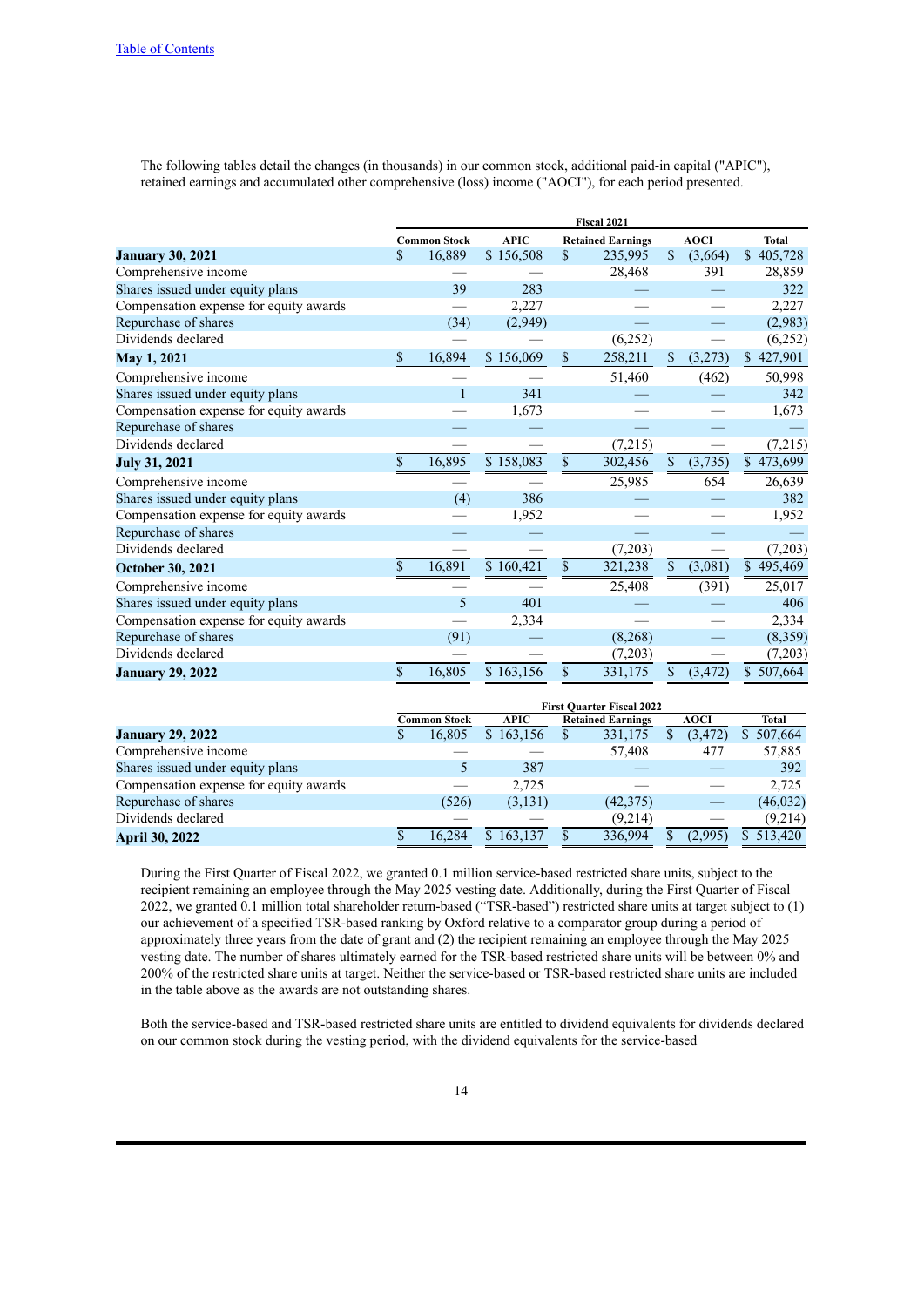restricted share units payable at the time of the payment of the respective dividend and the dividend equivalents for the TSR-based restricted share units payable after vesting of the restricted shares, for the number of shares ultimately earned. Neither the service-based or TSR-based restricted share units have any voting rights during the vesting period. Both the service-based and TSR-based restricted share units granted during the First Quarter of Fiscal 2022 include certain clauses related to accelerated vesting upon the occurrence of qualifying retirement, death or disability of the employee prior to the vesting date. Our stock incentive plans are described in Note 8 to our consolidated financial statements included in our Fiscal 2021 Form 10-K.

| ×            |
|--------------|
| ۰,<br>×<br>٧ |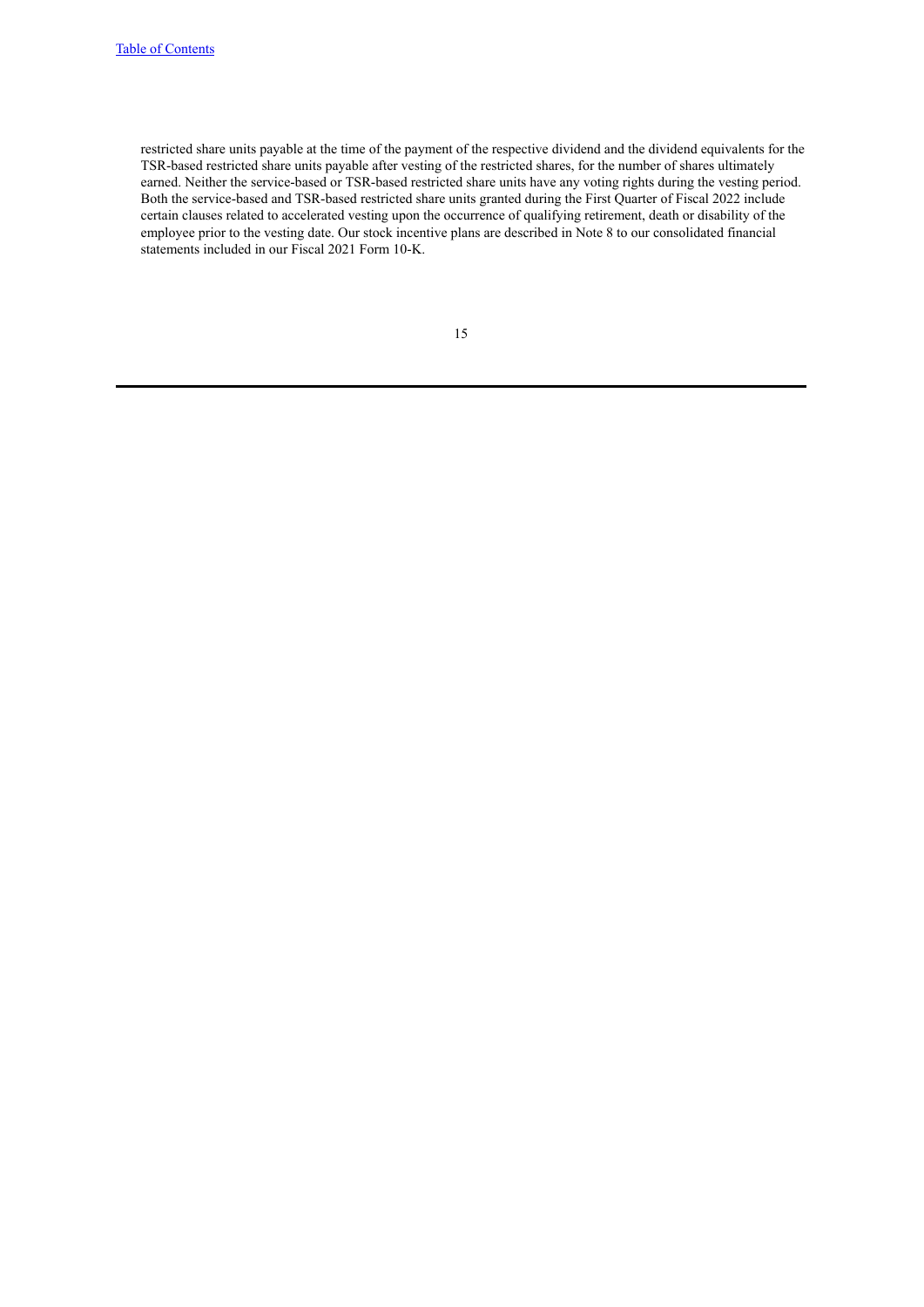# <span id="page-15-0"></span>**ITEM 2. MANAGEMENT'S DISCUSSION AND ANALYSIS OF FINANCIAL CONDITION AND RESULTS OF OPERATIONS**

The following discussion and analysis should be read in conjunction with our unaudited condensed consolidated financial statements and the notes thereto contained in this report and the consolidated financial statements, notes to consolidated financial statements and Management's Discussion and Analysis of Financial Condition and Results of Operations contained in our Fiscal 2021 Form 10-K.

## **OVERVIEW**

#### *Business Overview*

We are a leading branded apparel company that designs, sources, markets and distributes products bearing the trademarks of our Tommy Bahama, Lilly Pulitzer, Southern Tide, TBBC and Duck Head lifestyle brands.

Our business strategy is to develop and market compelling lifestyle brands and products that evoke a strong emotional response from our target consumers. We consider lifestyle brands to be those brands that have a clearly defined and targeted point of view inspired by an appealing lifestyle or attitude. Furthermore, we believe lifestyle brands that create an emotional connection can command greater loyalty and higher price points and create licensing opportunities. We believe the attraction of a lifestyle brand depends on creating compelling product, effectively communicating the respective lifestyle brand message and distributing products to consumers where and when they want them. We believe the principal competitive factors in the apparel industry are the reputation, value, and image of brand names; design of differentiated, innovative or otherwise compelling product; consumer preference; price; quality; marketing (including through rapidly shifting digital and social media vehicles); product fulfillment capabilities; and customer service. Our ability to compete successfully in the apparel industry is directly related to our proficiency in foreseeing changes and trends in fashion and consumer preference and presenting appealing products for consumers. Our design-led, commercially informed lifestyle brand operations strive to provide exciting, differentiated products each season.

Tommy Bahama and Lilly Pulitzer, in the aggregate, represented 90% of our consolidated net sales in Fiscal 2021. During Fiscal 2021, 80% of our consolidated net sales were through our direct to consumer channels of distribution, which consist of our brand specific full-price retail stores and e-commerce websites, Tommy Bahama food and beverage operations and Tommy Bahama outlets. The remaining 20% of our net sales was generated through our wholesale distribution channels. Our wholesale operations consist of net sales of products bearing our lifestyle brands, which complement our direct to consumer operations and provide access to a larger base of consumers.

For additional information about our business and our operating groups, see Part I, Item 1. Business of our Fiscal 2021 Form 10-K. Important factors relating to certain risks which could impact our business are described in Part II, Item 1A. Risk Factors of this report and Part I. Item 1A. Risk Factors of our Fiscal 2021 Form 10-K.

#### *Industry Overview*

We operate in a highly competitive apparel market that continues to evolve rapidly with the expanding application of technology to fashion retail. No single apparel firm or small group of apparel firms dominates the apparel industry, and our direct competitors vary by operating group and distribution channel. The apparel industry is cyclical and very dependent upon the overall level and focus of discretionary consumer spending, which changes as consumer preferences and regional, domestic and international economic conditions change. Further, negative economic conditions often have a longer and more severe impact on the apparel industry than on other industries. Also, in recent years prior to the COVID-19 pandemic, consumers have chosen to spend less of their discretionary spending on certain product categories, including apparel, while spending more on services and other product categories.

This competitive and evolving environment requires that brands and retailers approach their operations, including marketing and advertising, very differently than historical practices and may result in increased operating costs and investments to generate growth or even maintain sales levels. While the competition and evolution presents significant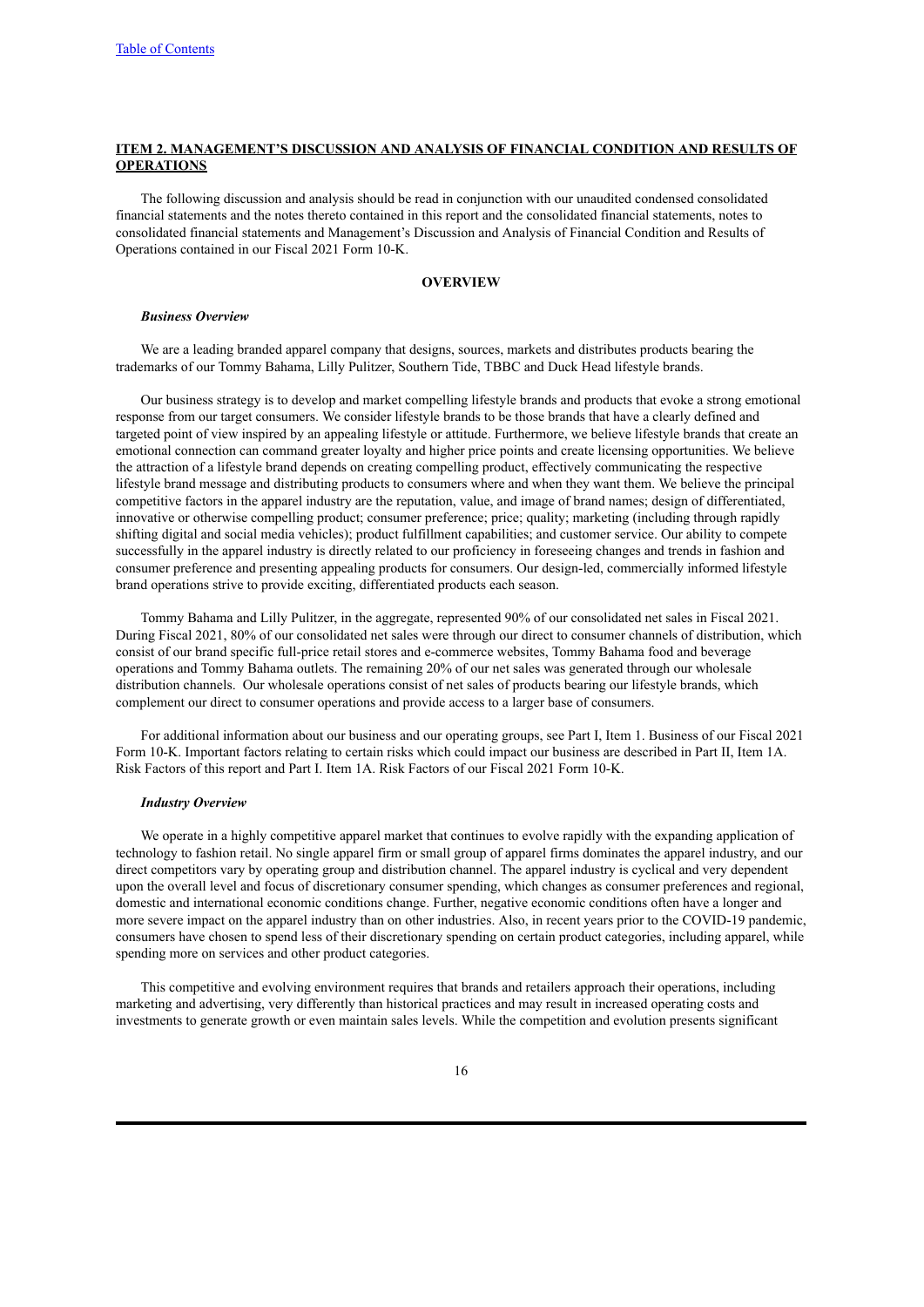risks, especially for traditional retailers who fail or are unable to adapt, we believe it also presents a tremendous opportunity for brands and retailers to capitalize on the changing consumer environment.

Many of the changes in the industry noted above were accelerated or exacerbated by the COVID-19 pandemic. Additionally, in Fiscal 2021 the United States economy, as well as the apparel retail industry and our own business operations, began experiencing very strong growth in consumer demand and also began encountering various challenges including labor shortages, supply chain disruptions and product and operating cost increases. These items, combined with more recent macroeconomic factors, have continued to impact the apparel retail industry and our business in Fiscal 2022. We, as well as others in our industry, have increased prices to attempt to offset these inflationary pressures.

We believe our lifestyle brands have true competitive advantages, and we continue to invest in and leverage technology to serve our consumers when and where they want to be served. We continue to believe that our lifestyle brands, with their strong emotional connections with consumers, are well suited to succeed and thrive in the long term while managing the various challenges facing our industry.

# *COVID-19 Pandemic*

The COVID-19 pandemic has had a significant effect on overall economic conditions and our operations in recent years. In Fiscal 2021, the economic environment improved significantly with a significant rebound in retail traffic starting in March 2021 and other improvements as the year progressed, although certain stores were closed for portions of the First Quarter of Fiscal 2021. This improved environment and exceptionally strong consumer demand drove record earnings for us through Fiscal 2021 and have continued in the First Quarter of Fiscal 2022. There can be no assurance that these trends will continue for our business or the broader retail apparel market or that store closures will not occur in the future as a result of any resurgence of COVID-19 cases and/or additional government mandates or recommendations. There remains significant uncertainty as to the duration and severity of the pandemic as well as the associated impact of changes in consumer discretionary spending habits, supply chain and other business disruptions, operating cost increases and inflationary pressures, general economic conditions and restrictions on our ongoing operations that result from the COVID-19 pandemic. Thus, the ultimate impact of the pandemic on our business remains uncertain at this time.

# *Lanier Apparel Exit*

In Fiscal 2021, we exited our Lanier Apparel business, a business which had been focused on moderately priced tailored clothing and related products. This decision aligns with our stated business strategy of developing and marketing compelling lifestyle brands. It also took into consideration the increased macroeconomic challenges faced by the Lanier Apparel business, many of which were magnified by the COVID-19 pandemic. The operating results of the Lanier Apparel business in Fiscal 2021 largely reflect activities associated with the ongoing wind down of operations following the 2020 announcement that we would be exiting the business. In Fiscal 2021, Lanier Apparel's net sales were \$25 million and represented 2% of our consolidated net sales. We do not expect any future net sales, operations or charges for Lanier Apparel. Refer to our consolidated financial statements and Management Discussion and Analysis in our Fiscal 2021 Form 10-K for additional information about the Lanier Apparel exit.

#### *Key Operating Results:*

The following table sets forth our consolidated operating results (in thousands, except per share amounts) for the First Quarter of Fiscal 2022 compared to the First Quarter of Fiscal 2021:

|                                               | <b>First Quarter</b> |             |  |             |
|-----------------------------------------------|----------------------|-------------|--|-------------|
|                                               |                      | Fiscal 2022 |  | Fiscal 2021 |
| Net sales                                     |                      | 352.581     |  | 265,762     |
| Operating income                              |                      | 75.978      |  | 34.893      |
| Net earnings                                  |                      | 57,408      |  | 28,468      |
| Net earnings per diluted share                |                      | 3.45        |  | 1.70        |
| Weighted average shares outstanding - diluted |                      | 16.622      |  | 16,792      |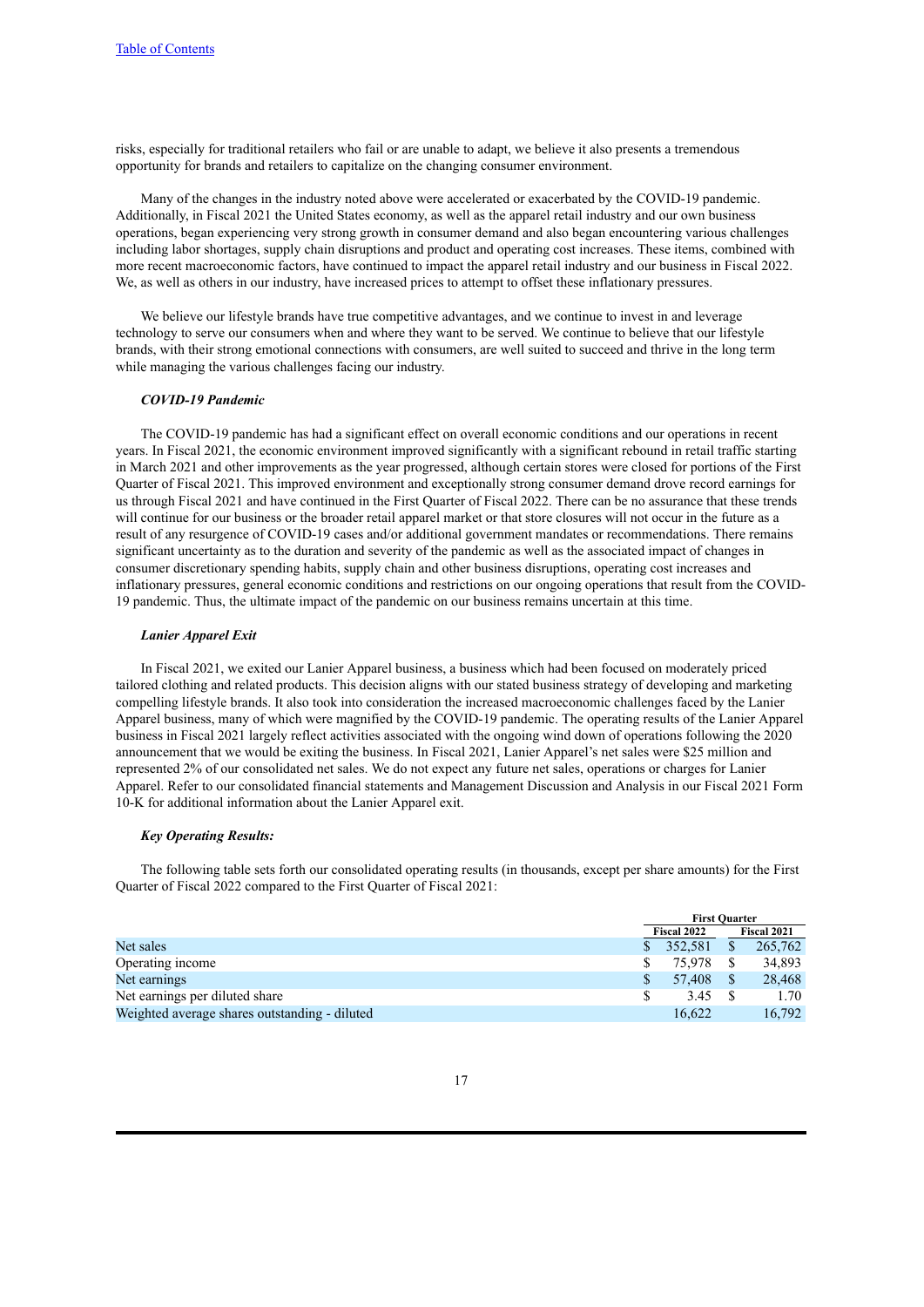Earnings per share were \$3.45 in the First Quarter of Fiscal 2022 compared to \$1.70 in the First Quarter of Fiscal 2021. The higher earnings per share were primarily a result of (1) increased net sales in our Tommy Bahama, Lilly Pulitzer and Emerging Brands operating groups, (2) improved consolidated gross margin, and (3) higher royalty income. These favorable items were partially offset by (1) increased SG&A, (2) a higher effective tax rate and (3) the absence of operating income in Lanier Apparel in the First Quarter of Fiscal 2022 due to the exit of the business in Fiscal 2021.

# **STORE COUNT**

The table below provides store count information for our brands as of the dates specified. The store count includes our permanent locations and excludes any pop-up or temporary store locations which have an initial lease term of 12 months or less.

|                                          | April 30,<br>2022 | January 29,<br>2022 | May 1,<br>2021 | January 30,<br>2021 |
|------------------------------------------|-------------------|---------------------|----------------|---------------------|
| Tommy Bahama retail stores               | 102               | 102                 | 104            | 105                 |
| Tommy Bahama retail-restaurant locations | 21                | 21                  | 21             | 20                  |
| Tommy Bahama outlets                     | 35                | 35                  | 35             | 35                  |
| Total Tommy Bahama locations             | 158               | 158                 | 160            | 160                 |
| Lilly Pulitzer retail stores             | 59                | 58                  | 59             | 59                  |
| Southern Tide retail stores              | 4                 | 4                   | 4              |                     |
| <b>TBBC</b> retail stores                |                   |                     |                |                     |
| <b>Total Oxford locations</b>            | າາາ               | 221                 | つつつ            | າາາ                 |

# **RESULTS OF OPERATIONS**

#### **FIRST QUARTER OF FISCAL 2022 COMPARED TO FIRST QUARTER OF FISCAL 2021**

The discussion and tables below compare our statements of operations for the First Quarter of Fiscal 2022 to the First Quarter of Fiscal 2021. Each dollar and percentage change provided reflects the change between these fiscal periods unless indicated otherwise. Each dollar and share amount included in the tables is in thousands except for per share amounts. We have calculated all percentages based on actual data, and percentage columns in tables may not add due to rounding. Individual line items of our consolidated statements of operations, including gross profit, may not be directly comparable to those of our competitors, as classification of certain expenses may vary by company.

The following table sets forth the specified line items in our unaudited condensed consolidated statements of operations both in dollars (in thousands) and as a percentage of net sales as well as the dollar change and the percentage change as compared to the same period of the prior year:

|                                      |              | <b>First Quarter</b> |              |            |                 |           |
|--------------------------------------|--------------|----------------------|--------------|------------|-----------------|-----------|
|                                      | Fiscal 2022  |                      | Fiscal 2021  |            | <b>S</b> Change | % Change  |
| Net sales                            | \$352,581    | $100.0 \%$           | \$265,762    | $100.0 \%$ | \$86,819        | 32.7%     |
| Cost of goods sold                   | 126.204      | 35.8 %               | 99,177       | $37.3 \%$  | 27,027          | $27.3 \%$ |
| <b>Gross profit</b>                  | \$226,377    | 64.2 %               | \$166,585    | 62.7 %     | \$59,792        | 35.9%     |
| SG&A                                 | 157,412      | 44.6 %               | 137,125      | 51.6 %     | 20,287          | 14.8 %    |
| Royalties and other operating income | 7,013        | $2.0\%$              | 5,433        | $2.0\%$    | 1,580           | 29.1 %    |
| <b>Operating income</b>              | 75,978<br>S. | 21.5 %               | 34,893<br>S. | 13.1%      | \$41.085        | 117.7%    |
| Interest expense, net                | 242          | $0.1\%$              | 252          | $0.1 \%$   | (10)            | $(4.0)\%$ |
| <b>Earnings before income taxes</b>  | 75,736<br>S. | 21.5 %               | 34,641<br>S. | 13.0 %     | \$41.095        | 118.6%    |
| Income tax expense                   | 18,328       | $5.2\%$              | 6,173        | $2.3\%$    | 12,155          | 196.9 %   |
| Net earnings                         | 57,408       | $16.3\%$             | 28,468       | 10.7%      | \$28,940        | 101.7%    |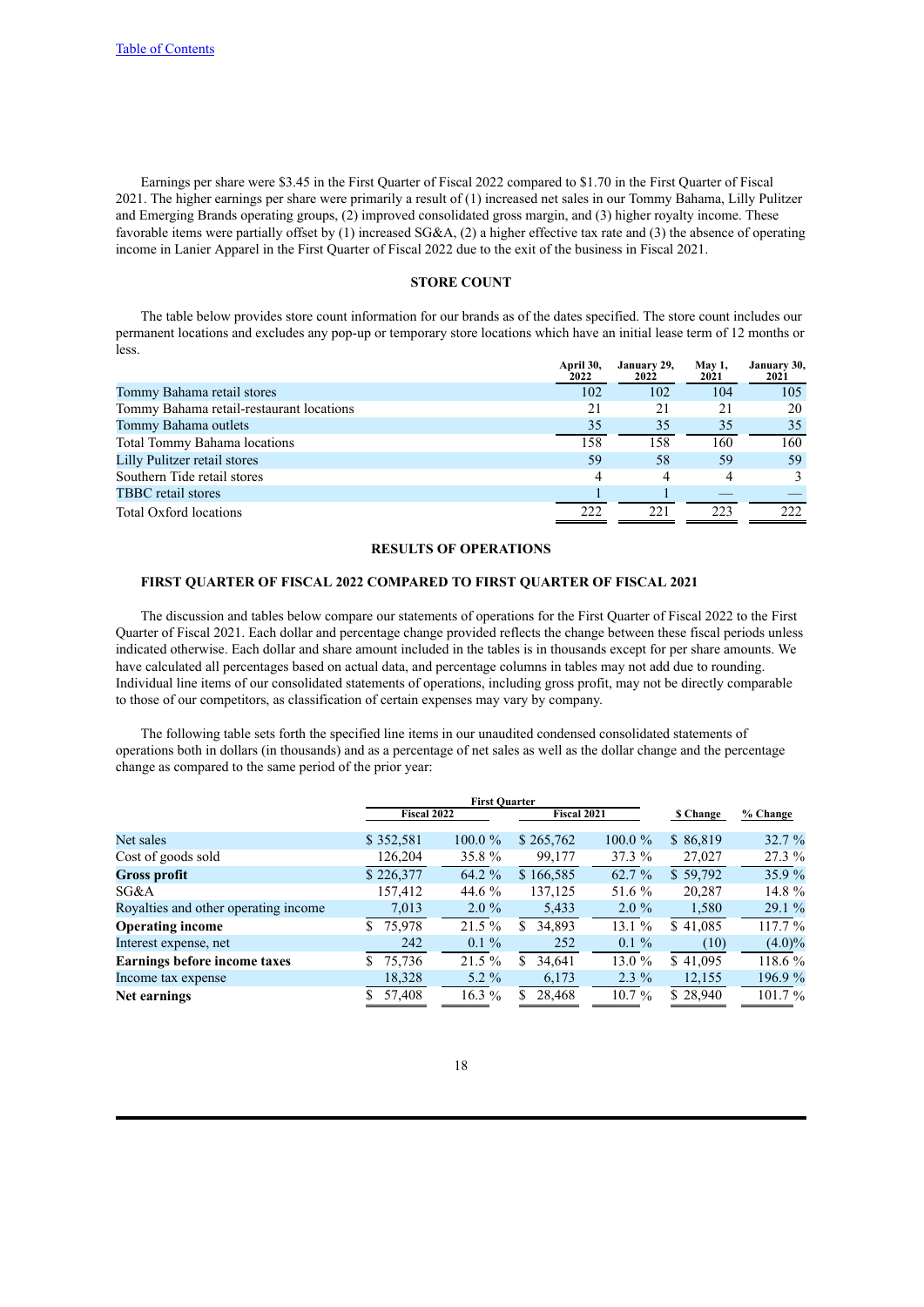# *Net Sales*

|                               | <b>First Quarter</b> |                    |  |                    |   |           |             |
|-------------------------------|----------------------|--------------------|--|--------------------|---|-----------|-------------|
|                               |                      | <b>Fiscal 2022</b> |  | <b>Fiscal 2021</b> |   | \$ Change | % Change    |
| Tommy Bahama                  | D                    | 228,067            |  | 156,698            | S | 71.369    | 45.5 $%$    |
| Lilly Pulitzer                |                      | 92.045             |  | 73,576             |   | 18,469    | $25.1\%$    |
| <b>Emerging Brands</b>        |                      | 31,763             |  | 22,432             |   | 9.331     | 41.6 $%$    |
| Lanier Apparel                |                      |                    |  | 12,019             |   | (12,019)  | $(100.0)\%$ |
| Corporate and Other           |                      | 706                |  | 1.037              |   | (331)     | $(31.9)\%$  |
| <b>Consolidated net sales</b> |                      | 352.581            |  | 265,762            |   | 86,819    | $32.7\%$    |

Consolidated net sales were \$353 million in the First Quarter of Fiscal 2022 compared to net sales of \$266 million in the First Quarter of Fiscal 2021. The 33% increase in net sales included increases in Tommy Bahama, Lilly Pulitzer, and Emerging Brands as well as each distribution channel, which were partially offset by a \$12 million decrease in Lanier Apparel, which we exited in Fiscal 2021. In the First Quarter of Fiscal 2021, consumer traffic and our operations had only partially rebounded from the impacts of the COVID-19 pandemic as we still had certain store closures and operating restrictions in certain regions, wholesale customer demand was still soft and most of the consumer traffic improvement occurred later in Fiscal 2021. Although we did have some price increases in the First Quarter of Fiscal 2022 in order to mitigate increased product and other costs, net sales was primarily impacted by increased volume.

The increase in net sales by distribution channel included increases in (1) full-price retail sales of \$41 million, or 51%, driven primarily by increased consumer traffic, (2) wholesale sales of our non-Lanier Apparel businesses of \$26 million, or 42%, with this increase due to higher order books as wholesale accounts increased their buys for Spring 2022 compared to Spring 2021 as well as the timing of some initial spring deliveries, which shipped in February in 2022 rather than January, (3) full-price e-commerce sales of \$15 million, or 20%, as each of our e-commerce businesses continued to grow, (4) ecommerce flash clearance sales in Lilly Pulitzer of \$7 million, with no e-commerce flash clearance sales in the prior year period, (5) restaurant sales of \$6 million, or 23%, and (6) outlet sales of \$4 million, or 35%. The following table presents the proportion of our consolidated net sales by distribution channel for each period presented. We have calculated all percentages below on actual data, and percentages may not add to 100 due to rounding.

|              | <b>First Ouarter</b> |             |
|--------------|----------------------|-------------|
|              | <b>Fiscal 2022</b>   | Fiscal 2021 |
| Retail       | 39%                  | $34\%$      |
| E-commerce   | $27\%$               | 28 %        |
| Restaurant   | $9\%$                | $9\%$       |
| Wholesale    | $25\%$               | 28 %        |
| <b>Total</b> | $100\%$              | $100\%$     |

*Tommy Bahama:*

Tommy Bahama net sales increased \$71 million, or 46%, in the First Quarter of Fiscal 2022, with an increase in each channel of distribution. The increase in net sales in Tommy Bahama included increases in (1) full-price retail sales of \$34 million, or 63%, (2) wholesale sales of \$17 million, or 56%, (3) e-commerce sales of \$11 million, or 30%, (4) restaurant sales of \$6 million, or 23%, with strong sales and fewer operating restrictions in our 21 food and beverage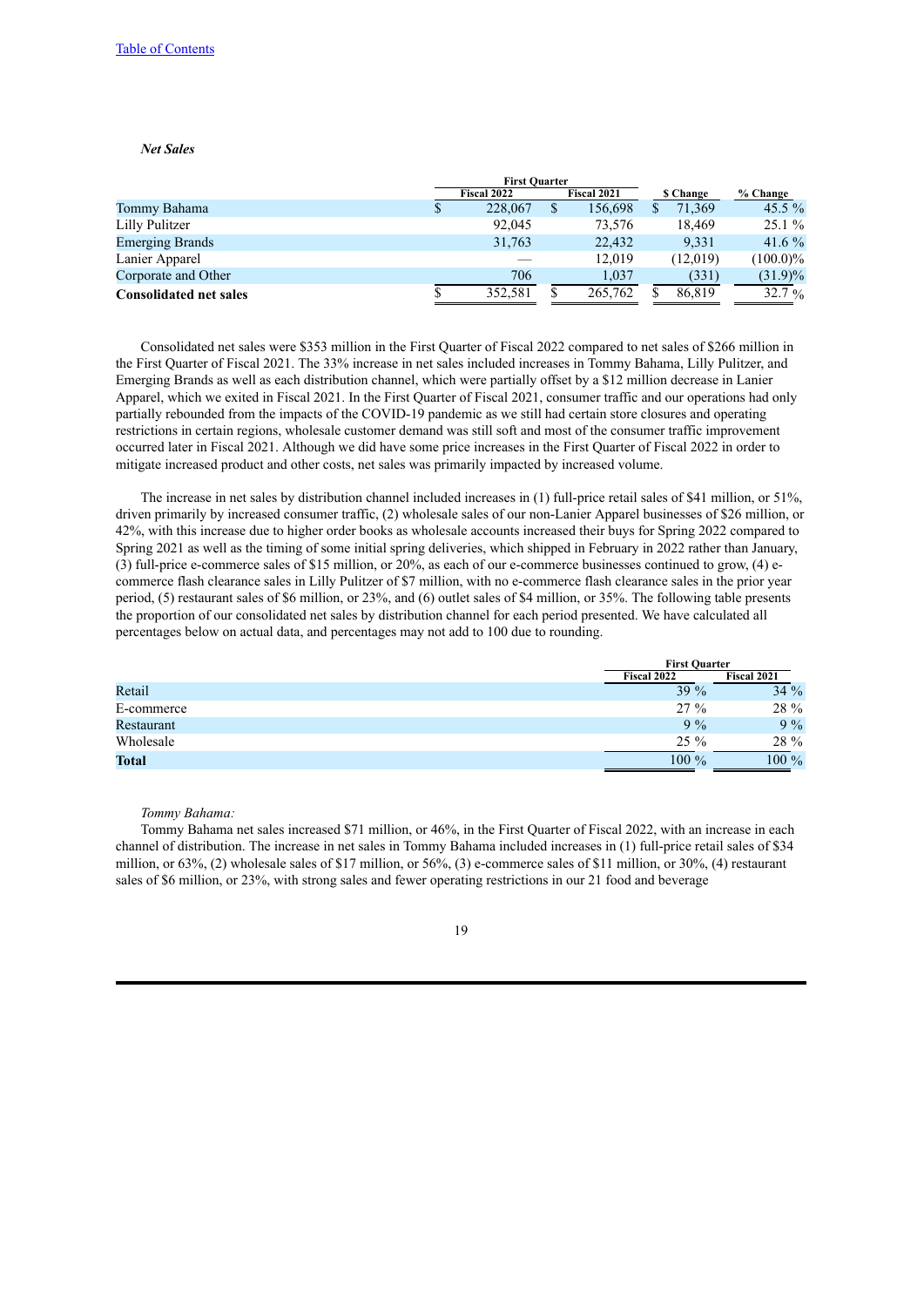locations, and (5) outlet sales of \$4 million, or 35%. The following table presents the proportion of net sales by distribution channel for Tommy Bahama for each period presented:

|            | <b>First Quarter</b> |                    |
|------------|----------------------|--------------------|
|            | <b>Fiscal 2022</b>   | <b>Fiscal 2021</b> |
| Retail     | 45 $%$               | 42 $\%$            |
| E-commerce | $20\%$               | 23 %               |
| Restaurant | $14\%$               | $16\%$             |
| Wholesale  | $21\%$               | $19\%$             |
| Total      | $100\%$              | $100\%$            |

#### *Lilly Pulitzer:*

Lilly Pulitzer net sales increased \$18 million, or 25%, in the First Quarter of Fiscal 2022, with an increase in each channel of distribution. The increase in net sales in Lilly Pulitzer included increases in (1) e-commerce flash clearance sales of \$7 million as Lilly Pulitzer held a flash clearance event in the First Quarter of Fiscal 2022 to test the timing of clearance for certain prior season resort product, but did not have a flash clearance event in the First Quarter of Fiscal 2021, (2) retail sales of \$6 million, or 24%, (3) wholesale sales of \$3 million, or 17%, with higher full-price sales and lower off-price sales, and (4) full-price e-commerce sales of \$2 million, or 7%. The following table presents the proportion of net sales by distribution channel for Lilly Pulitzer for each period presented:

|              | <b>First Ouarter</b> |                    |
|--------------|----------------------|--------------------|
|              | <b>Fiscal 2022</b>   | <b>Fiscal 2021</b> |
| Retail       | $34\%$               | $35\%$             |
| E-commerce   | 44 $%$               | 42 $\%$            |
| Wholesale    | $22\%$               | $23\%$             |
| <b>Total</b> | $100\%$              | $100\%$            |

#### *Emerging Brands:*

Emerging Brands net sales increased \$9 million, or 42%, in the First Quarter of Fiscal 2022, with an increase in each of the Southern Tide, TBBC and Duck Head businesses comprising Emerging Brands. The increase in net sales included increases in (1) Southern Tide of \$5 million, or 32%, (2) TBBC of \$4 million, or 63%, and (3) Duck Head of \$1 million, or 63%. The \$9 million increase included increases of (1) \$6 million, or 45%, in wholesale, (2) \$2 million, or 28%, in ecommerce and (3) \$1 million, or 119%, in the Southern Tide and TBBC retail businesses, as those brands continue to open new retail locations. The following table presents the proportion of net sales by distribution channel for Emerging Brands for each period presented:

|              | <b>First Ouarter</b> |             |
|--------------|----------------------|-------------|
|              | <b>Fiscal 2022</b>   | Fiscal 2021 |
| Retail       | $5\%$                | $3\%$       |
| E-commerce   | $30\%$               | $34\%$      |
| Wholesale    | $65\%$               | 63 %        |
| <b>Total</b> | $100\%$              | $100\%$     |

#### *Lanier Apparel:*

There were no Lanier Apparel net sales in the First Quarter of Fiscal 2022 after we exited the Lanier Apparel business in Fiscal 2021. We do not expect any future net sales for Lanier Apparel. Refer to our consolidated financial statements and Management Discussion and Analysis in our Fiscal 2021 Form 10-K for additional information about the Lanier Apparel exit.

#### *Corporate and Other:*

Corporate and Other net sales primarily consist of net sales of our Lyons, Georgia distribution center business as well as our Oxford America business, which we are in the process of exiting in Fiscal 2022.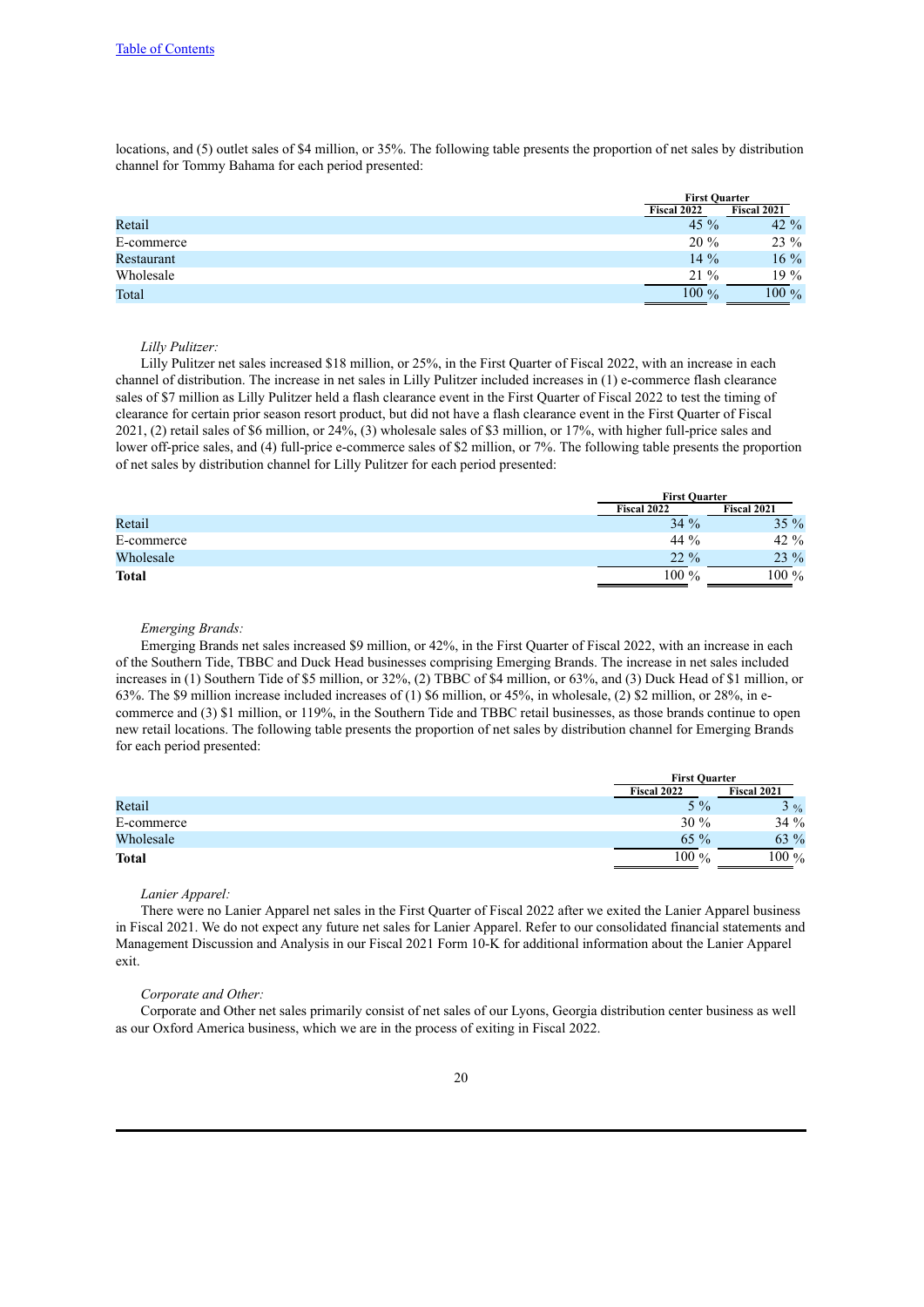## *Gross Profit*

The tables below present gross profit by operating group and in total for the First Quarter of Fiscal 2022 and the First Quarter of Fiscal 2021, as well as the dollar change and percentage change between those two periods, and gross margin by operating group and in total. Our gross profit and gross margin, which is calculated as gross profit divided by net sales, may not be directly comparable to those of our competitors, as the statement of operations classification of certain expenses may vary by company.

|                                                   | <b>First Ouarter</b> |   |                    |   |                 |             |
|---------------------------------------------------|----------------------|---|--------------------|---|-----------------|-------------|
|                                                   | <b>Fiscal 2022</b>   |   | <b>Fiscal 2021</b> |   | <b>S</b> Change | % Change    |
| Tommy Bahama                                      | \$<br>147,344        | S | 101,533            | S | 45,811          | 45.1 $%$    |
| Lilly Pulitzer                                    | 63,528               |   | 51,185             |   | 12,343          | 24.1%       |
| <b>Emerging Brands</b>                            | 16,348               |   | 12,101             |   | 4.247           | 35.1%       |
| Lanier Apparel                                    |                      |   | 4.294              |   | (4,294)         | $(100.0)\%$ |
| Corporate and Other                               | (843)                |   | (2,528)            |   | 1,685           | NM%         |
| <b>Consolidated gross profit</b>                  | 226,377              |   | 166,585            |   | 59,792          | 35.9 $\%$   |
| Notable items included in amounts above:          |                      |   |                    |   |                 |             |
| LIFO adjustments in Corporate and Other           | \$<br>1,005          | S | 3,065              |   |                 |             |
| Lanier Apparel exit charges in cost of goods sold | \$                   |   | 458                |   |                 |             |

| <b>First Quarter</b> |             |
|----------------------|-------------|
| Fiscal 2022          | Fiscal 2021 |
| 64.6 %               | 64.8%       |
| 69.0 %               | 69.6 %      |
| 51.5 %               | 53.9 %      |
| $-$ %                | $35.7\%$    |
| NM%                  | NM%         |
| 64.2%                | 62.7 $\%$   |
|                      |             |

The increased gross profit of 36% was primarily due to the 33% increase in net sales as well as improved gross margin. The gross margin improvement was primarily due to (1) a change in sales mix resulting from the exit of Lanier Apparel, which had lower gross margins than our lifestyle brand businesses, in Fiscal 2021, (2) a \$2 million lower LIFO accounting charge in the First Quarter of Fiscal 2022 compared to the First Quarter of Fiscal 2021, (3) improved initial product margins, as certain sales prices were increased more than the increased product costs as well as a change in mix towards higher gross margin products, and (4) the lack of Lanier Apparel exit charges in cost of goods sold in the First Quarter of Fiscal 2022. These items were partially offset by the impact of increased freight costs of \$3 million, or 90 basis points, including rate increases impacting inbound products and e-commerce shipping costs as well as the increased utilization of air freight on inbound products. The First Quarter of Fiscal 2021 did not include elevated freight costs as we did not begin to experience significant increased freight costs until the second half of Fiscal 2021. Both the First Quarter of Fiscal 2022 and the First Quarter of Fiscal 2021 included a higher proportion of full-price selling, with lower levels of markdowns, discounts and promotions, than have been typical in prior years.

## *Tommy Bahama:*

The lower gross margin for Tommy Bahama was primarily due to increased freight costs and increased food costs in our restaurant business partially offset by improved initial product margins, due in part to a change in sales mix towards higher gross margin products.

# *Lilly Pulitzer:*

The lower gross margin for Lilly Pulitzer was primarily due to increased freight costs partially offset by improved initial product margins. While Lilly Pulitzer had a change in sales mix with e-commerce flash clearance sales,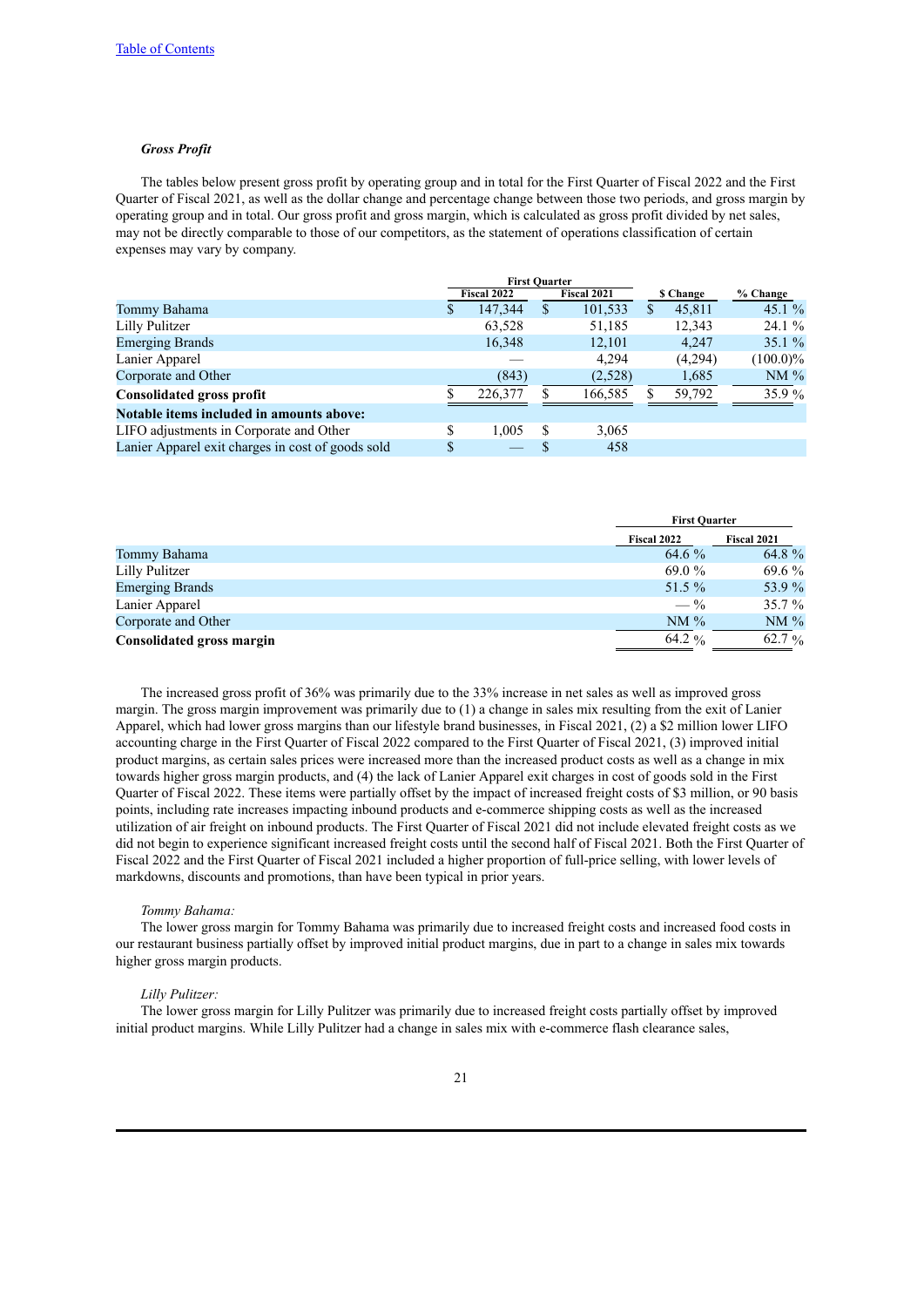representing a larger proportion of net sales, this impact was generally offset by off-price wholesale sales representing a smaller proportion of net sales resulting in no significant change in gross margins due to a change in sales mix.

#### *Emerging Brands:*

The lower gross margin for Emerging Brands was primarily due to increased freight costs, more inventory markdowns and a change in sales mix with wholesale sales representing a greater proportion of net sales. These items were partially offset by improved initial product margins.

#### *Lanier Apparel:*

We exited the Lanier Apparel business in Fiscal 2021 and thus there was no gross profit in the First Quarter of Fiscal 2022. We do not expect any gross profit related to the Lanier Apparel business in future periods. The First Quarter of Fiscal 2021 included the gross profit impact of net sales as we were exiting the business, including the impact in cost of goods sold related to Lanier Apparel exit charges, as disclosed in the prior year. Refer to our consolidated financial statements and Management Discussion and Analysis in our Fiscal 2021 Form 10-K for additional information about the Lanier Apparel exit.

#### *Corporate and Other:*

The gross profit in Corporate and Other primarily reflects the impact of LIFO accounting adjustments and the gross profit of the Lyons, Georgia distribution center and Oxford America businesses. The primary driver for the improved gross profit was the \$2 million lower LIFO accounting charge due to a \$1 million LIFO accounting charge in the First Quarter of Fiscal 2022 compared to a \$3 million LIFO accounting charge in the First Quarter of Fiscal 2021. The LIFO accounting impact in Corporate and Other in each period includes the net impact of (1) a charge in Corporate and Other when inventory that had been marked down in an operating group in a prior period was ultimately sold, (2) a credit in Corporate and Other when inventory had been marked down in an operating group in the current period, but had not been sold as of period end and (3) the change in the LIFO reserve, if any.

# *SG&A*

|                                                 | <b>First Quarter</b> |                    |  |             |  |                 |          |
|-------------------------------------------------|----------------------|--------------------|--|-------------|--|-----------------|----------|
|                                                 |                      | <b>Fiscal 2022</b> |  | Fiscal 2021 |  | <b>S</b> Change | % Change |
| SG&A                                            |                      | 157.412            |  | 137.125     |  | 20,287          | 14.8 %   |
| $SG&A$ (as a % of net sales)                    |                      | 44.6 $\%$          |  | 51.6 %      |  |                 |          |
| Notable items included in amounts above:        |                      |                    |  |             |  |                 |          |
| Amortization of Southern Tide intangible assets |                      | 72                 |  | 72          |  |                 |          |
| Lanier Apparel exit charges in SG&A             |                      |                    |  | 815         |  |                 |          |

SG&A was \$157 million in the First Quarter of Fiscal 2022 compared to SG&A of \$137 million in First Quarter of Fiscal 2021 reflecting significant SG&A leverage as sales grew at a rate higher than SG&A increased. The increase in SG&A in the First Quarter of Fiscal 2022 was primarily due to the impact of the COVID-19 pandemic on our operations in the First Quarter of Fiscal 2021, including the continuation of cost reduction initiatives that were initiated in Fiscal 2020, store closures in certain regions, and depressed consumer and wholesale customer demand. The higher SG&A included (1) increased employment costs of \$10 million, primarily due to increased head count, pay rate increases and other employment cost increases, (2) a \$5 million increase in variable expenses related to higher sales, including credit card transaction fees, supplies, commissions, and other expenses, (3) a \$4 million increase in advertising expense, (4) a \$2 million increase in administrative expenses including professional fees, travel and other items, and (5) a \$1 million increase in occupancy expense, primarily due to higher percentage rent expense.

#### *Royalties and other operating income*

|                                      | <b>First Ouarter</b> |             |  |               |                       |
|--------------------------------------|----------------------|-------------|--|---------------|-----------------------|
|                                      | Fiscal 2022          | Fiscal 2021 |  | <b>Change</b> | <b>Thange</b>         |
| Royalties and other operating income |                      | 0.43.       |  | .580          | $1\frac{9}{6}$<br>29. |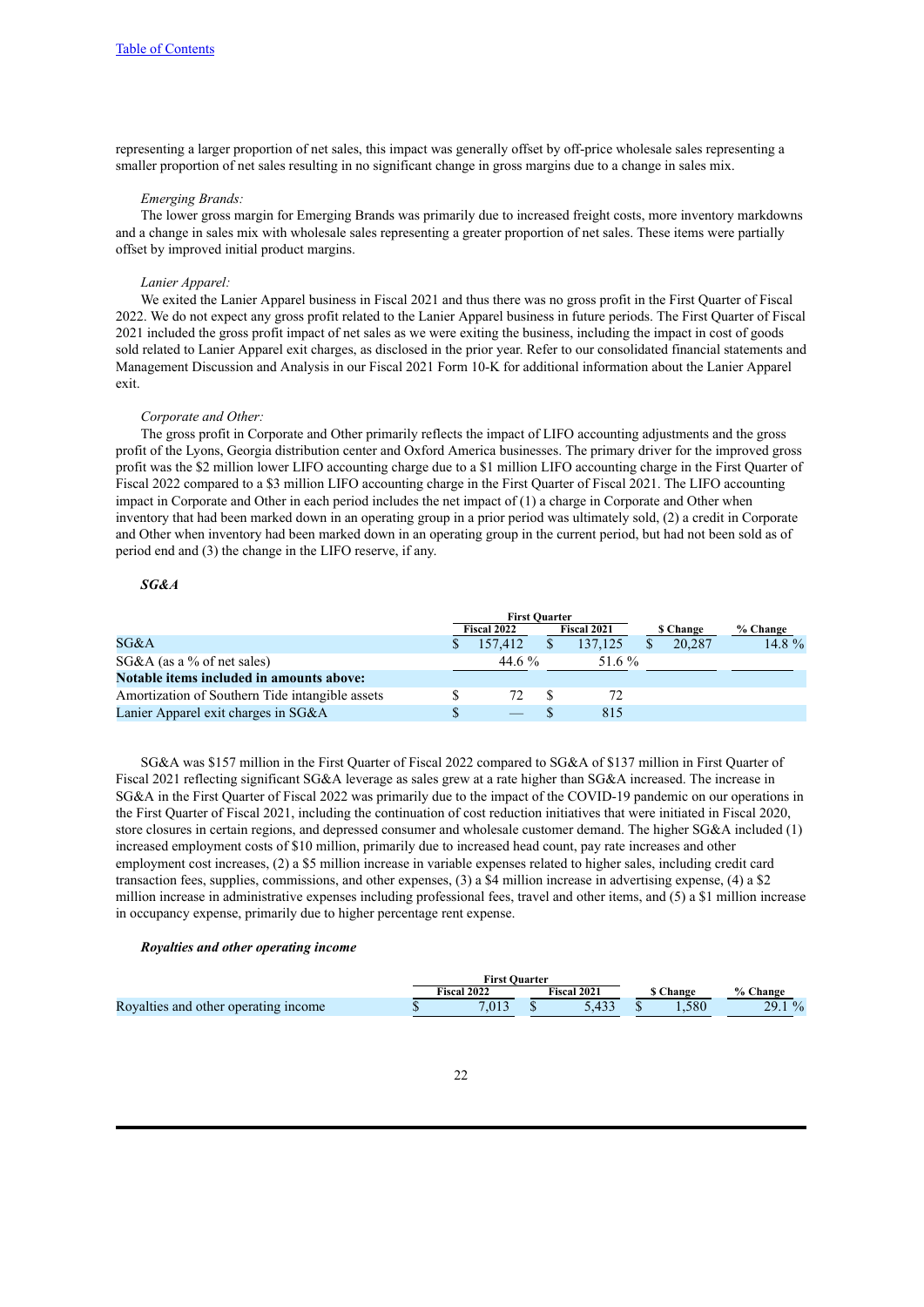Royalties and other operating income primarily consists of income received from third parties from the licensing of our brands. The increased royalties and other operating income in the First Quarter of Fiscal 2022 was due to increased royalty income in both Tommy Bahama and Lilly Pulitzer.

# *Operating income (loss)*

|                                                   | <b>First Quarter</b> |    |                    |    |           |             |
|---------------------------------------------------|----------------------|----|--------------------|----|-----------|-------------|
|                                                   | Fiscal 2022          |    | <b>Fiscal 2021</b> |    | \$ Change | % Change    |
| Tommy Bahama                                      | 52,606               |    | 20,660             | S. | 31,946    | 154.6 %     |
| Lilly Pulitzer                                    | 26,178               |    | 19,945             |    | 6,233     | 31.3%       |
| <b>Emerging Brands</b>                            | 7,736                |    | 4,961              |    | 2,775     | 55.9 %      |
| Lanier Apparel                                    |                      |    | 855                |    | (855)     | $(100.0)\%$ |
| Corporate and Other                               | (10, 542)            |    | (11, 528)          |    | 986       | NM $%$      |
| <b>Consolidated Operating Income</b>              | 75,978               |    | 34,893             |    | 41,085    | $117.7\%$   |
| Notable items included in amounts above:          |                      |    |                    |    |           |             |
| LIFO adjustments in Corporate and Other           | 1,005                | S  | 3,065              |    |           |             |
| Lanier Apparel exit charges in cost of goods sold |                      |    | 458                |    |           |             |
| Amortization of Southern Tide intangible assets   | 72                   | \$ | 72                 |    |           |             |
| Lanier Apparel exit charges in SG&A               |                      |    | 815                |    |           |             |

Operating income was \$76 million in the First Quarter of Fiscal 2022 compared to \$35 million in the First Quarter of Fiscal 2021. The increased operating income was primarily due to higher net sales, gross margin and royalty income partially offset by increased SG&A. Each operating group, except for Lanier Apparel, increased operating income in the First Quarter of Fiscal 2022 compared to the First Quarter of Fiscal 2021. Changes in operating income (loss) by operating group are discussed below.

*Tommy Bahama:*

|                                    | <b>First Ouarter</b> |                    |                 |          |
|------------------------------------|----------------------|--------------------|-----------------|----------|
|                                    | <b>Fiscal 2022</b>   | <b>Fiscal 2021</b> | <b>S</b> Change | % Change |
| Net sales                          | \$<br>228,067        | \$<br>156.698      | 71.369          | 45.5 $%$ |
| Gross profit                       | \$<br>147.344        | \$<br>101.533      | 45.811          | 45.1 $%$ |
| Gross margin                       | 64.6 %               | 64.8%              |                 |          |
| Operating income                   | \$<br>52.606         | 20.660             | 31.946          | 154.6 %  |
| Operating income as % of net sales | 23.1%                | $13.2\%$           |                 |          |

The increased operating income for Tommy Bahama was due to higher sales and royalty income partially offset by increased SG&A and lower gross margin. The increased SG&A was primarily due to (1) \$9 million of increased employment costs, (2) \$4 million of increased variable expenses related to higher sales, including credit card transaction fees, supplies, commissions, royalties and other expenses, (3) a \$2 million increase in advertising expense, and (4) a \$1 million increase in occupancy expense.

#### *Lilly Pulitzer:*

|                                    | <b>First Ouarter</b> |             |           |          |
|------------------------------------|----------------------|-------------|-----------|----------|
|                                    | Fiscal 2022          | Fiscal 2021 | \$ Change | % Change |
| Net sales                          | 92,045               | 73,576      | 18.469    | 25.1%    |
| Gross profit                       | 63.528               | 51.185      | 12.343    | 24.1%    |
| Gross margin                       | 69.0%                | $69.6\%$    |           |          |
| Operating income                   | 26.178               | 19.945      | 6.233     | 31.3%    |
| Operating income as % of net sales | 28.4 %               | 27.1%       |           |          |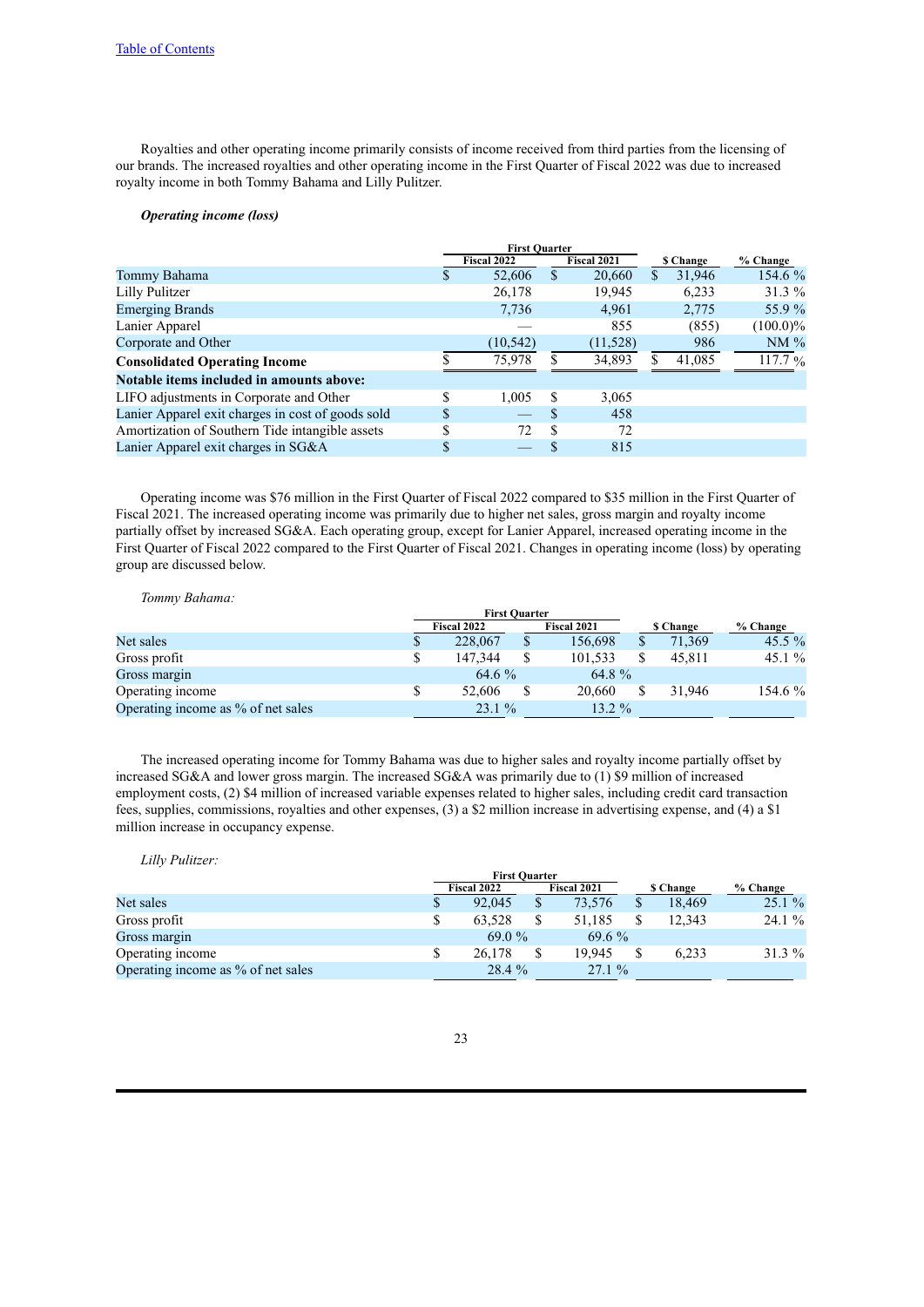The increased operating income for Lilly Pulitzer was due to higher sales and royalty income partially offset by increased SG&A and lower gross margin. The increased SG&A was primarily due to (1) \$3 million of increased advertising expense, (2) \$1 million of increased employment costs, (3) \$1 million of variable expenses related to higher net sales including credit card transaction fees, supplies and other expenses, (4) \$1 million of professional and other fees, primarily related to various ongoing direct to consumer and brand initiatives, and (5) \$1 million of higher depreciation expense.

*Emerging Brands:*

|                                                 |     | <b>First Ouarter</b> |               |                    |   |                 |          |
|-------------------------------------------------|-----|----------------------|---------------|--------------------|---|-----------------|----------|
|                                                 |     | <b>Fiscal 2022</b>   |               | <b>Fiscal 2021</b> |   | <b>S</b> Change | % Change |
| Net sales                                       | \$  | 31,763               | <sup>\$</sup> | 22,432             | S | 9.331           | 41.6 $%$ |
| Gross profit                                    | S   | 16.348               | S             | 12.101             | S | 4.247           | 35.1%    |
| Gross margin                                    |     | 51.5 %               |               | 53.9 %             |   |                 |          |
| Operating income                                | \$  | 7.736                | -S            | 4.961              | S | 2.775           | 55.9 %   |
| Operating income as % of net sales              |     | 24.4 %               |               | 22.1%              |   |                 |          |
| Notable items included in amounts above:        |     |                      |               |                    |   |                 |          |
| Amortization of Southern Tide intangible assets | \$. |                      | \$.           | 72                 |   |                 |          |

The increased operating income for Emerging Brands was due to higher net sales partially offset by increased SG&A and lower gross margin. The increased SG&A included (1) higher SG&A associated with the Southern Tide and TBBC retail store operations, including related employment costs and occupancy costs, (2) increased variable expenses resulting from increased wholesale sales and (3) higher advertising expense.

*Lanier Apparel:*

|                                                   |    | <b>First Ouarter</b>     |     |             |    |           |             |
|---------------------------------------------------|----|--------------------------|-----|-------------|----|-----------|-------------|
|                                                   |    | <b>Fiscal 2022</b>       |     | Fiscal 2021 |    | \$ Change | % Change    |
| Net sales                                         | Ъ  |                          |     | 12,019      | S  | (12,019)  | $(100.0)\%$ |
| Gross profit                                      | \$ |                          | S   | 4.294       | S  | (4,294)   | $(100.0)\%$ |
| Gross margin                                      |    | $-\frac{9}{6}$           |     | 35.7 %      |    |           |             |
| Operating income                                  | \$ |                          | -8  | 855         | -S | (855)     | $(100.0)\%$ |
| Operating income as % of net sales                |    | $-\frac{9}{6}$           |     | $7.1\%$     |    |           |             |
| Notable items included in amounts above:          |    |                          |     |             |    |           |             |
| Lanier Apparel exit charges in cost of goods sold | S  |                          | \$. | 458         |    |           |             |
| Lanier Apparel exit charges in SG&A               | Φ  | $\overline{\phantom{0}}$ | \$. | 815         |    |           |             |
|                                                   |    |                          |     |             |    |           |             |

We exited the Lanier Apparel business in Fiscal 2021 and thus there was no operating income in the First Quarter of Fiscal 2022. We do not expect any operating income related to the Lanier Apparel business in future periods. The First Quarter of Fiscal 2021 included the operating income resulting from the net sales, cost of goods sold and SG&A as we were exiting the Lanier Apparel business, including the net impact related to Lanier Apparel exit charges, as disclosed in the prior year. Refer to our consolidated financial statements and Management Discussion and Analysis in our Fiscal 2021 Form 10-K for additional information about the Lanier Apparel exit.

# *Corporate and Other:*

|                                          | <b>First Quarter</b> |  |             |  |                 |            |
|------------------------------------------|----------------------|--|-------------|--|-----------------|------------|
|                                          | <b>Fiscal 2022</b>   |  | Fiscal 2021 |  | <b>S</b> Change | % Change   |
| Net sales                                | 706                  |  | 1.037       |  | (331)           | $(31.9)\%$ |
| Gross profit                             | (843)                |  | (2.528)     |  | .685            | NM%        |
| Operating loss                           | (10.542)             |  | (11.528)    |  | 986             | NM%        |
| Notable items included in amounts above: |                      |  |             |  |                 |            |
| LIFO adjustments in Corporate and Other  | .005                 |  | 3,065       |  |                 |            |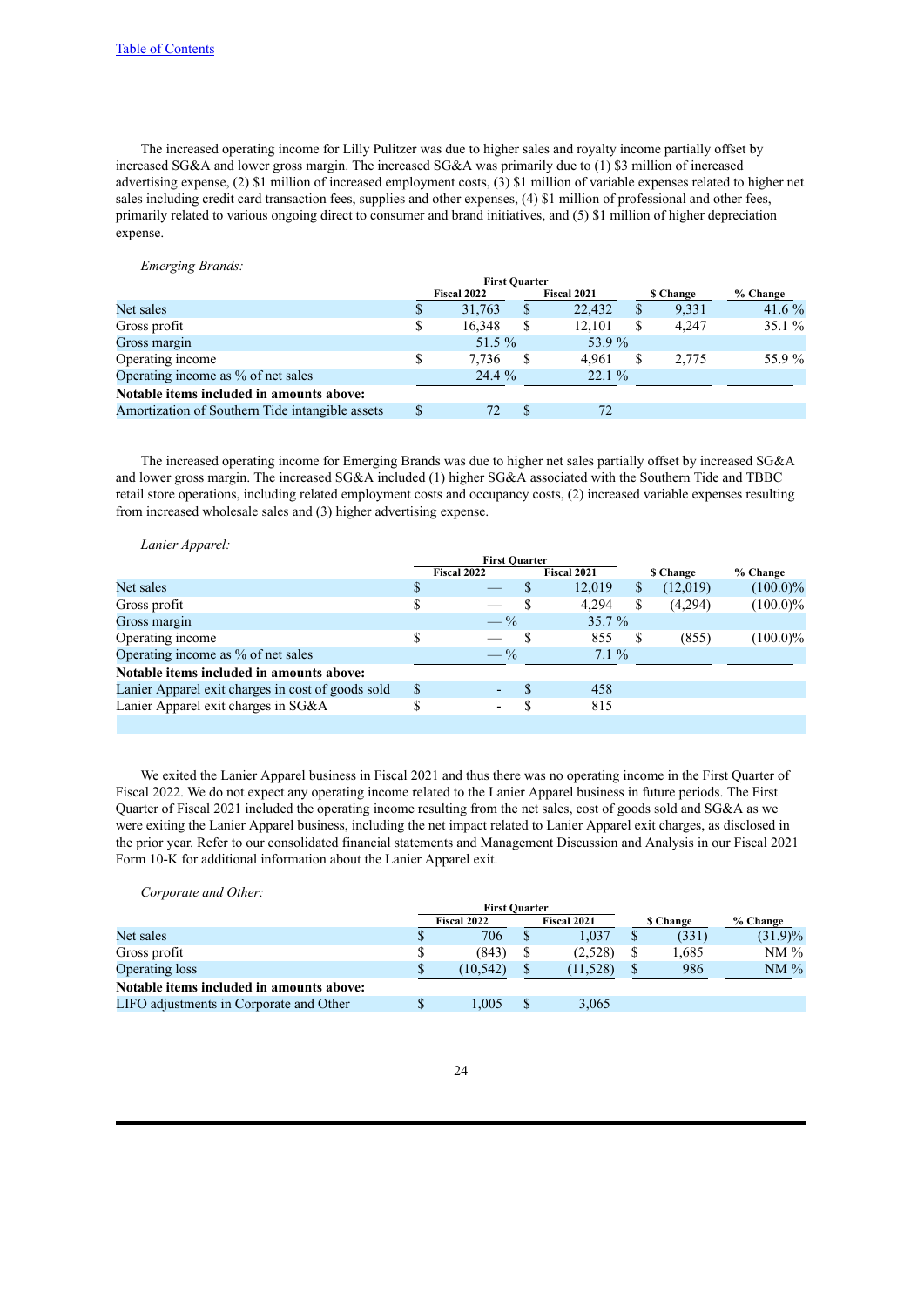The improved operating results in Corporate and Other were primarily a result of the \$2 million lower LIFO accounting charge due to a \$1 million charge in the First Quarter of Fiscal 2022 and a \$3 million credit in the First Quarter of Fiscal 2021. The impact of LIFO accounting was partially offset by increased SG&A and lower net sales. The increased SG&A was primarily due to increased employment costs and certain general and administration expenses.

#### *Interest expense, net*

|                       | $\mathbf{r}$<br><b>First Ouarter</b> |                    |        |                |
|-----------------------|--------------------------------------|--------------------|--------|----------------|
|                       | <b>Fiscal 2022</b>                   | <b>Fiscal 2021</b> | Change | Change<br>$\%$ |
| Interest expense, net | 242                                  |                    |        | (0.006)        |

The comparable interest expense in the First Quarter of Fiscal 2022 and the First Quarter of Fiscal 2021 was primarily due to the absence of debt outstanding in either period. The interest expense in both periods primarily consisted of unused line fees and amortization of deferred financing fees associated with the U.S. Revolving Credit Agreement.

#### *Income tax provision (benefit)*

|                    | <b>First Ouarter</b>              |  |                 |  |          |         |
|--------------------|-----------------------------------|--|-----------------|--|----------|---------|
|                    | <b>Fiscal 2021</b><br>Fiscal 2022 |  | <b>S</b> Change |  | % Change |         |
| Income tax expense | 18.328                            |  | 6.173           |  | 12.155   | 196.9 % |
| Effective tax rate | $24.2 \%$                         |  | $17.8\%$        |  |          |         |

Both the First Quarter of Fiscal 2022 and the First Quarter of Fiscal 2021 benefitted from the favorable impact of certain items that resulted in a lower tax rate than the more typical annual effective tax rate of approximately 25%. We expect our annual effective tax rate for Fiscal 2022 to be between 24% and 25%.

The income tax expense in both the First Quarter of Fiscal 2022 and the First Quarter of Fiscal 2021 included the benefit of the utilization of certain net operating loss carryforward amounts in certain state and foreign jurisdictions, the recognition of certain tax credit amounts and the vesting of restricted stock awards at a price higher than the grant date fair value. These favorable items were partially offset by certain unfavorable permanent items which are not deductible for income tax purposes. Additionally, and more significantly, the income tax expense in the First Quarter of Fiscal 2021 included the benefit of a \$2 million net reduction in uncertain tax positions resulting from the settlement of those uncertain tax position amounts.

#### *Net earnings*

|                                               |   | <b>First Quarter</b> |  |                    |  |  |
|-----------------------------------------------|---|----------------------|--|--------------------|--|--|
|                                               |   | <b>Fiscal 2022</b>   |  | <b>Fiscal 2021</b> |  |  |
| Net sales                                     | D | 352.581              |  | 265,762            |  |  |
| Operating income                              |   | 75.978               |  | 34.893             |  |  |
| Net earnings                                  | S | 57,408               |  | 28,468             |  |  |
| Net earnings per diluted share                |   | 3.45                 |  | 1.70               |  |  |
| Weighted average shares outstanding - diluted |   | 16.622               |  | 16.792             |  |  |

Earnings per share were \$3.45 in the First Quarter of Fiscal 2022 compared to \$1.70 in the First Quarter of Fiscal 2021. The higher earnings per share were primarily a result of (1) increased net sales in our Tommy Bahama, Lilly Pulitzer and Emerging Brands operating groups, (2) improved consolidated gross margin, and (3) higher royalty income. These favorable items were partially offset by (1) increased SG&A, (2) a higher effective tax rate and (3) the absence of operating income in Lanier Apparel in the First Quarter of Fiscal 2022 due to the exit of the business in Fiscal 2021.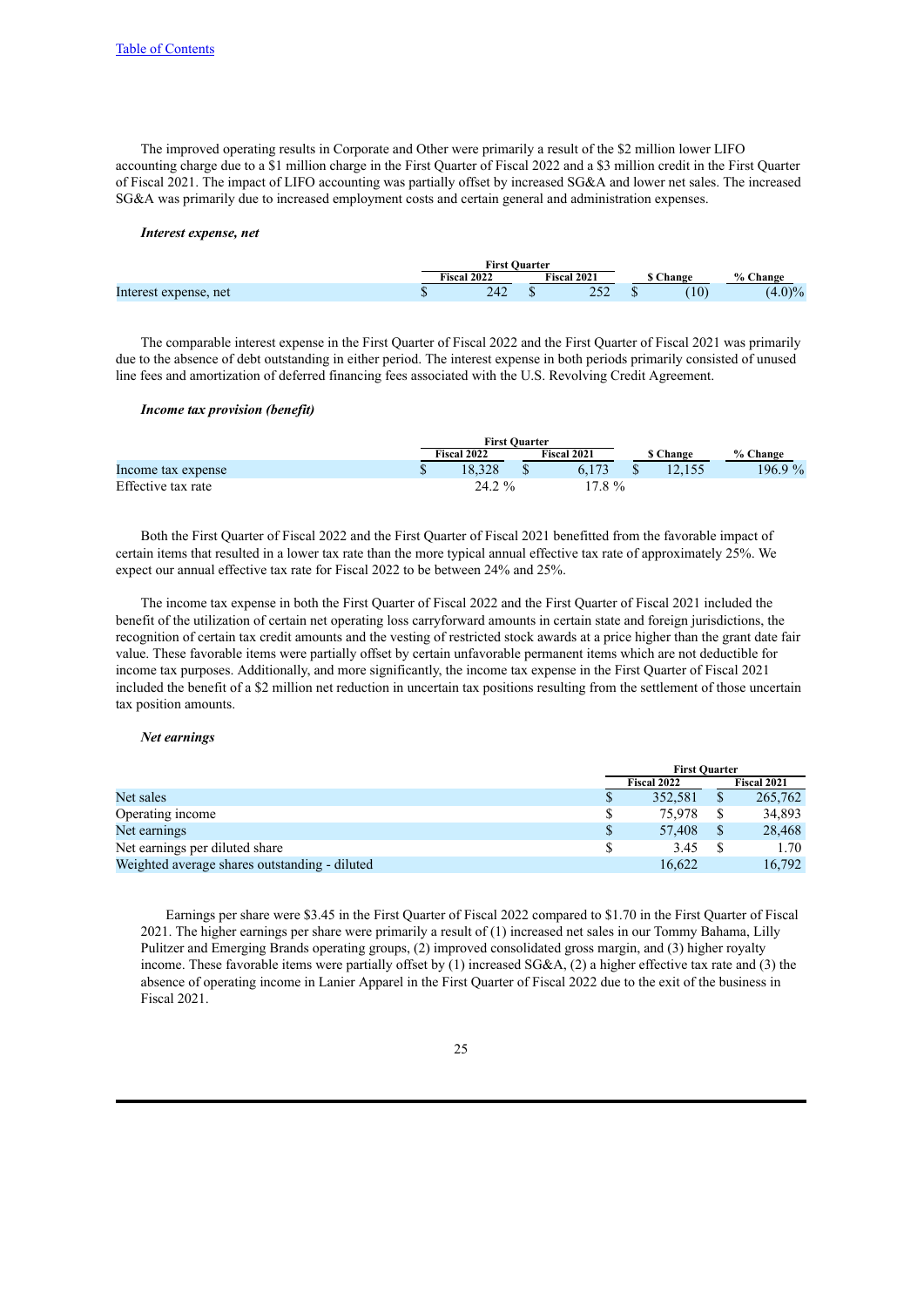## **FINANCIAL CONDITION, LIQUIDITY AND CAPITAL RESOURCES**

Our primary source of revenue and cash flow is through our design, sourcing, marketing and distribution of branded apparel products bearing the trademarks of our Tommy Bahama, Lilly Pulitzer, Southern Tide, TBBC and Duck Head lifestyle brands. We distribute our products to our customers via direct to consumer and wholesale channels of distribution.

Our primary uses of cash flow include the purchase of branded apparel products from third party contract manufacturers outside of the United States, as well as operating expenses, including employee compensation and benefits, operating lease commitments and other occupancy-related costs, marketing and advertising costs, distribution costs, information technology costs, other general and administrative expenses and the periodic payment of interest, if any. Additionally, we use our cash to fund capital expenditures and other investing activities, dividends, share repurchases and repayment of indebtedness, if any. In the ordinary course of business, we maintain certain levels of inventory, extend credit to our wholesale customers and pay our operating expenses. Thus, we require a certain amount of ongoing working capital to operate our business. Our need for working capital is typically seasonal with the greatest requirements generally in the fall and spring of each year. Our capital needs depend on many factors including the results of our operations and cash flows, future growth rates, the need to finance inventory levels and the success of our various products.

We have a long history of generating sufficient cash flows from operations to satisfy our cash requirements for our ongoing capital expenditure needs as well as payment of dividends and repayment of our debt. Thus, we believe our anticipated future cash flows from operating activities, as well as our \$166 million of cash, cash equivalents and short-term investments as of April 30, 2022, will provide sufficient cash over both the short and long term to satisfy our ongoing cash requirements and ample opportunity to continue to invest in our lifestyle brands, direct to consumer initiatives, information technology projects and other strategic initiatives. Also, if cash inflows are less than cash outflows, we have access to amounts under our U.S. Revolving Credit Agreement, subject to its terms, which is described below.

#### *Key Liquidity Measures*

| (\$ in thousands)         | April 30.<br>2022 | January 29,<br>2022 |         | May 1,<br>2021 |         | January 30,<br>2021 |
|---------------------------|-------------------|---------------------|---------|----------------|---------|---------------------|
| Total current assets      | 407.912           |                     | 400.335 |                | 308.739 | 258.316             |
| Total current liabilities | 226.417           |                     | 226.166 |                | 225,090 | 196.252             |
| Working capital           | 181.495           |                     | 74 169  |                | 83.649  | 62,064              |
| Working capital ratio     | .80               |                     |         |                |         | 1.32                |

Our working capital ratio is calculated by dividing total current assets by total current liabilities. Current assets as of April 30, 2022, increased from May 1, 2021 primarily due to increased short-term investments and cash balances, which increased \$74 million in the aggregate, as well as increased inventories and receivables. Current liabilities as of April 30, 2022 increased from May 1, 2021 primarily due to higher accrued expenses and other liabilities partially offset by decreased accrued compensation, current portion of operating lease liabilities and accounts payable. Changes in current assets and current liabilities are discussed below.

#### *Balance Sheet*

The following tables set forth certain information included in our consolidated balance sheets (in thousands). Below each table are explanations for any significant changes in the balances as of April 30, 2022 as compared to May 1, 2021.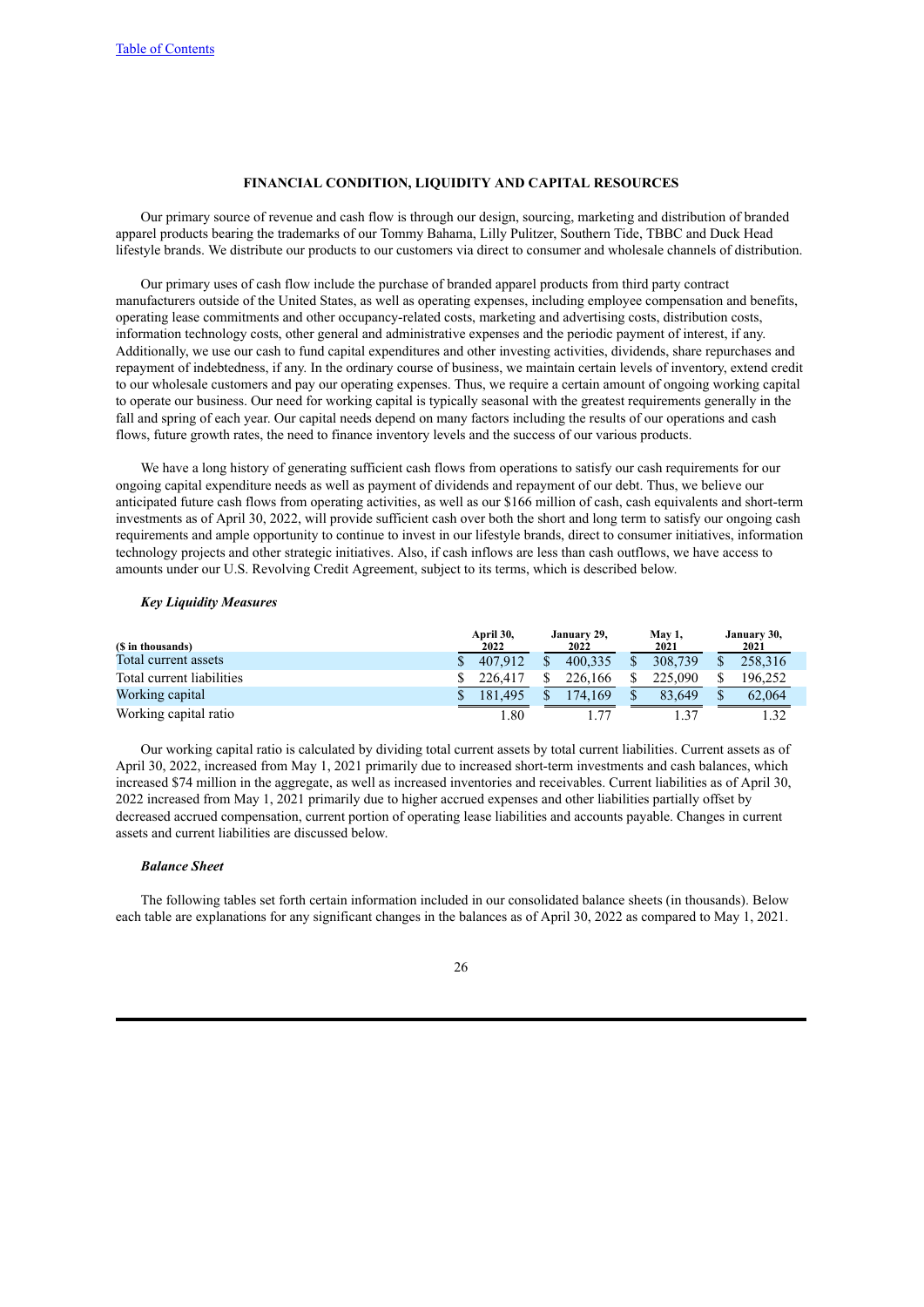*Current Assets:*

*Non-current Assets:*

|                                           |    | April 30,<br>2022 | January 29,<br>2022 |         | May 1,<br>2021 |         |   | January 30,<br>2021 |
|-------------------------------------------|----|-------------------|---------------------|---------|----------------|---------|---|---------------------|
| Cash and cash equivalents                 | S. | 31,799            |                     | 44.859  |                | 92,086  | S | 66,013              |
| Short-term investments                    |    | 134,327           |                     | 164,890 |                |         |   |                     |
| Receivables, net                          |    | 74.374            |                     | 34,550  |                | 67,658  |   | 30,418              |
| Inventories, net                          |    | 122,760           |                     | 117.709 |                | 108.810 |   | 123,543             |
| Income tax receivable                     |    | 19,741            |                     | 19.728  |                | 17,830  |   | 17,975              |
| Prepaid expenses and other current assets |    | 24,911            |                     | 18,599  |                | 22,355  |   | 20,367              |
| Total current assets                      |    | 407.912           |                     | 400,335 |                | 308,739 |   | 258.316             |

Cash and cash equivalents were \$32 million as of April 30, 2022 compared to \$92 million as of May 1, 2021. Shortterm investments were \$134 million as of April 30, 2022 with no short-term investments as of May 1, 2021. The increase in the aggregate short-term investments and cash from May 1, 2021 of \$74 million was primarily due to our strong cash flow from operations exceeding our cash requirements for capital expenditures, share repurchases and dividends.

The increase in receivables, net as of April 30, 2022 was primarily due to (1) increased wholesale receivables resulting from increased wholesale sales and lower estimated wholesale customer allowances and (2) increased royalty receivables resulting from increased royalties earned during the quarter. These items were partially offset by reductions in amounts due from landlords for certain tenant allowances. Inventories, net, which is net of a \$71 million and \$62 million LIFO reserve as of April 30, 2022 and May 1, 2021, respectively, increased as of April 30, 2022 due to planned increases in inventories for each brand to support the planned sales growth in each of the businesses in Fiscal 2022 and as inventory levels in Fiscal 2021 were generally lower than optimal as a result of higher sales than anticipated in Fiscal 2021. These inventory increases were partially offset by (1) the impact of LIFO accounting, including both the \$9 million increase in the LIFO reserve primarily due to the impact of the inflationary environment on the LIFO reserve and the recognition of previously deferred inventory markdowns in Corporate and Other as the inventory was disposed, and (2) the absence of inventory in Lanier Apparel as we sold the remaining Lanier Apparel inventory during Fiscal 2021.

Income tax receivable primarily relates to the income tax receivable associated with tax returns for Fiscal 2020, which included the carry back of operating losses to offset taxable income from previous years, with the increase primarily due to the finalization of the Fiscal 2020 income tax returns during Fiscal 2021. The increase in prepaid expenses and other current assets as of April 30, 2022 was primarily due to increased prepaid advertising and other operating expenses as well as increased estimated inventory returns.

|                             | April 30,<br>2022 | January 29,<br>2022 |         | May 1,<br>2021 |         | January 30,<br>2021 |
|-----------------------------|-------------------|---------------------|---------|----------------|---------|---------------------|
| Property and equipment, net | 150,393           |                     | 152.447 |                | 157,553 | 159,732             |
| Intangible assets, net      | 155.080           |                     | 155,307 |                | 155,967 | 156,187             |
| Goodwill                    | 23,870            |                     | 23,869  |                | 23.930  | 23,910              |
| Operating lease assets      | 182.345           |                     | 195.100 |                | 221.647 | 233,775             |
| Other assets, net           | 27,417            |                     | 30,584  |                | 33.146  | 33,714              |
| Total non-current assets    | 539.105           |                     | 557.307 |                | 592.243 | 607,318             |

Property and equipment, net as of April 30, 2022 decreased primarily due to depreciation expense exceeding capital expenditures during the 12 months ended April 30, 2022. Operating lease assets as of April 30, 2022 decreased primarily due to the recognition of amortization related to existing operating leases, the termination or reduced term of certain operating leases and the impairment of certain operating lease assets which exceeded the increased operating lease assets associated with any new or extended operating lease. The decrease in other assets, net as of April 30, 2022 was primarily due to (1) a \$3 million decrease in investment in unconsolidated entities due to the sale of our ownership interest in an unconsolidated entity in Fiscal 2021, (2) a decrease in assets set aside for potential deferred compensation obligations and (3) a reduction in certain deposit payments.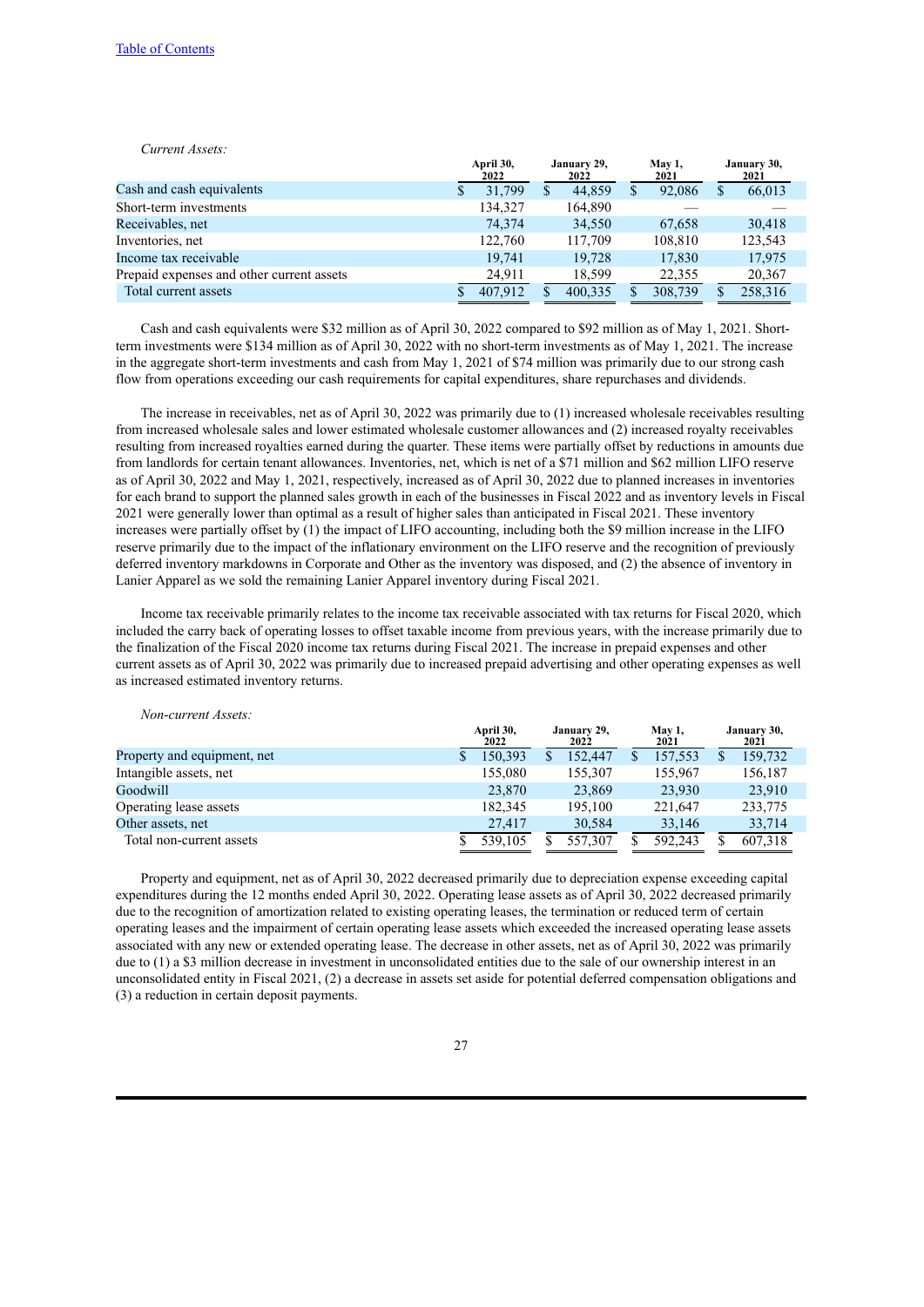*Liabilities:*

| Liuvillics.                                        |                   |                     |         |                |         |                     |
|----------------------------------------------------|-------------------|---------------------|---------|----------------|---------|---------------------|
|                                                    | April 30,<br>2022 | January 29,<br>2022 |         | May 1,<br>2021 |         | January 30,<br>2021 |
| Total current liabilities                          | 226,417           |                     | 226,166 |                | 225,090 | 196,252             |
| Long-term debt                                     |                   |                     |         |                |         |                     |
| Non-current portion of operating lease liabilities | 185,365           |                     | 199.488 |                | 226,358 | 239,963             |
| Other non-current liabilities                      | 19.600            |                     | 21.413  |                | 21.270  | 23,691              |
| Deferred income taxes                              | 2.215             |                     | 2.911   |                | 363     |                     |
| Total liabilities                                  | 433.597           |                     | 449.978 |                | 473.081 | 459,906             |
|                                                    |                   |                     |         |                |         |                     |

Current liabilities increased as of April 30, 2022 primarily due to increases in accrued expenses and other current liabilities, including an increase in accrued income taxes of \$11 million, estimated direct to consumer returns, gift card liabilities and other accruals. The increase in accrued expenses and other current liabilities was partially offset by decreases in (1) current portion of operating lease liabilities, which was primarily due to substantially all of the COVID-related unpaid rent amounts included in the balance as of May 1, 2021, being paid or otherwise resolved as of April 30, 2022, (2) accrued compensation, which was primarily due to a \$5 million reduction in FICA payable as the amounts allowed to be deferred pursuant to the CARES Act in Fiscal 2020 were paid during Fiscal 2021 and a reduction in accrued compensation amounts associated with the exit from Lanier Apparel, as all amounts were paid during Fiscal 2021, and (3) accounts payable, which was primarily due to the timing of payments for payables.

Non-current portion of operating lease liabilities as of April 30, 2022, decreased primarily due to the payment of operating lease liabilities and reductions in liabilities related to the termination or reduced term of certain operating leases, which exceeded operating lease liabilities associated with any new or extended operating lease agreements. Other noncurrent liabilities as of April 30, 2022 decreased primarily due to decreases in deferred compensation liabilities. Deferred income taxes increased as of April 30, 2022 primarily due to timing differences associated with depreciation and amortization partially offset by timing differences associated with inventories and operating lease amounts.

#### *Statement of Cash Flows*

The following table sets forth the net cash flows for the First Quarter of Fiscal 2022 and the First Quarter of Fiscal 2021 (in thousands):

|                                                 | <b>First Ouarter</b> |           |  |                    |  |  |
|-------------------------------------------------|----------------------|-----------|--|--------------------|--|--|
|                                                 | <b>Fiscal 2022</b>   |           |  | <b>Fiscal 2021</b> |  |  |
| Cash provided by operating activities           |                      | 22.480    |  | 41,005             |  |  |
| Cash provided by (used in) investing activities |                      | 20.720    |  | (5.425)            |  |  |
| Cash used in financing activities               |                      | (56, 671) |  | (9,662)            |  |  |
| Net change in cash and cash equivalents         |                      | 13.471    |  | 25.918             |  |  |

Cash and cash equivalents and short-term investments, in the aggregate, were \$166 million and \$92 million at April 30, 2022 and May 1, 2021, respectively. The increase in the aggregate cash and short-term investments balance was primarily due to our strong cash flows from operations exceeding our cash requirements for capital expenditures and financing activities. Changes in cash flows in the First Quarter of Fiscal 2022 and the First Quarter of Fiscal 2021 related to operating activities, investing activities and financing activities are discussed below.

#### *Operating Activities:*

In the First Quarter of Fiscal 2022 and the First Quarter of Fiscal 2021, operating activities provided \$22 million and \$41 million of cash, respectively. The cash flow from operating activities for each period primarily consisted of net earnings for the relevant period adjusted, as applicable, for non-cash activities including depreciation, equity-based compensation and other non-cash items as well as the net impact of changes in deferred income taxes and operating assets and liabilities. In the First Quarter of Fiscal 2022, changes in operating assets and liabilities had a net unfavorable impact on cash flow from operations, while in the First Quarter of Fiscal 2021 the changes in operating assets and liabilities generally offset.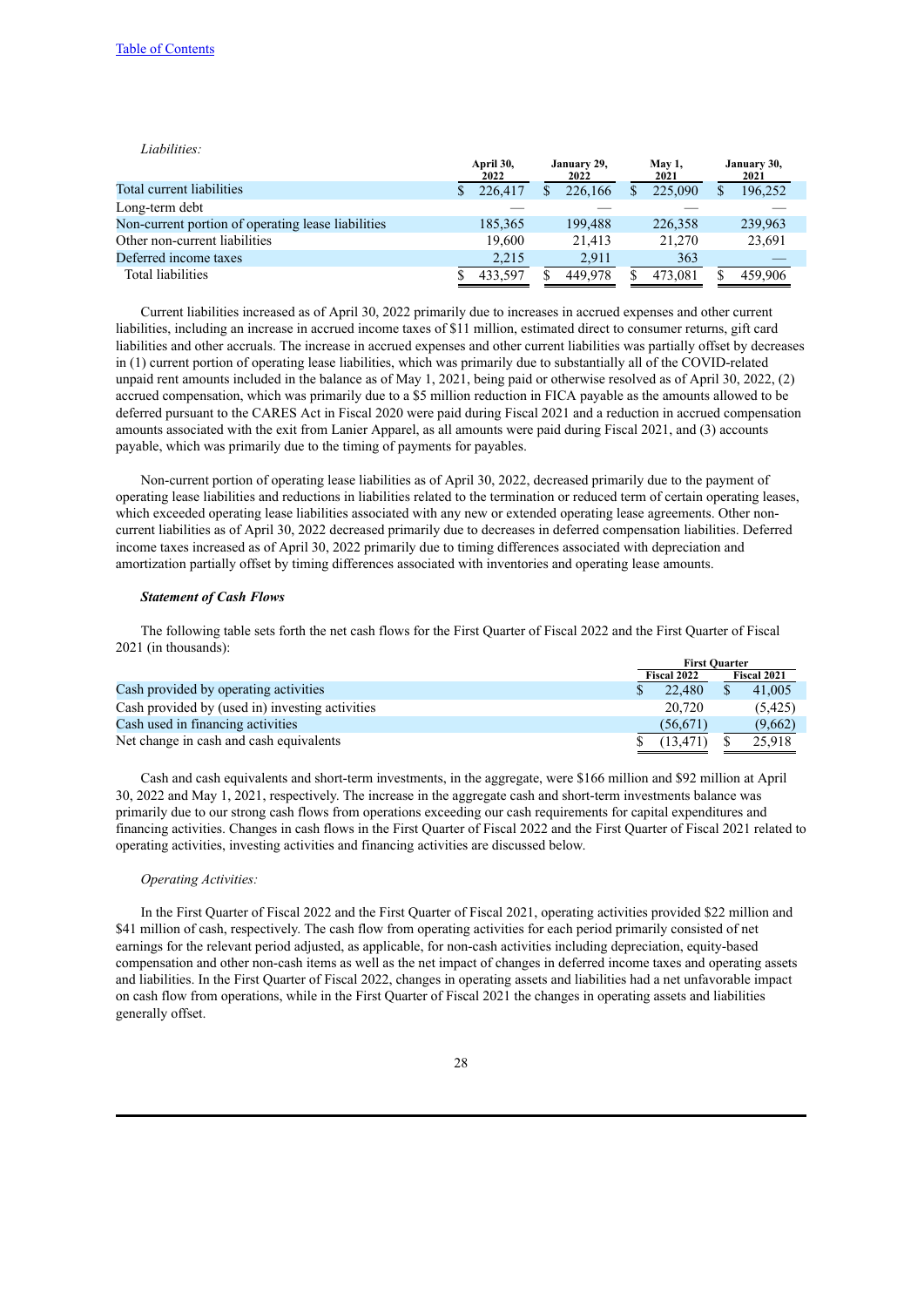In the First Quarter of Fiscal 2022, the net change in operating assets and liabilities was primarily due to an increase in receivables, prepaid expenses and inventories, which decreased cash flow from operations, partially offset by an increase in current liabilities, which increased cash flow from operations. In the First Quarter of Fiscal 2021, the net change in operating assets and liabilities was primarily due to increases in receivables and other changes, which decreased cash flow from operations, offset by increases in current liabilities and decreases in inventories, which increased cash flow from operations.

## *Investing Activities:*

In the First Quarter of Fiscal 2022 and the First Quarter of Fiscal 2021, investing activities provided \$20 million and used \$5 million of cash, respectively. During the First Quarter of Fiscal 2022, we converted \$30 million of short-term investments to cash based on our short-term cash needs. On an ongoing basis, our cash flow used in investing activities primarily consists of our capital expenditures, which totaled \$9 million and \$5 million in the First Quarter of Fiscal 2022 and the First Quarter of Fiscal 2021, respectively.

Our cash flow used in investing activities is expected to primarily consist of our capital expenditure investments in information technology initiatives, including e-commerce capabilities; direct to consumer operations, including opening, relocating and remodeling locations; and facilities enhancements for distribution centers and offices. Additionally, cash flow from investing activities will include any amounts contributed to or received from our short-term investment accounts, if any.

## *Financing Activities:*

In the First Quarter of Fiscal 2022 and the First Quarter of Fiscal 2021, financing activities used \$57 million and \$10 million of cash, respectively. During the First Quarter of Fiscal 2022, we used cash to repurchase \$46 million of shares, including repurchased shares of our stock pursuant to an open market stock repurchase program and of equity awards in respect of employee tax withholding liabilities, pay \$9 million of dividends and pay \$2 million of contingent consideration for the final contingent consideration payment related to the TBBC acquisition, which is included in other financing activities. In the First Quarter of Fiscal 2021, we used cash flow from operations to pay \$6 million of dividends, repurchase \$3 million of shares, consisting of repurchased shares of equity awards in respect of employee tax withholding liabilities, and pay \$1 million of contingent consideration, which is included in other financing activities.

## *Liquidity and Capital Resources*

We have a long history of generating sufficient cash flows from operations to satisfy our cash requirements for our ongoing capital expenditure needs as well as payment of dividends and repayment of our debt. Thus, we believe our anticipated future cash flows from operating activities, as well as our \$166 million of cash and short-term investments as of April 30, 2022, will provide sufficient cash flows over both the short and long term to satisfy our ongoing cash requirements and ample opportunity to continue to invest in our lifestyle brands, direct to consumer initiatives, information technology projects and other strategic initiatives. Our capital needs depend on many factors including the results of our operations and cash flows, future growth rates, the need to finance inventory levels and the success of our various products.

To the extent cash flow needs, for acquisitions or otherwise, in the future exceed cash flow provided by our operations, as well as our cash and short-term investment amounts, we will have access, subject to its terms, to our \$325 million U.S. Revolving Credit Agreement to provide funding for operating activities, capital expenditures and acquisitions, if any, and any other investing or financing activities. Our U.S. Revolving Credit Agreement is also used to establish collateral for certain insurance programs and leases and to finance trade letters of credit for certain product purchases, which reduce the amounts available under our line of credit when issued and, as of April 30, 2022, totaled \$3 million.

We did not have any borrowings outstanding under our U.S. Revolving Credit Agreement during the First Quarter of Fiscal 2022 or at any point during Fiscal 2021. As of April 30, 2022, we had \$322 million of unused availability under our U.S. Revolving Credit Agreement. Considering both the \$322 million of unused availability under our U.S.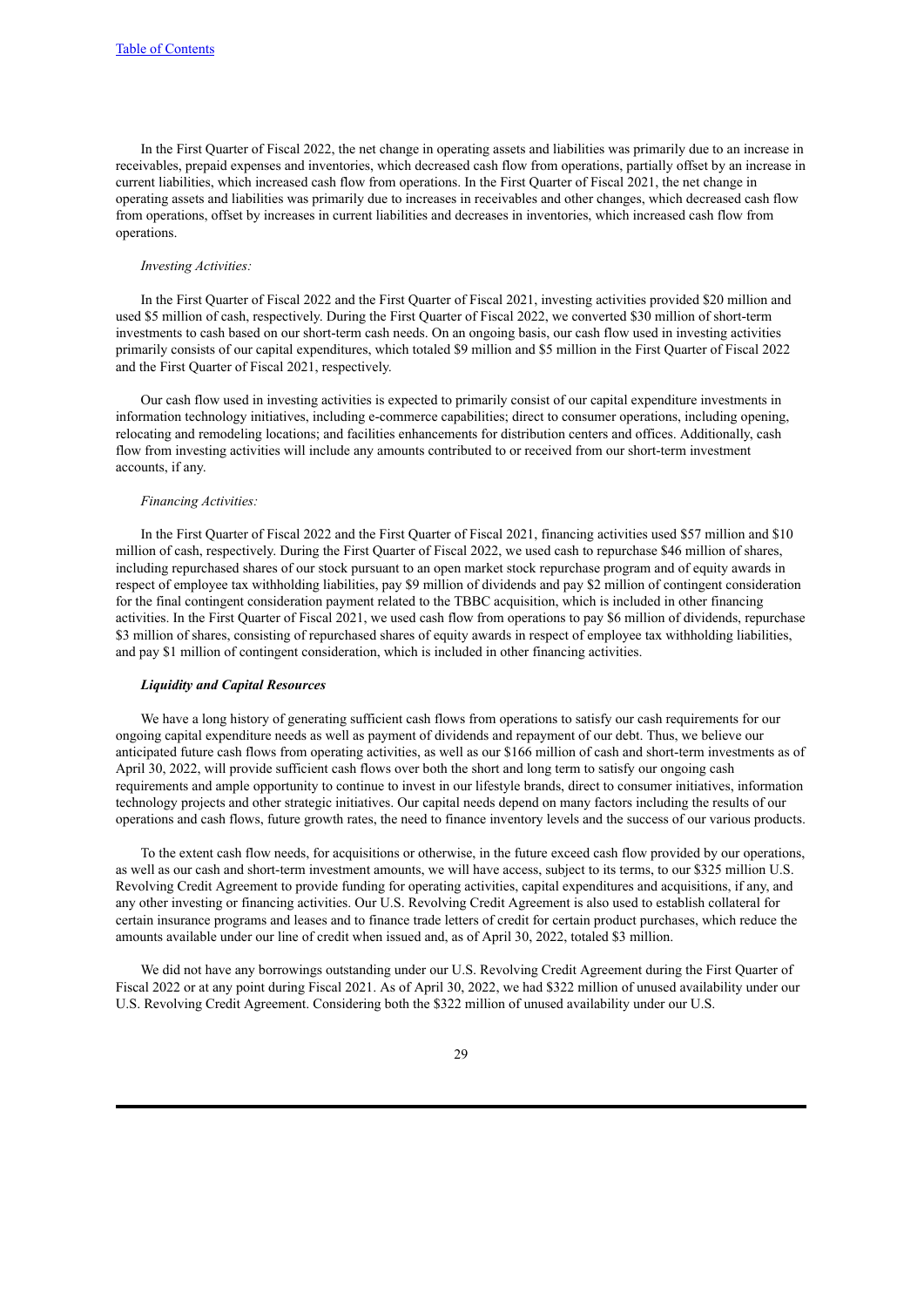Revolving Credit Agreement and our cash, cash equivalents and short-term investments in excess of the amounts included in the borrowing base assets of \$86 million, our total liquidity position totaled \$408 million as of April 30, 2022.

Our cash, short-term investments and debt levels in future periods may not be comparable to historical amounts as we continue to assess, and possibly make changes to, our capital structure, including borrowings from additional credit facilities, sales of debt or equity securities or the repurchase of additional shares of our stock in the future. Changes in our capital structure, if any, will depend on prevailing market conditions, our liquidity requirements, contractual restrictions and other factors. The amounts involved may be material.

We believe that the affirmative covenants, negative covenants, financial covenants and other restrictions under the U.S. Revolving Credit Agreement are customary for those included in similar facilities entered into at the time we amended the U.S. Revolving Credit Agreement. During the First Quarter of Fiscal 2022 and as of April 30, 2022, no financial covenant testing was required pursuant to our U.S. Revolving Credit Agreement as the minimum availability threshold was met at all times. As of April 30, 2022, we were compliant with all applicable covenants related to the U.S. Revolving Credit Agreement. Refer to Note 5 of our consolidated financial statements included in our Fiscal 2021 Form 10-K for additional information regarding our U.S. Revolving Credit Agreement, including details about affirmative and negative covenants.

We anticipate that at the maturity of the U.S. Revolving Credit Agreement or as otherwise deemed appropriate, we will be able to refinance the facility or obtain other financing on terms available in the market at that time. The terms of any future financing arrangements may not be as favorable as the terms of the current agreement or current market terms.

## *Operating Lease Commitments:*

Refer to Note 4 in our unaudited condensed consolidated financial statements included in this report for additional information about our operating lease commitments as of April 30, 2022.

#### *Dividends:*

On June 6, 2022, our Board of Directors approved a cash dividend of \$0.55 per share payable on July 29, 2022 to shareholders of record as of the close of business on July 15, 2022. Although we have paid dividends in each quarter since we became a public company in July 1960, we may discontinue or modify dividend payments at any time if we determine that other uses of our capital, including payment of outstanding debt, funding of acquisitions, funding of capital expenditures or repurchases of outstanding shares, may be in our best interest; if our expectations of future cash flows and future cash needs outweigh the ability to pay a dividend; or if the terms of our credit facility, other debt instruments or applicable law limit our ability to pay dividends. We may borrow to fund dividends or repurchase shares in the short term subject to the terms and conditions of our credit facility, other debt instruments and applicable law. All cash flow from operations will not be paid out as dividends in all periods. For details about limitations on our ability to pay dividends, see the discussion of our U.S. Revolving Credit Agreement above and in Note 5 of our consolidated financial statements contained in our Fiscal 2021 Form 10-K.

#### *Share Repurchases:*

Refer to Note 6 in our unaudited condensed consolidated financial statements and Part II, Item 2. Unregistered Sales of Equity Securities and Use of Proceeds included in this report for additional information about share repurchases.

#### *Capital Expenditures:*

Our anticipated capital expenditures for Fiscal 2022, including the \$9 million incurred in the First Quarter of Fiscal 2022, are expected to be approximately \$50 million. Our ongoing capital expenditures primarily consist of costs associated with investments in information technology initiatives, including e-commerce capabilities; direct to consumer operations, including opening, relocating and remodeling locations; and facilities enhancements for distribution centers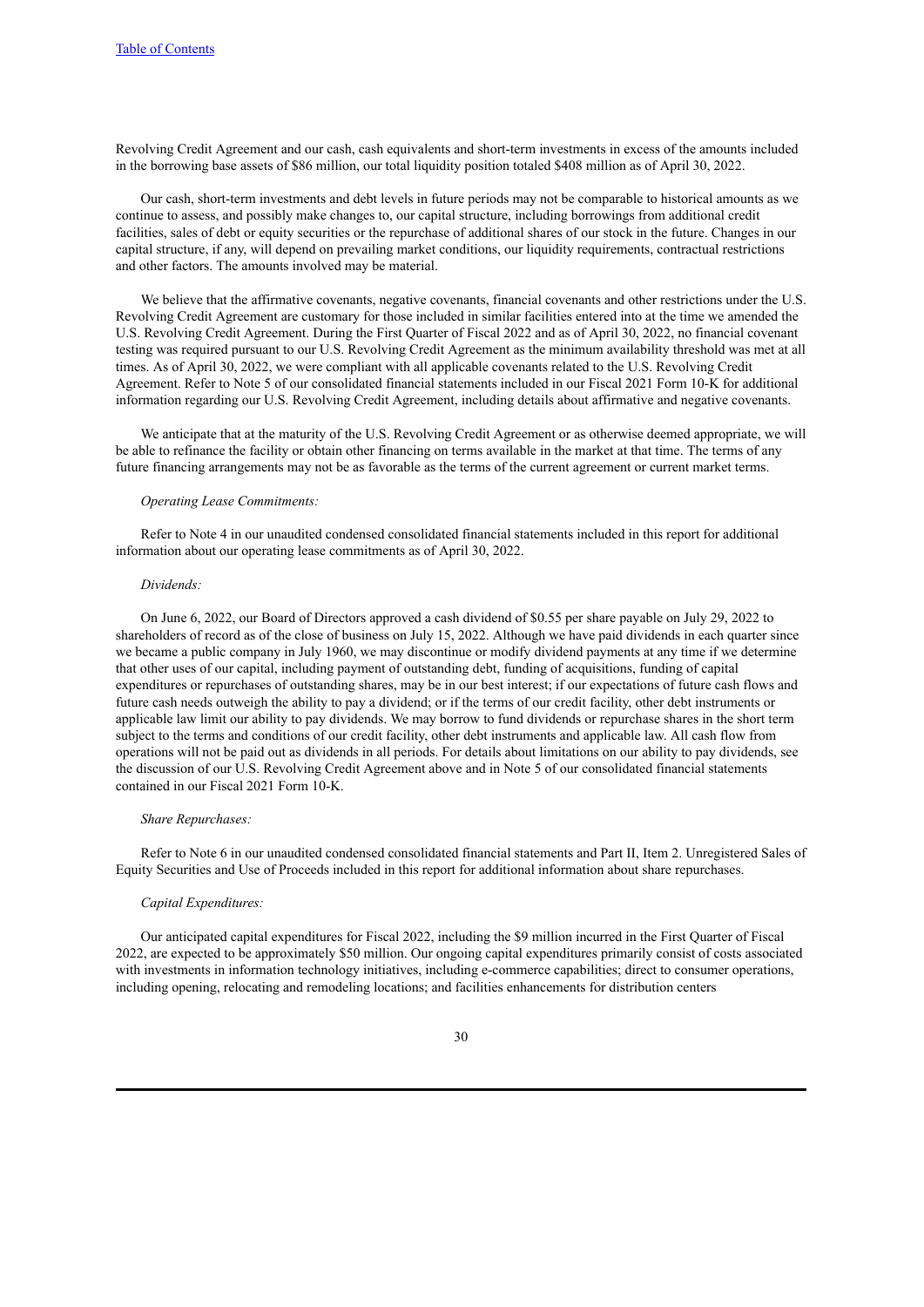and offices. Our capital expenditure amounts in future years will fluctuate from the amounts incurred in Fiscal 2022 and prior years depending on the investments we believe appropriate for that year to support future expansion of our businesses.

#### *Other Liquidity Items:*

Our contractual obligations as of April 30, 2022 have not changed materially from the contractual obligations outstanding at January 29, 2022, as disclosed in our Fiscal 2021 Form 10-K. We have not entered into agreements which meet the SEC's definition of an off balance sheet financing arrangement, other than operating leases, and have made no financial commitments or guarantees with respect to any unconsolidated subsidiaries or special purpose entities.

# **CRITICAL ACCOUNTING POLICIES AND ESTIMATES**

The discussion and analysis of our financial condition and results of operations are based upon our condensed consolidated financial statements, which have been prepared in accordance with GAAP in a consistent manner. The preparation of these financial statements requires the selection and application of accounting policies. Further, the application of GAAP requires us to make estimates and judgments about future events that affect the reported amounts of assets, liabilities, revenues and expenses and related disclosures. We base our estimates on historical experience, current trends and various other assumptions that we believe are reasonable under the circumstances, the results of which form the basis for making judgments about the carrying values of assets and liabilities that are not readily apparent from other sources.

Actual results may differ from these estimates under different assumptions or conditions. We believe it is possible that other professionals, applying reasonable judgment to the same set of facts and circumstances, could develop and support a range of alternative estimated amounts. We believe that we have appropriately applied our critical accounting policies. However, in the event that inappropriate assumptions or methods were used relating to the critical accounting policies, our consolidated statements of operations could be materially misstated.

Our critical accounting policies and estimates are discussed in Part II, Item 7, Management's Discussion and Analysis of Financial Condition and Results of Operations in our Fiscal 2021 Form 10-K. There have not been any significant changes to our critical accounting policies and estimates during the First Quarter of Fiscal 2022. A detailed summary of significant accounting policies is included in Note 1 to our consolidated financial statements contained in our Fiscal 2021 Form 10-K.

#### **SEASONAL ASPECTS OF OUR BUSINESS**

Each of our operating groups is impacted by seasonality as the demand by specific product or style, as well as by distribution channel, may vary significantly depending on the time of year. As a result, our quarterly operating results and working capital requirements fluctuate significantly from quarter to quarter. Typically, the demand for products for our larger brands is higher in the spring, summer and holiday seasons and lower in the fall season (the third quarter of our fiscal year). Thus, our third quarter historically has the lowest net sales and net earnings compared to other quarters. Further, the impact of the timing of certain unusual or non-recurring items, economic conditions, the timing of our e-commerce flash clearance sales, wholesale product shipments, weather or other factors affecting our operations may vary from one year to the next. Therefore, we do not believe that net sales or operating income by quarter in Fiscal 2021 are necessarily indicative of the expected distribution in Fiscal 2022 or future periods, in light of, among other things, the COVID-19 pandemic's more significant negative impact on the first quarter in Fiscal 2021 than the later quarters in Fiscal 2021.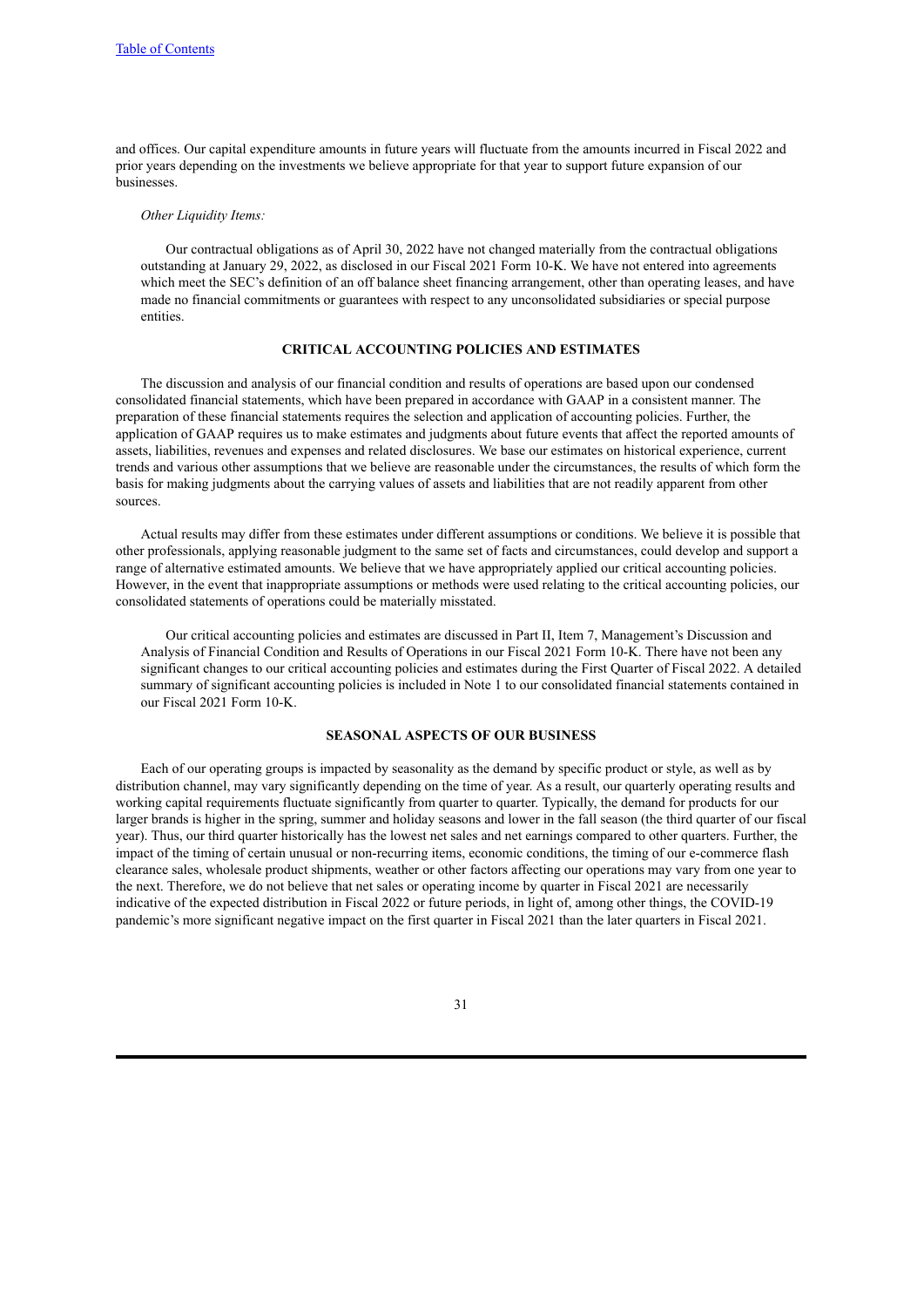# <span id="page-31-0"></span>**ITEM 3. QUANTITATIVE AND QUALITATIVE DISCLOSURES ABOUT MARKET RISK**

We are exposed to certain interest rate, foreign currency, commodity and inflation risks as discussed in Part II, Item 7A, Quantitative and Qualitative Disclosures About Market Risk in our Fiscal 2021 Form 10-K. There have not been any material changes in our exposure to these risks during the First Quarter of Fiscal 2022.

# <span id="page-31-1"></span>**ITEM 4. CONTROLS AND PROCEDURES**

# **Evaluation of Disclosure Controls and Procedures**

Our company, under the supervision and with the participation of our management, including our principal executive officer and principal financial officer, have evaluated the effectiveness of our disclosure controls and procedures as of the end of the period covered by this report. Based upon that evaluation, our principal executive officer and our principal financial officer concluded that, as of the end of the period covered by this report, our disclosure controls and procedures were effective.

#### **Changes in Internal Control over Financial Reporting**

There have not been any changes in our internal control over financial reporting during the First Quarter of Fiscal 2022 that have materially affected, or are reasonably likely to materially affect, our internal control over financial reporting.

# <span id="page-31-2"></span>**PART II. OTHER INFORMATION**

#### <span id="page-31-3"></span>**ITEM 1. LEGAL PROCEEDINGS**

From time to time, we are a party to litigation and regulatory actions arising in the ordinary course of business. These actions may relate to trademark and other intellectual property, licensing arrangements, real estate, employee relations matters, importing or exporting regulations, taxation or other topics. We are not currently a party to any litigation or regulatory action or aware of any proceedings contemplated by governmental authorities that we believe could reasonably be expected to have a material impact on our financial position, results of operations or cash flows. However, our assessment of any litigation or other legal claims could potentially change in light of the discovery of additional factors not presently known or determinations by judges, juries, or others which are not consistent with our evaluation of the possible liability or outcome of such litigation or claims.

# <span id="page-31-4"></span>**ITEM 1A. RISK FACTORS**

Our business is subject to numerous risks. Investors should carefully consider the factors discussed in Part I, Item 1A. Risk Factors in our Fiscal 2021 Form 10-K, which could materially affect our business, financial condition or operating results. We operate in a competitive and rapidly changing business environment and additional risks and uncertainties that we currently consider immaterial or not presently known to us may also adversely affect our business. The risks described in our Fiscal 2021 Form 10-K are not the only risks facing our company.

#### <span id="page-31-5"></span>**ITEM 2. UNREGISTERED SALES OF EQUITY SECURITIES AND USE OF PROCEEDS**

(a) During the First Quarter of Fiscal 2022, we did not make any unregistered sales of equity securities.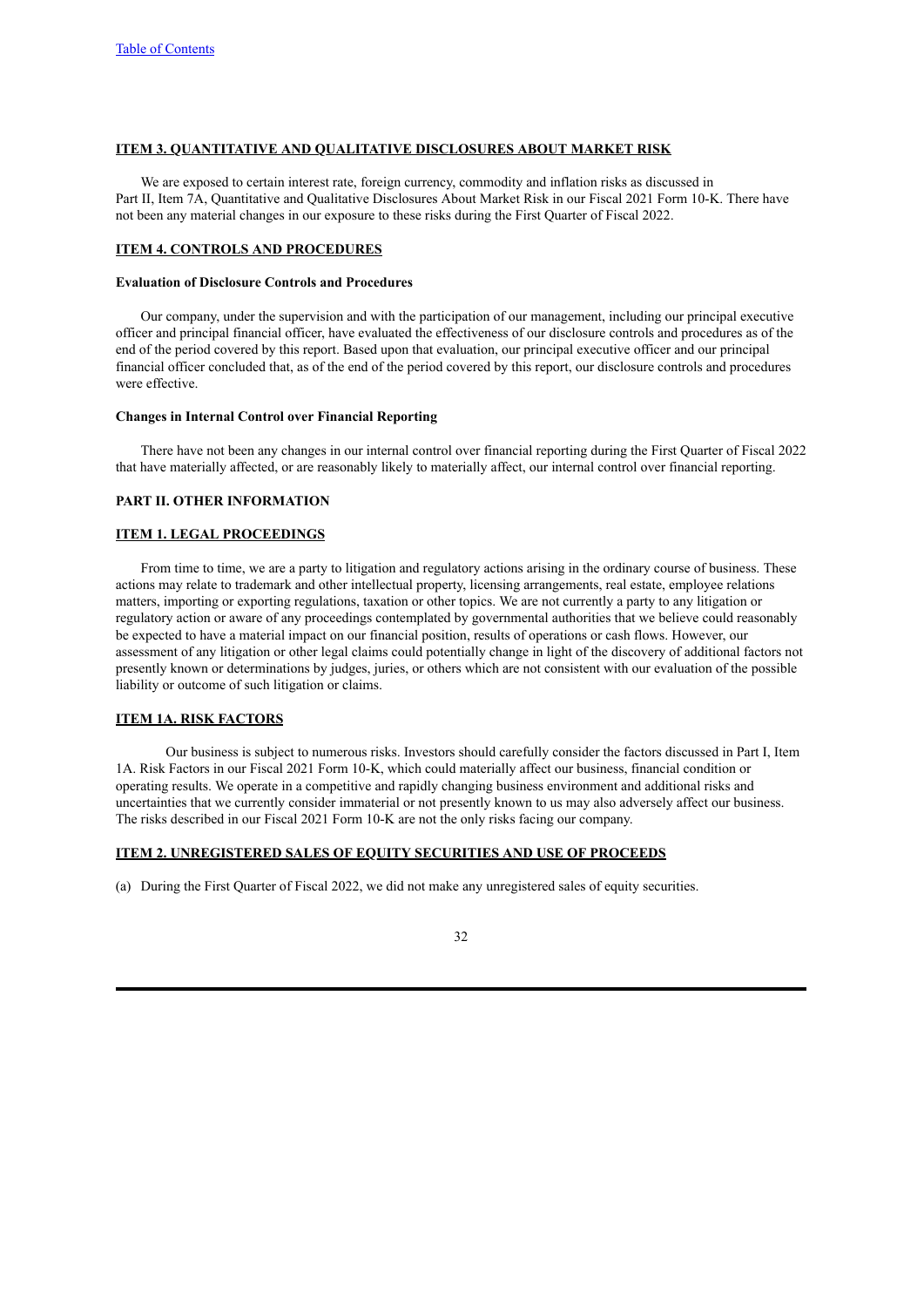(c) During the First Quarter of Fiscal 2022, we repurchased the following shares of our common stock:

| <b>Fiscal Month</b>            | <b>Total Number</b><br>of Shares<br>Purchased | Average<br>Price<br>Paid per<br>Share | <b>Total Number of</b><br><b>Shares</b><br>Purchased as<br><b>Part of Publicly</b><br><b>Announced Plans</b><br>or Programs | <b>Dollar Value</b><br>(000s) of Shares<br>That May Yet be<br><b>Purchased Under</b><br>the Plans or<br>Programs |
|--------------------------------|-----------------------------------------------|---------------------------------------|-----------------------------------------------------------------------------------------------------------------------------|------------------------------------------------------------------------------------------------------------------|
| February $(1/30/22 - 2/26/22)$ | 166.252                                       | 84.92                                 | 166.252                                                                                                                     | \$127,523                                                                                                        |
| March $(2/27/22 - 4/2/22)$     | 196,835                                       | 86.19                                 | 196,835                                                                                                                     | \$110,557                                                                                                        |
| April (4/3/22 - 4/30/22)       | 162,879                                       | 91.79                                 | 128,074                                                                                                                     | \$98,791                                                                                                         |
| Total                          | 525,966                                       | 87.52                                 | 491.161                                                                                                                     | \$98,791                                                                                                         |

As disclosed in our Quarterly Report on Form 10-Q for the Third Quarter of Fiscal 2021, and in subsequent filings, on December 7, 2021, our Board of Directors authorized us to spend up to \$150 million to repurchase shares of our stock. This authorization superseded and replaced all previous authorizations to repurchase shares of our stock and has no automatic expiration. Pursuant to the Board of Directors' authorization we entered into a \$100 million open market stock repurchase program (Rule 10b5-1 plan) to acquire shares of our stock, under which 91,000 shares of our stock were repurchased for \$8 million in the Fourth Quarter of Fiscal 2021. Additionally, in the First Quarter of Fiscal 2022, we repurchased an additional 491,000 shares of our stock for \$43 million under this open market repurchase program, which are included in the table above. After considering these repurchases, there was \$49 million remaining under the open market repurchase program and \$99 million remaining under the Board of Directors' authorization as of April 30, 2022.

Additionally, subsequent to April 30, 2022, we repurchased an additional 220,000 shares of our common stock for \$19 million under the open market repurchase program, resulting in \$30 million remaining under the open market repurchase program as of June 8, 2022.

Also, we have certain stock incentive plans as described in Note 8 to our consolidated financial statements included in our Fiscal 2021 Form 10-K, all of which are publicly announced plans. Under the plans we can repurchase shares from employees to cover employee tax liabilities related to the vesting of shares of our stock. During the First Quarter of Fiscal 2022, we repurchased \$3 million of shares from employees, which are included in the table above.

# <span id="page-32-0"></span>**ITEM 3. DEFAULTS UPON SENIOR SECURITIES**

None

# <span id="page-32-1"></span>**ITEM 4. MINE SAFETY DISCLOSURES**

None

# <span id="page-32-2"></span>**ITEM 5. OTHER INFORMATION**

None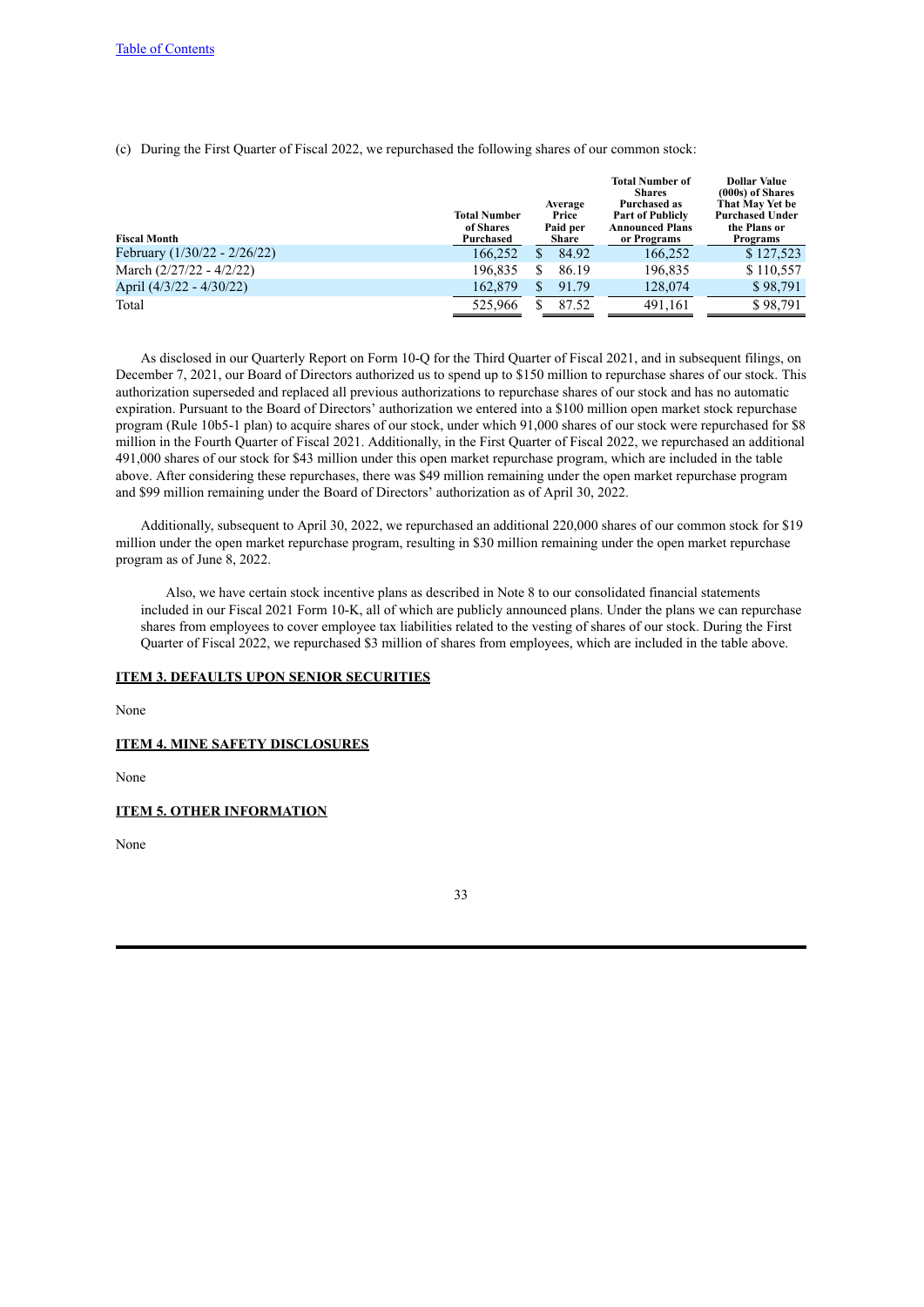# <span id="page-33-0"></span>**ITEM 6. EXHIBITS**

| 3.1         | Restated Articles of Incorporation of Oxford Industries, Inc. (filed as Exhibit 3.1 to the Company's Form 10- |
|-------------|---------------------------------------------------------------------------------------------------------------|
|             | Q for the fiscal quarter ended July 29, 2017)                                                                 |
| 3.2         | Bylaws of Oxford Industries, Inc., as amended (filed as Exhibit 3.2 to the Company's Form 8-K filed on        |
|             | <b>August 18, 2020)</b>                                                                                       |
| 31.1        | Section 302 Certification by Principal Executive Officer.*                                                    |
| 31.2        | Section 302 Certification by Principal Financial Officer.*                                                    |
| 32          | Section 906 Certification by Principal Executive Officer and Principal Financial Officer.*                    |
| $101$ . INS | XRL Instance Document – the instance document does not appear in the Interactive Data File because its        |
|             | XBRL tags are embedded within the Inline XBRL Document                                                        |
| 101.SCH     | XBRL Taxonomy Extension Schema Document*                                                                      |
| 101.CAL     | XBRL Taxonomy Extension Calculation Linkbase Document*                                                        |
| 101.DEF     | XBRL Taxonomy Extension Definition Linkbase Document*                                                         |
| 101.LAB     | XBRL Taxonomy Extension Label Linkbase Document*                                                              |
| 101.PRE     | XBRL Taxonomy Extension Presentation Linkbase Document*                                                       |
| 104         | Cover Page Interactive Data File – The cover page interactive data file does not appear in the Interactive    |
|             | Data File because its XBRL tags are embedded within the Inline XBRL document                                  |
|             | * Filed herewith.                                                                                             |

# **SIGNATURES**

<span id="page-33-1"></span>Pursuant to the requirements of the Securities Exchange Act of 1934, the registrant has duly caused this report to be signed on its behalf by the undersigned thereunto duly authorized.

# June 9, 2022 **OXFORD INDUSTRIES, INC.**

(Registrant)

/s/ K. Scott Grassmyer K. Scott Grassmyer Executive Vice President, Chief Financial Officer and Chief Operating Officer (Authorized Signatory)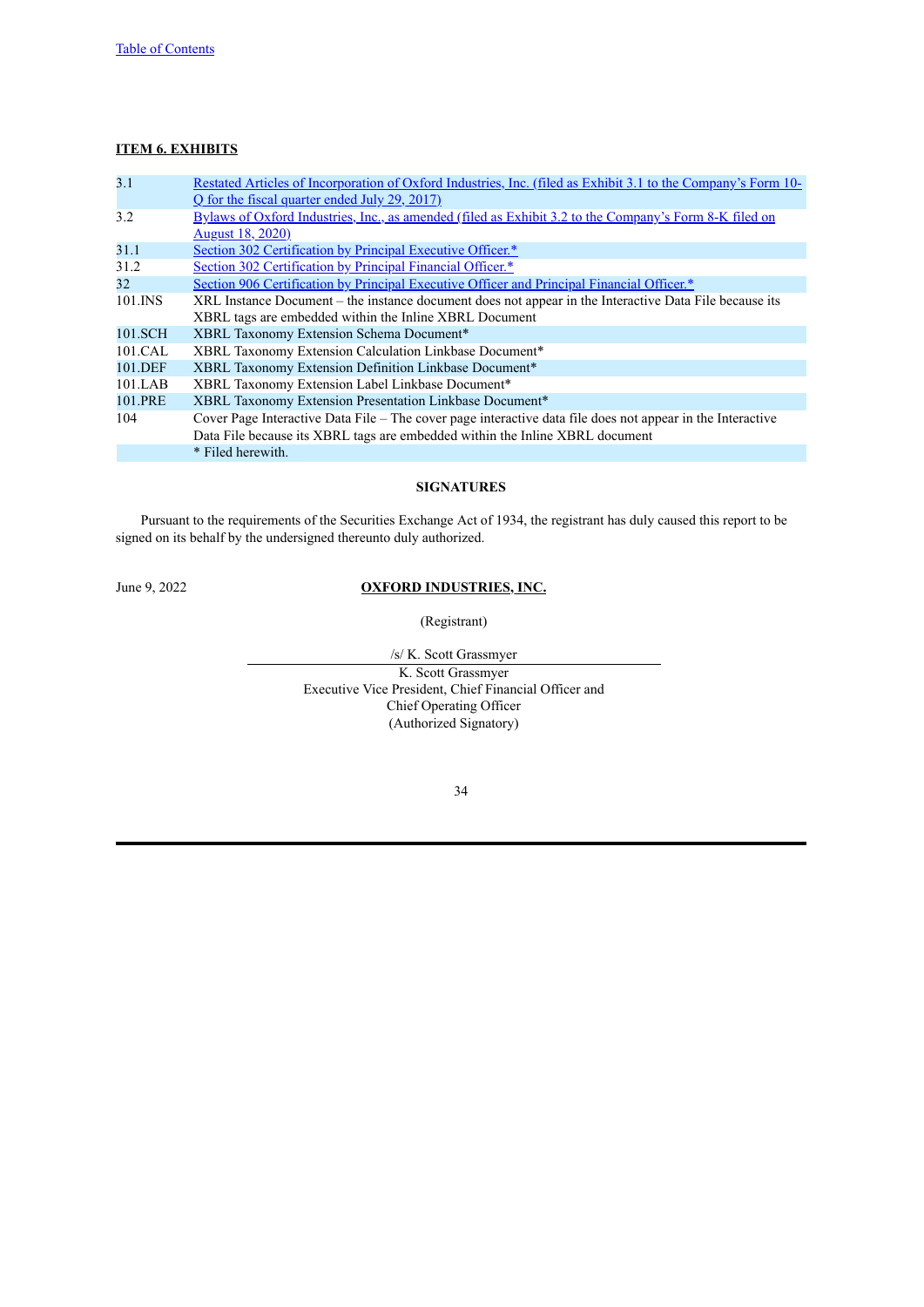# **CERTIFICATION PURSUANT TO RULE 13a-14(a) AND SECTION 302 OF THE SARBANES-OXLEY ACT OF 2002**

- <span id="page-34-0"></span>I, Thomas C. Chubb III, certify that:
- 1. I have reviewed this report on Form 10-Q of Oxford Industries, Inc.;
- 2. Based on my knowledge, this report does not contain any untrue statement of a material fact or omit to state a material fact necessary to make the statements made, in light of the circumstances under which such statements were made, not misleading with respect to the period covered by this report;
- 3. Based on my knowledge, the financial statements, and other financial information included in this report, fairly present in all material respects the financial condition, results of operations and cash flows of the registrant as of, and for, the periods presented in this report;
- 4. The registrant's other certifying officer and I are responsible for establishing and maintaining disclosure controls and procedures (as defined in Exchange Act Rules 13a-15(e) and 15d-15(e)) and internal control over financial reporting (as defined in Exchange Act Rules  $13a-15(f)$  and  $15d-15(f)$ ) for the registrant and have:
	- a) Designed such disclosure controls and procedures, or caused such disclosure controls and procedures to be designed under our supervision, to ensure that material information relating to the registrant, including its consolidated subsidiaries, is made known to us by others within those entities, particularly during the period in which this report is being prepared;
	- b) Designed such internal control over financial reporting, or caused such internal control over financial reporting to be designed under our supervision, to provide reasonable assurance regarding the reliability of financial reporting and the preparation of financial statements for external purposes in accordance with generally accepted accounting principles;
	- c) Evaluated the effectiveness of the registrant's disclosure controls and procedures and presented in this report our conclusions about the effectiveness of the disclosure controls and procedures, as of the end of the period covered by this report based on such evaluation; and
	- d) Disclosed in this report any change in the registrant's internal control over financial reporting that occurred during the registrant's most recent fiscal quarter (the registrant's fourth fiscal quarter in the case of an annual report) that has materially affected, or is reasonably likely to materially affect, the registrant's internal control over financial reporting; and
- 5. The registrant's other certifying officer and I have disclosed, based on our most recent evaluation of internal control over financial reporting, to the registrant's auditors and the audit committee of the registrant's board of directors (or persons performing the equivalent functions):
	- a) All significant deficiencies and material weaknesses in the design or operation of internal control over financial reporting which are reasonably likely to adversely affect the registrant's ability to record, process, summarize and report financial information; and
	- b) Any fraud, whether or not material, that involves management or other employees who have a significant role in the registrant's internal control over financial reporting.

Date: June 9, 2022 /s/ Thomas C. Chubb III Thomas C. Chubb III Chairman, Chief Executive Officer and President (Principal Executive Officer)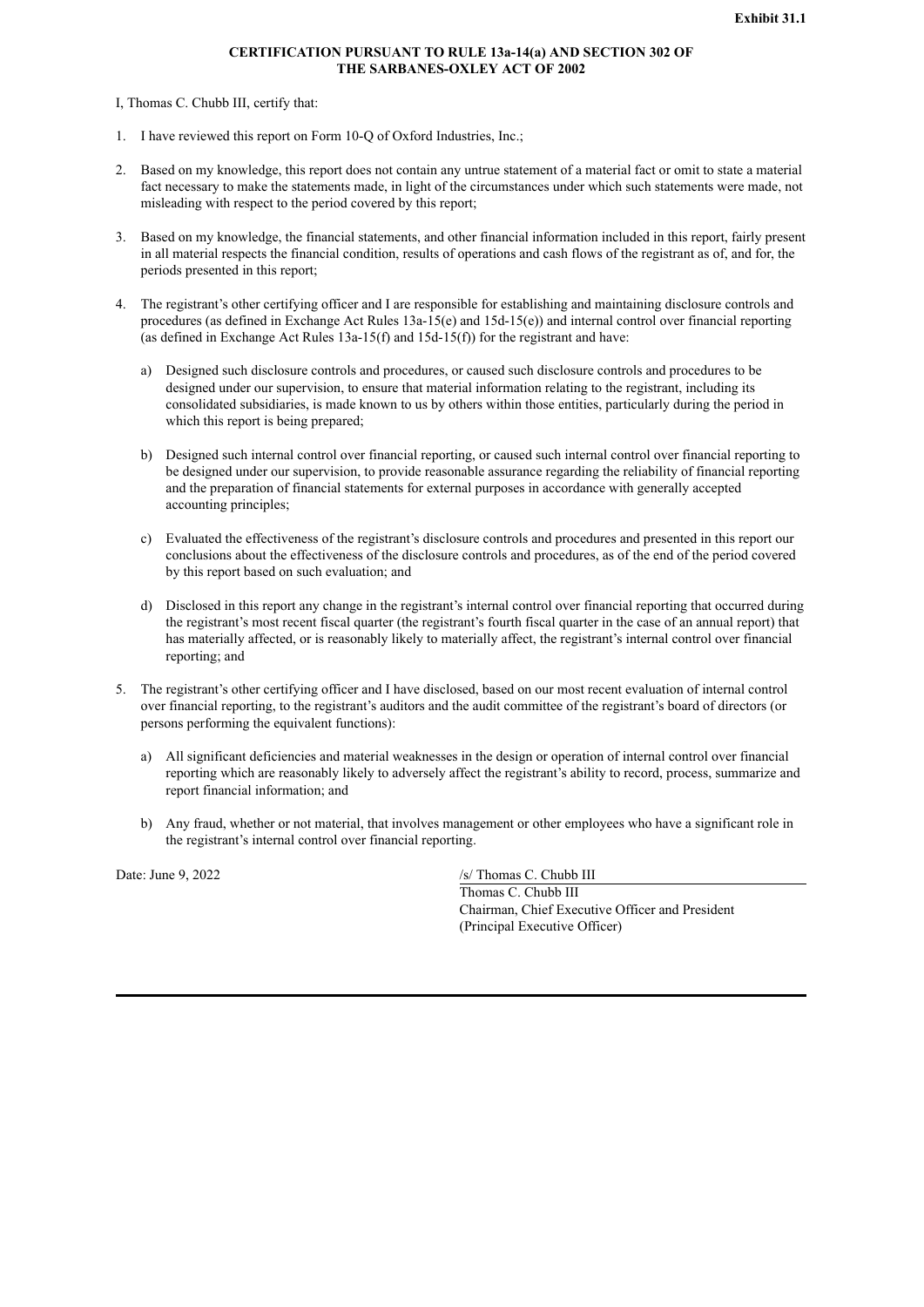# **CERTIFICATION PURSUANT TO RULE 13a-14(a) AND SECTION 302 OF THE SARBANES-OXLEY ACT OF 2002**

- <span id="page-35-0"></span>I, K. Scott Grassmyer, certify that:
- 1. I have reviewed this report on Form 10-Q of Oxford Industries, Inc.;
- 2. Based on my knowledge, this report does not contain any untrue statement of a material fact or omit to state a material fact necessary to make the statements made, in light of the circumstances under which such statements were made, not misleading with respect to the period covered by this report;
- 3. Based on my knowledge, the financial statements, and other financial information included in this report, fairly present in all material respects the financial condition, results of operations and cash flows of the registrant as of, and for, the periods presented in this report;
- 4. The registrant's other certifying officer and I are responsible for establishing and maintaining disclosure controls and procedures (as defined in Exchange Act Rules 13a-15(e) and 15d-15(e)) and internal control over financial reporting (as defined in Exchange Act Rules  $13a-15(f)$  and  $15d-15(f)$ ) for the registrant and have:
	- a) Designed such disclosure controls and procedures, or caused such disclosure controls and procedures to be designed under our supervision, to ensure that material information relating to the registrant, including its consolidated subsidiaries, is made known to us by others within those entities, particularly during the period in which this report is being prepared;
	- b) Designed such internal control over financial reporting, or caused such internal control over financial reporting to be designed under our supervision, to provide reasonable assurance regarding the reliability of financial reporting and the preparation of financial statements for external purposes in accordance with generally accepted accounting principles;
	- c) Evaluated the effectiveness of the registrant's disclosure controls and procedures and presented in this report our conclusions about the effectiveness of the disclosure controls and procedures, as of the end of the period covered by this report based on such evaluation; and
	- d) Disclosed in this report any change in the registrant's internal control over financial reporting that occurred during the registrant's most recent fiscal quarter (the registrant's fourth fiscal quarter in the case of an annual report) that has materially affected, or is reasonably likely to materially affect, the registrant's internal control over financial reporting; and
- 5. The registrant's other certifying officer and I have disclosed, based on our most recent evaluation of internal control over financial reporting, to the registrant's auditors and the audit committee of the registrant's board of directors (or persons performing the equivalent functions):
	- a) All significant deficiencies and material weaknesses in the design or operation of internal control over financial reporting which are reasonably likely to adversely affect the registrant's ability to record, process, summarize and report financial information; and
	- b) Any fraud, whether or not material, that involves management or other employees who have a significant role in the registrant's internal control over financial reporting.

Date: June 9, 2022 /s/ K. Scott Grassmyer K. Scott Grassmyer Executive Vice President, Chief Financial Officer and Chief Operating Officer (Principal Financial Officer)